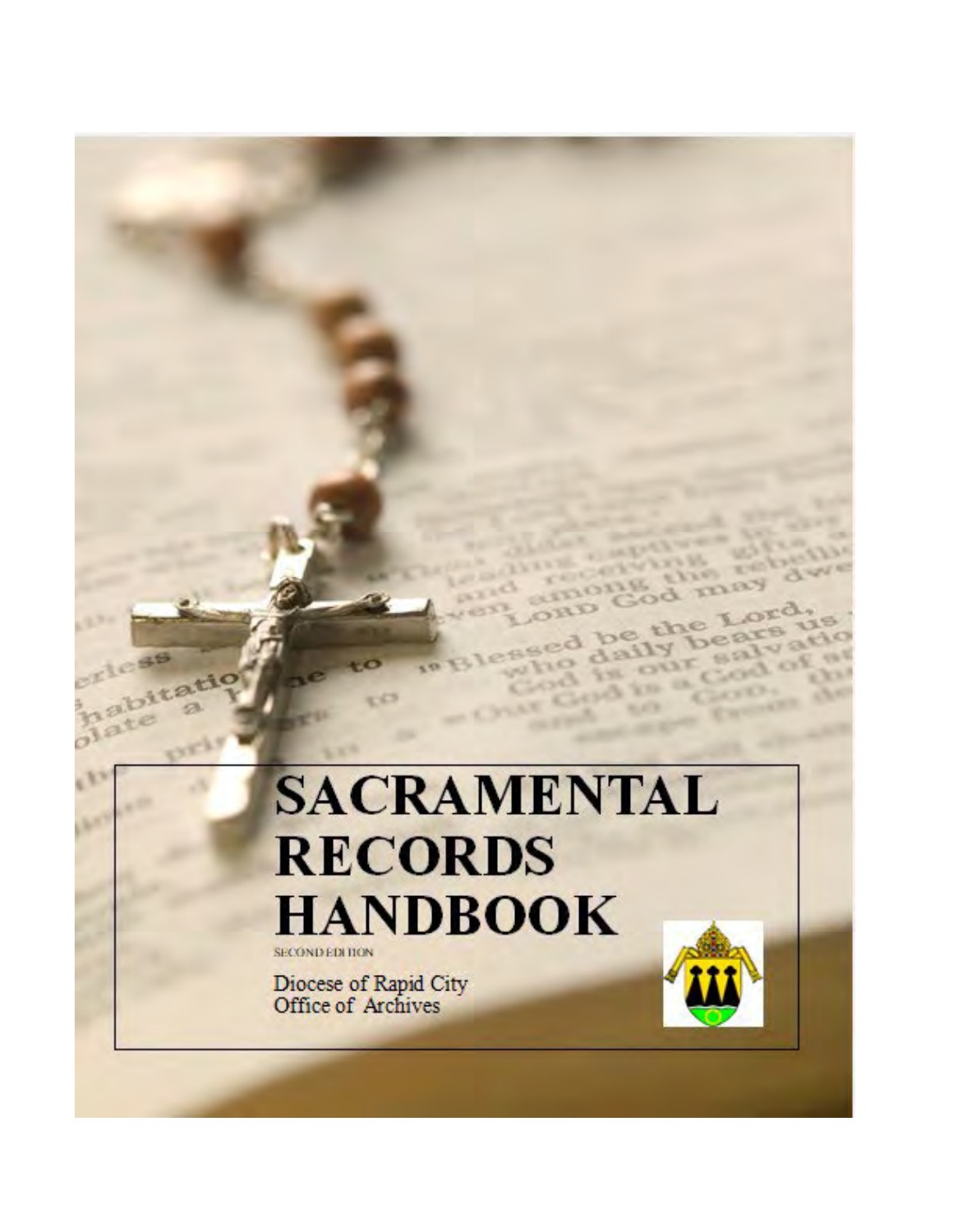

# **SACRAMENTAL RECORDS HANDBOOK**

Diocese of Rapid City, South Dakota<br>August 15, 2021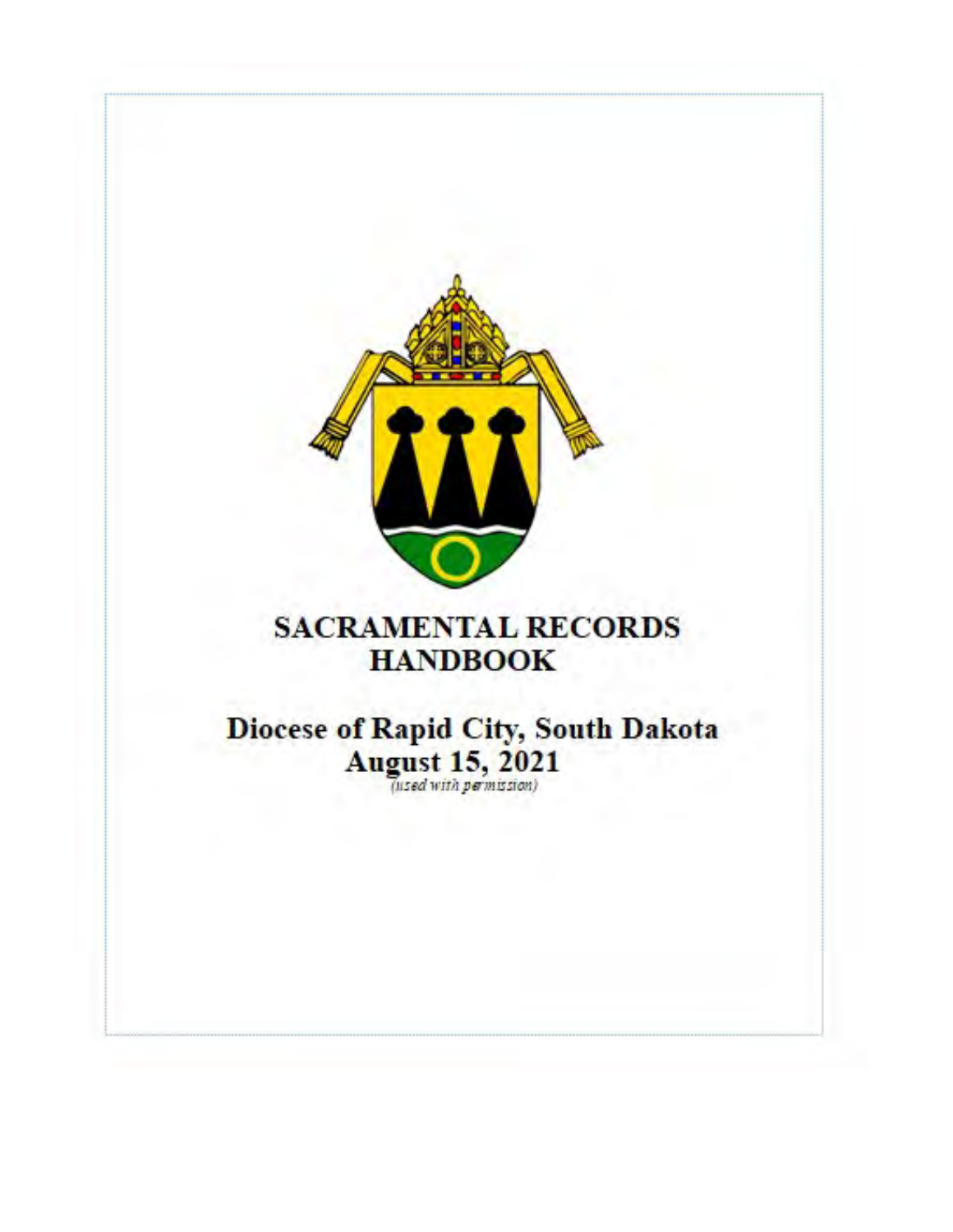# THIS HANDBOOK IS PRODUCED BY

Office of Archives Diocese of Rapid City<br>225 Main Street \* Suite 100 Rapid City, SD 57701 605-343-3541 kcordes@diorc.org

Used with permission by Diocese of Charleston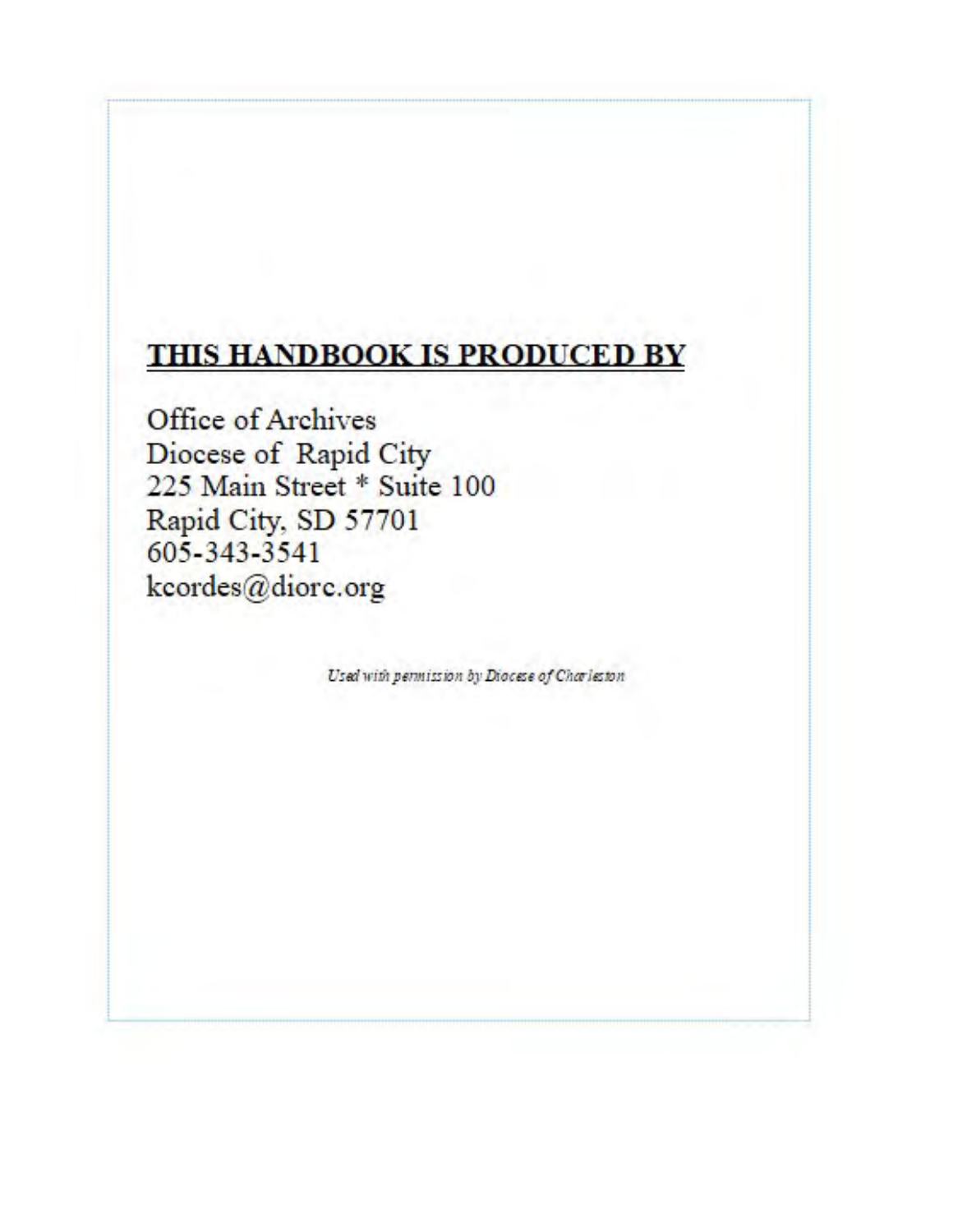### **INTRODUCTION**

The *Sacramental Records Handbook* is intended to assist pastors and other parish personnel with their obligation to carefully maintain and preserve the sacramental records. It is also designed to assure consistent recordkeeping throughout the Diocese by providing a series of best practices related to sacramental records management.

Sacramental Records are evidential proof of our journey with Christ. Individuals and communities are graced by the powerful presence of God in their lives. These records--in particular, baptismal records---can serve as primary records of one's canonical status in the Church. The Christian faithful have every right to expect accurate, well-preserved sacramental registers. The value of these records is acknowledged in both civil and canon law.

Scribes of ancient times were entrusted with accurate writing and maintenance of records. Those responsible now for recording the Sacraments must be ever mindful that the Sacramental records are original sources of information for the Christian faithful and that they must be recorded in written format in appropriate sacramental registers. As a supplement to written records, electronic copies are also permitted, not to replace the register!

While this handbook is not being promulgated as a particular law for this diocese, its provisions should be observed as a common custom. Naturally, the dictates of canon law and federal and state law always apply.

This Handbook may not cover every complexity of sacramental record keeping, thus when questionable situations arise, consultation with the Diocesan Archives or the Office of the Chancellor may be necessary.

<span id="page-3-0"></span>The Association of Catholic Diocesan Archivists remains grateful to those who prepared this document, to those who will use it and to the dioceses whose handbooks served as models and guides in its creation.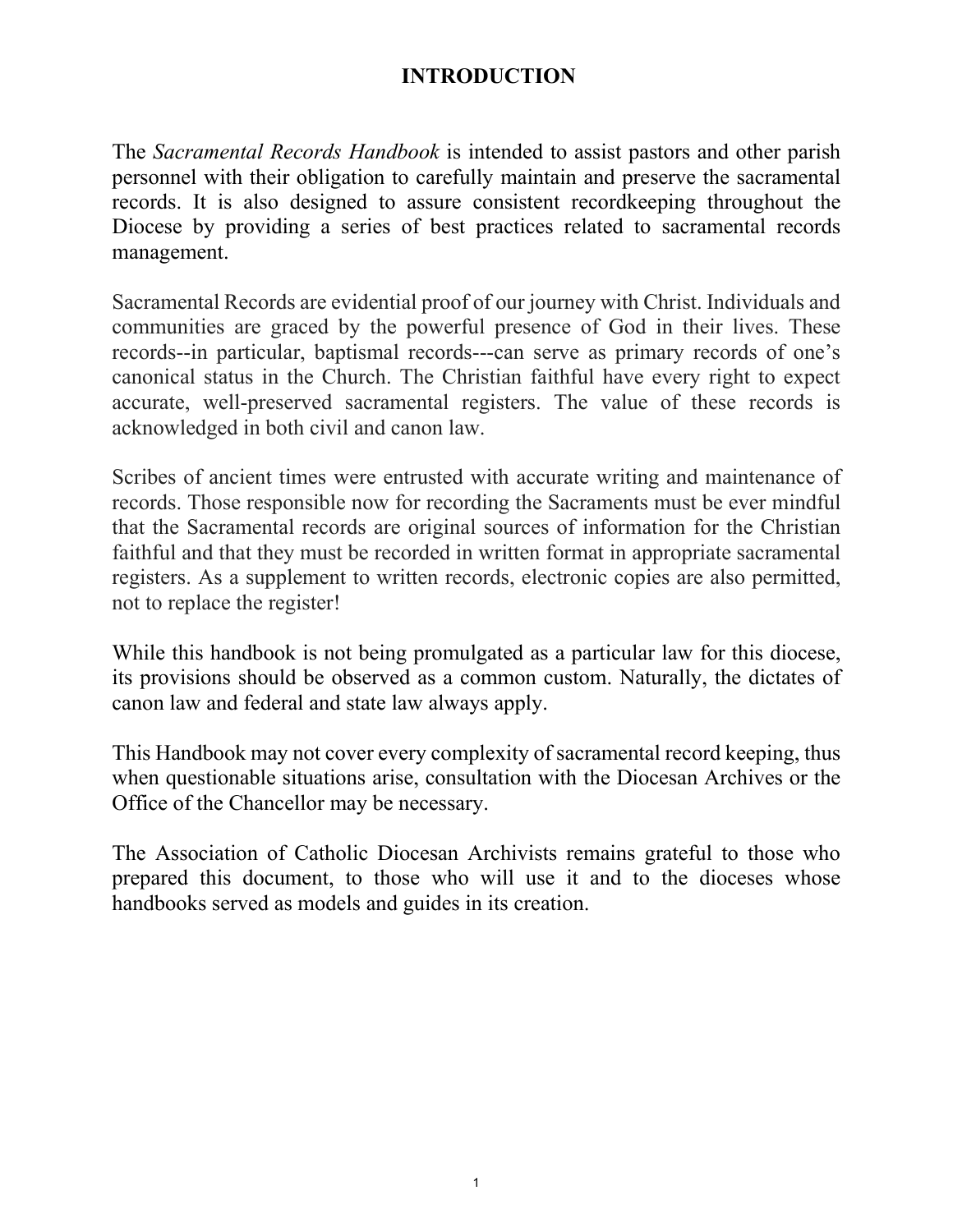# **TABLE OF CONTENTS**

| General Norms of Canon Law Concerning Sacramental Records5                                                                                                                                                                                                                                           |
|------------------------------------------------------------------------------------------------------------------------------------------------------------------------------------------------------------------------------------------------------------------------------------------------------|
|                                                                                                                                                                                                                                                                                                      |
|                                                                                                                                                                                                                                                                                                      |
|                                                                                                                                                                                                                                                                                                      |
| <b>Sacramental Record Procedures</b><br>1.                                                                                                                                                                                                                                                           |
| ❖ Recording Sacraments Celebrated in Institutions or Outside the<br>Parish                                                                                                                                                                                                                           |
| <b>General Procedures</b><br>2.                                                                                                                                                                                                                                                                      |
| $\div$ Types                                                                                                                                                                                                                                                                                         |
| ❖ Copies of Sacramental Registers                                                                                                                                                                                                                                                                    |
| ❖ Safe Storage                                                                                                                                                                                                                                                                                       |
| Confidential Information and Access to Sacramental Records<br>3.                                                                                                                                                                                                                                     |
| ❖ Certificates Certifying the Reception of Sacraments                                                                                                                                                                                                                                                |
| ❖ Procedures for Access to Sacramental Records                                                                                                                                                                                                                                                       |
| $\div$ Fees                                                                                                                                                                                                                                                                                          |
| ❖ Availability of Records                                                                                                                                                                                                                                                                            |
| ❖ Value and Importance of Baptismal Records                                                                                                                                                                                                                                                          |
| * Requests from Third Parties                                                                                                                                                                                                                                                                        |
| Dating and Numbering Registers; Chronological Order; Register Columns;<br>Quasi- Parishes and Missions; Eastern Catholics; Permanent Bindings, Paper,<br>Ink; Accuracy and Legibility; Promptness in Making Complete Entries;<br>Corrections, Additions, Deletions; Previously Unrecorded Sacraments |
| 1. <b>Baptismal records</b><br>Canon Law Related to Baptismal Records                                                                                                                                                                                                                                |
|                                                                                                                                                                                                                                                                                                      |
| $\div$ Source of Data                                                                                                                                                                                                                                                                                |
| Datasheet (church datasheet) Entries                                                                                                                                                                                                                                                                 |
| Notations of Other Sacraments                                                                                                                                                                                                                                                                        |
| ❖ Certificates                                                                                                                                                                                                                                                                                       |
| Recipients from More Than One Parish                                                                                                                                                                                                                                                                 |
| Emergency Baptisms and Other Baptisms Outside of a Parish<br>Church                                                                                                                                                                                                                                  |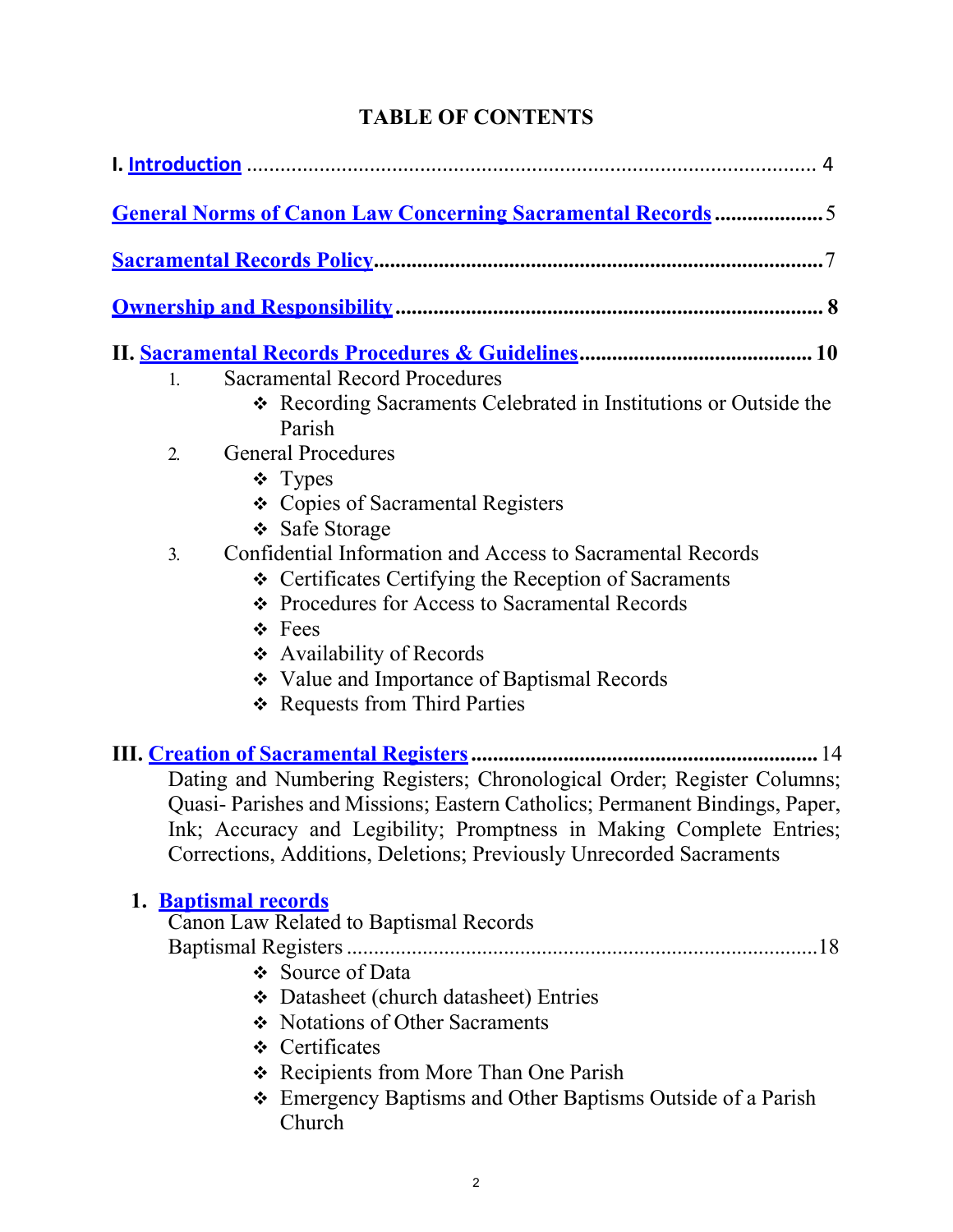| ❖ Conditional Baptism<br>❖ Profession of Faith<br>❖ Unwed Parents<br>❖ Godparents/Sponsors<br>$\div$ Foster Parents – Child custody<br>❖ Adoption<br>❖ Other Circumstances                                                        |  |
|-----------------------------------------------------------------------------------------------------------------------------------------------------------------------------------------------------------------------------------|--|
| 2. <b>Supplemental Record Books</b> (Optional)<br>Book of Catechumens; Book of Elect; Book of Reception into Full                                                                                                                 |  |
| <b>3. Confirmation Records</b><br>Canon Law Related to Confirmation Records<br>Notification of Church of Baptism<br>$\div$ Emergency Confirmation<br>❖ Baptism Data                                                               |  |
| 7. Marriage Records<br>Canon Law Related to Marriage Records<br>❖ Source of Data<br>❖ Premarital Files                                                                                                                            |  |
| • Marriage Outside Parish Church; Index of the Marriage<br>Register; Witness to a Marriage<br>❖ Convalidation<br>❖ Radical Sanation<br>Notation of Dispensations and Annulments<br>Notification of Church of Baptism              |  |
| <b>8. Death Records</b><br><b>Canon Law Related to Death Records</b><br>32<br>$\div$ Types of Data<br>❖ Source of Data<br>❖ Chronological Order<br>$\div$ Cremation<br>• Notification of Church of Baptism<br>Non-Catholic Burial |  |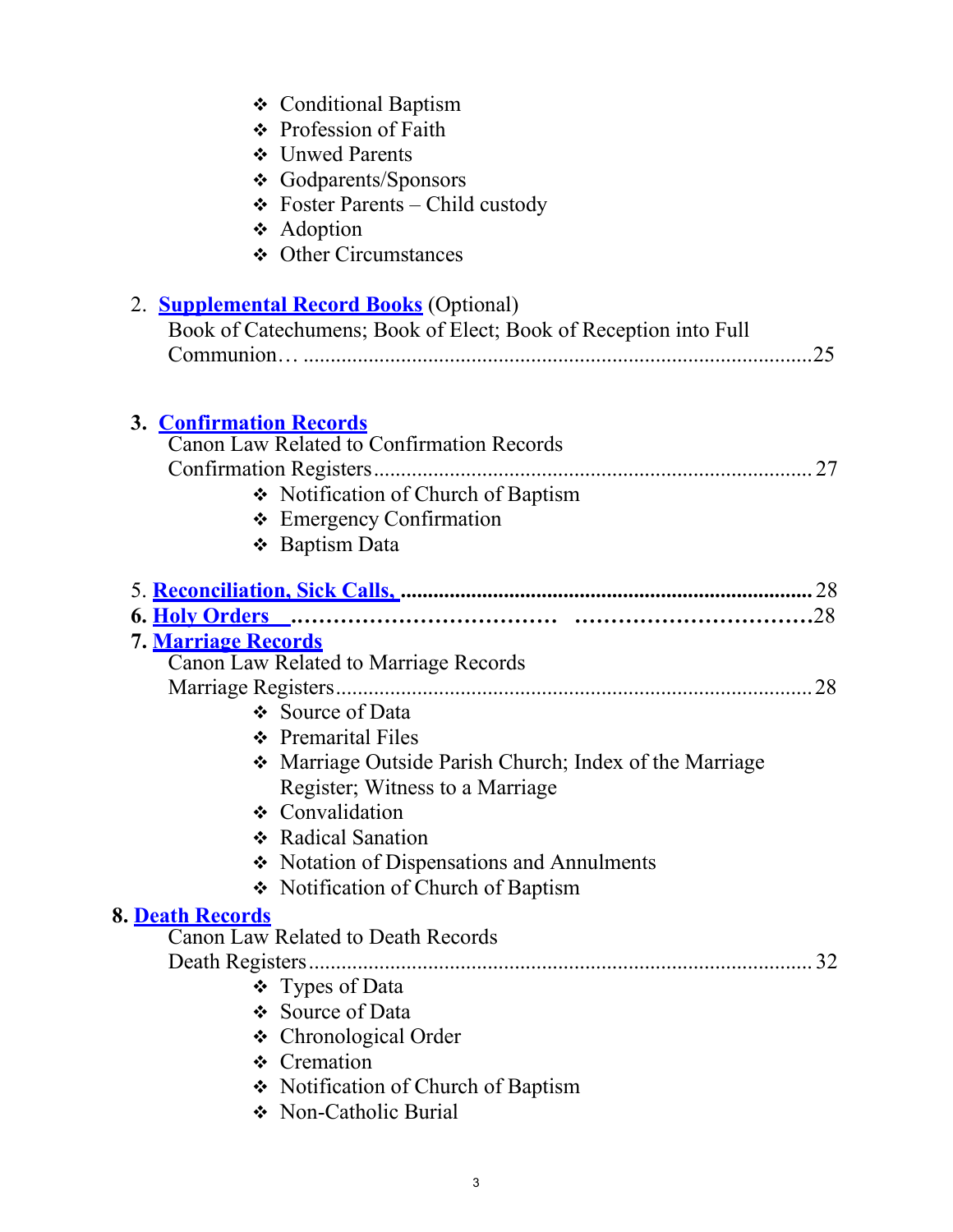| <b>Appendix B</b> – Latin Terms Commonly Found in Older Sacramental Registers 39 |  |
|----------------------------------------------------------------------------------|--|
|                                                                                  |  |
| Sacramental Records Inventory Form                                               |  |
|                                                                                  |  |
| <b>Appendix F</b> – Samples of Sacramental Record and entries  46                |  |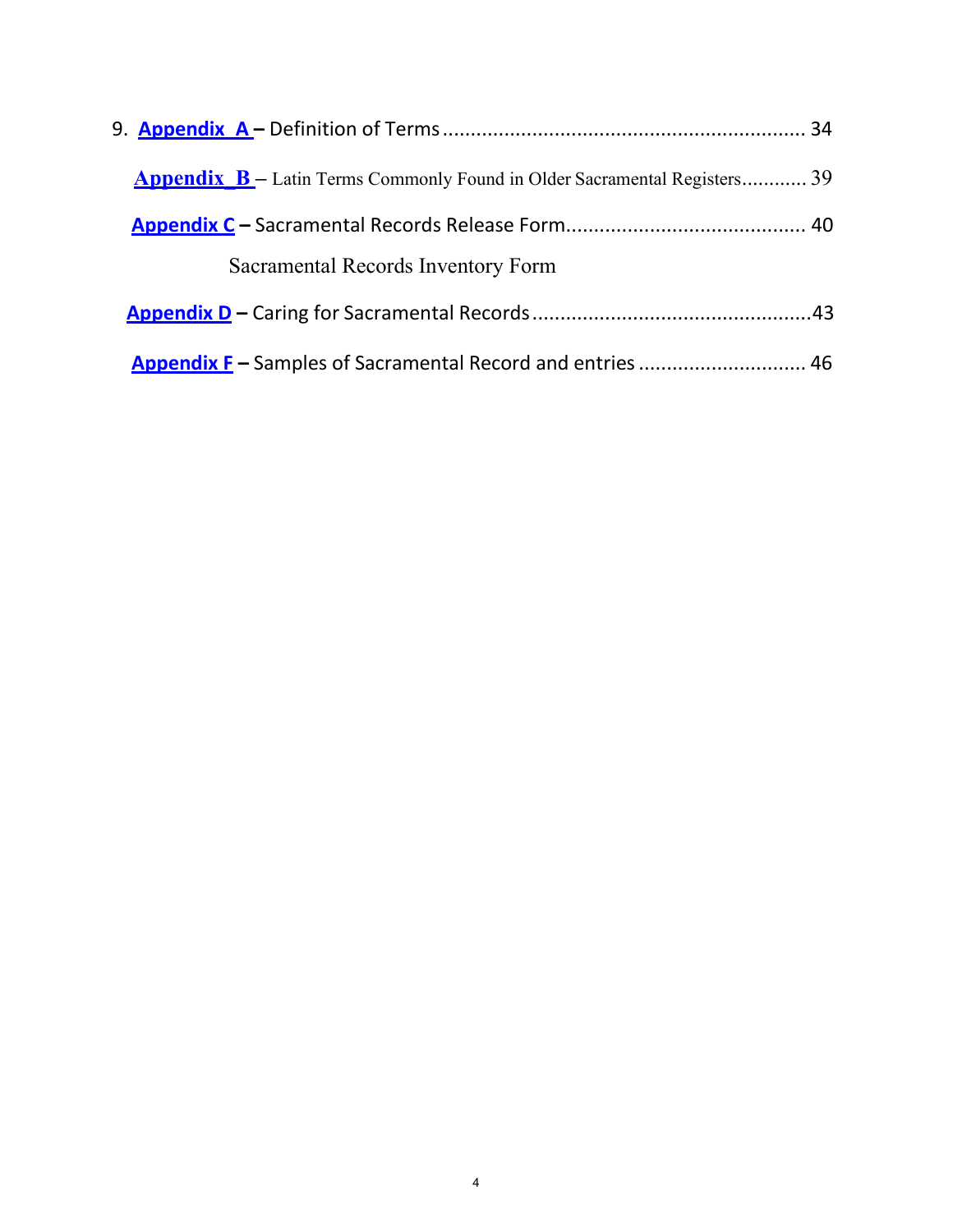#### **GENERAL NORMS OF CANON LAW** Related to Sacramental Records and Recordkeeping

<span id="page-7-0"></span>(visit [www.vatican.va](http://www.vatican.va/) for a complete English translation of the *Code of Canon Law*)

**Can. 491 §1**. A diocesan bishop is to take care that the acts and documents of the archives of cathedral, collegiate, parochial, and other churches in his territory are also diligently preserved and that inventories or catalogs are made in duplicate, one of which is to be preserved in the archive of the church and the other in the diocesan archive.

**Can. 491 §2.** A diocesan bishop is also to take care that there is an historical archive in the diocese and that documents having historical value are diligently protected and systematically ordered in it.

**Can. 491 §3**. In order to inspect or remove the acts and documents mentioned in §§1 and 2, the norms established by the diocesan bishop are to be observed.

**Can. 535 §3**. Each parish is to have its own seal. Documents regarding the canonical status of the Christian faithful and all acts which can have juridic importance are to be signed by the pastor or his delegate and sealed with the parochial seal.

**Can. 535 §4**. In each parish there is to be a storage area, or archive, in which the parochial registers are protected along with letters of bishops and other documents which are to be preserved for reason of necessity or advantage. The pastor is to take care that all of these things, which are to be inspected by the diocesan bishop or his delegate at the time of visitation or at some other opportune time, do not come into the hands of outsiders.

**Can. 535 §5.** Older parochial registers are also to be carefully protected according to the prescripts of particular law.

**Can. 555 §1**. In addition to the faculties legitimately given to him by particular law, the vicar forane has the duty and right: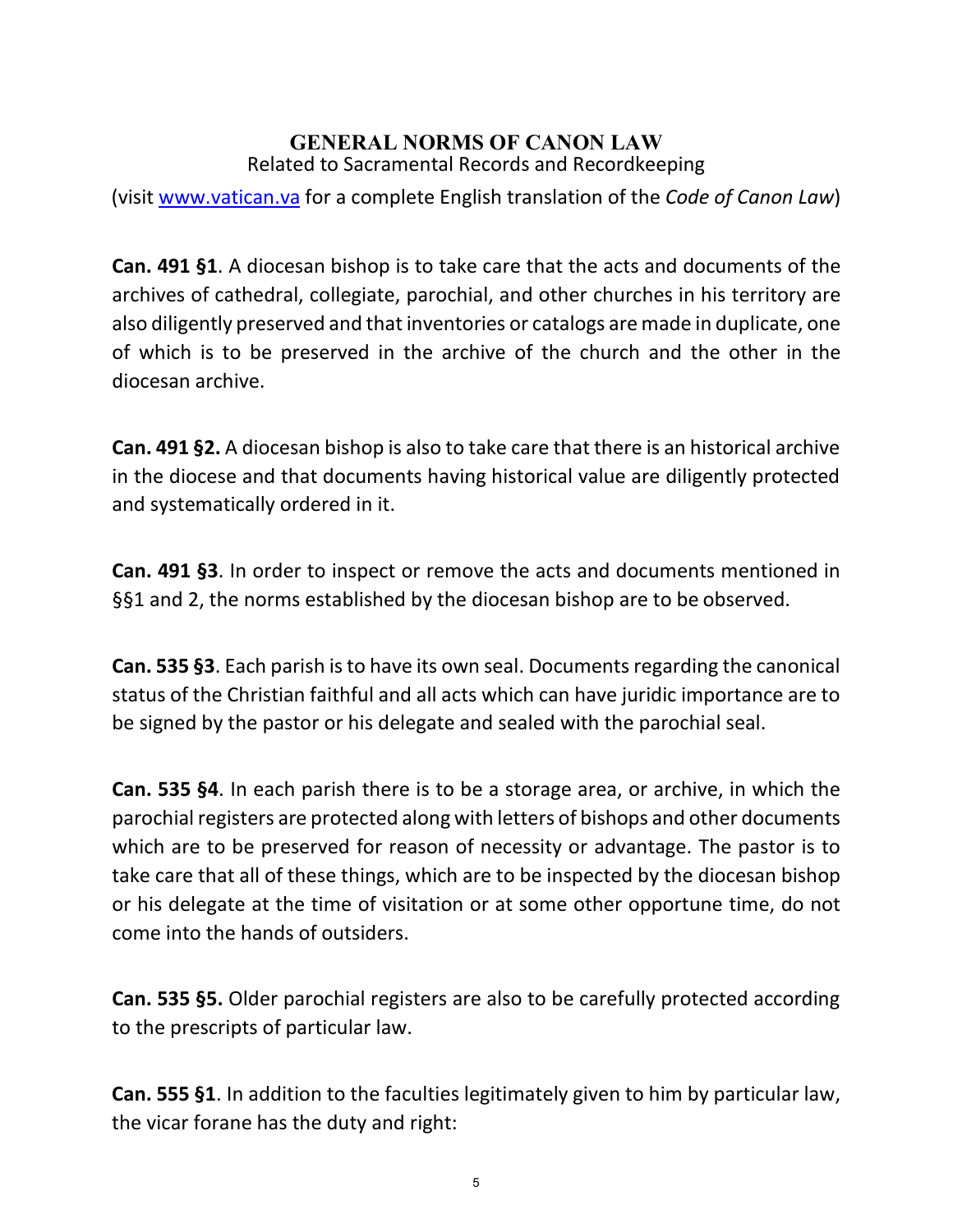**Can. 555 §3.** of seeing to it that religious functions are celebrated according to the prescripts of the sacred liturgy, that the beauty and elegance of churches and sacred furnishings are maintained carefully, especially in the Eucharistic celebration and custody of the Most Blessed Sacrament, that the parochial registers are inscribed correctly and protected appropriately, that ecclesiastical goods are administered carefully, and finally that the rectory is cared for with proper diligence.

**Can. 958 §1.** The pastor and the rector of a church or other pious place which regularly receives offerings for Masses are to have a special book in which they note accurately the number of Masses to be celebrated, the intention, the offering given, and their celebration.

**Can. 1541.** Unless contrary and evident arguments prove otherwise, public documents are to be trusted concerning everything which they directly and principally affirm.

**Can. 1573.** The testimony of one witness cannot produce full proof unless it concerns a qualified witness making a deposition concerning matters done ex officio, or unless the circumstances of things and persons suggest otherwise.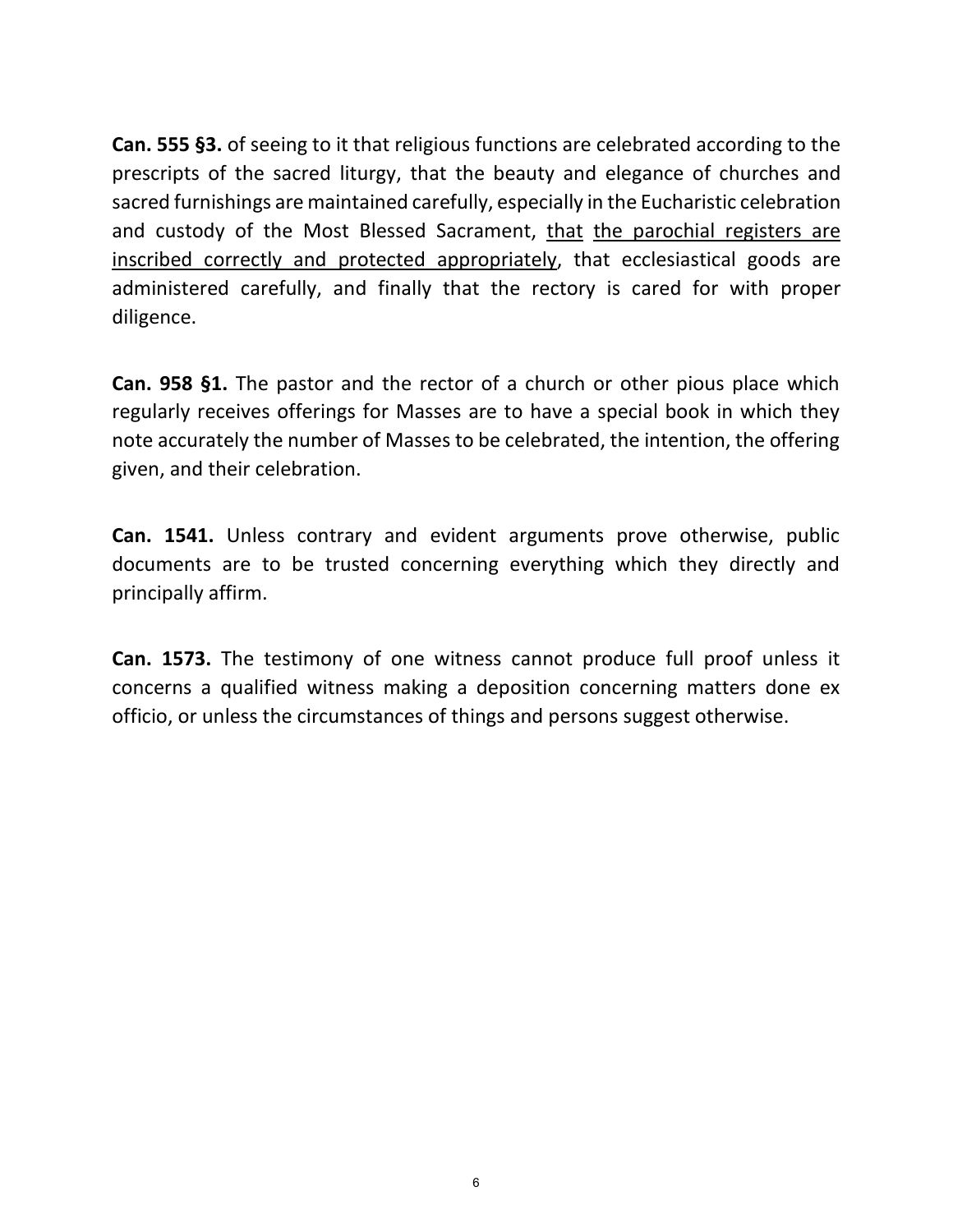# **SACRAMENTAL RECORDS POLICY**

#### <span id="page-9-0"></span>**Ownership**

The ownership and copyrights of all Catholic Sacramental Records for parishes, missions, agencies or institutions within the jurisdiction of the Diocese of Rapid City reside with the entity, under the oversight of the Diocesan Bishop either directly or through those he has delegated for this purpose; i.e. Chancellor and/or Diocesan Archivist**.** 

#### **Appointment of Person in Charge**

The Diocesan Bishop has the right by his office to appoint the person in charge (whether pastor or administrator) of the entity, who is responsible for ensuring that the sacramental records of the entity are kept in accordance with Diocesan policies, procedures and guidelines.

#### **Additional Responsibilities of Person in Charge**

The pastor or administrator of the entity must also ensure the following:

- (1) Proper storage and maintenance of records in accordance with established Diocesan procedures;
- (2) Clear and prompt entry of sacramental records and notations;
- (3) Careful preservation of sacramental records;
- (4) Allowance for access to sacramental records in compliance with accepted Diocesan procedures.

#### **INSPECTION**

All Sacramental Registers are to be inspected regularly by the Bishop or the Vicar General and certified as inspected with a signature and date of inspection.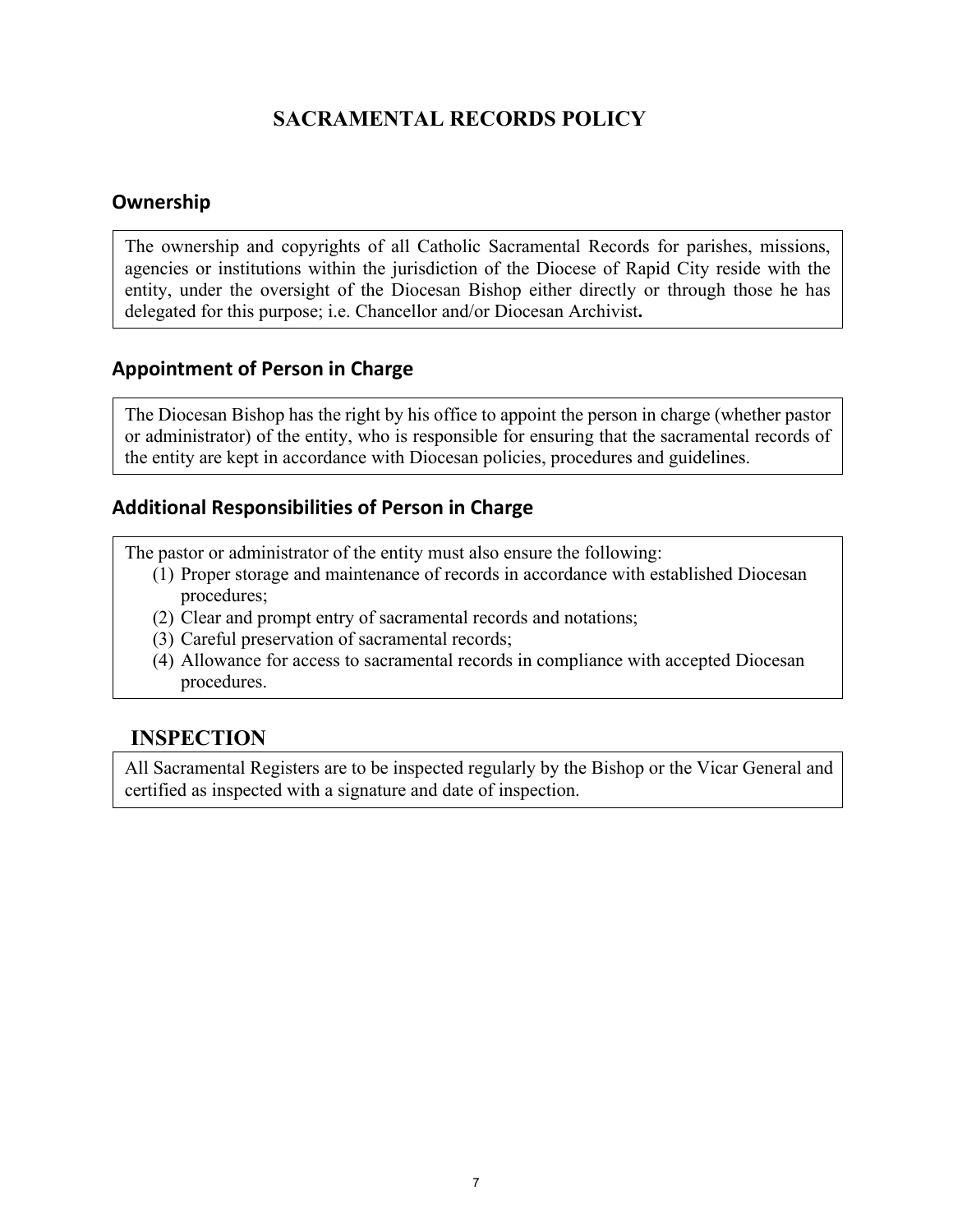#### **OWNERSHIP AND RESPONSIBILITY**

**Copyright.** Ownership of copyrights of all parish sacramental records and those of agencies or institutions within the jurisdiction of the Diocese of Rapid City resides with the entity, under the oversight of the Diocesan Bishop either directly or through those he has delegated for this purpose**.** 

**Responsibility.** The creation, preservation and use of sacramental records is the responsibility of the priest or pastoral administrator in charge, whether pastor, parochial vicar, chaplain or administrator. (Canon 535, §1)

**Parish Missions.** Priests or administrators appointed by the diocesan bishop for the care of a mission community are also obliged to maintain a separate set of sacramental registers unless determined otherwise by the diocesan bishop. Parish missions which currently maintain their own records shall continue to do so.

**Institutions.** Those assigned as chaplains or visiting priests with sacramental responsibilities for Catholic or non-Catholic institutions (hospitals, nursing homes, Hospice centers, correctional facilities) that maintain no distinctly Catholic sacramental registers shall contact the pastor of the parish in which the facility is located to ensure that the reception of the sacraments of baptism, confirmation, anointing of the sick and marriage are recorded in the appropriate registers of the parish boundary in which the facility is located. The local pastor should communicate this fact to the chaplain of the facility, preferably in writing.

**Delegated Responsibility.** The pastor, parochial administrator or mission administrator may choose to delegate the day-to-day administration of records to the parish secretary or another responsible person. Ideally, that person should be an employee of the parish or mission and should be the same person who enters data in both the paper and digital records to ensure quality control. However, the pastor or his delegate is responsible for the training and supervision of any volunteers who might be assisting with the administration. All information contained in the sacramental registers is to be handled with discretion and confidentiality.

**Inspection of Registers**. The sacramental records of the parish or parish mission are to be inspected on a regular basis if possible, annually, and verified by the Bishop or Vicar General. A form is to be utilized to document the inspection. Upon completion, he is to send the form to the Vicar General and/or Archivist for review. Additionally, if the pastor does not personally record sacraments received within the parish, it is recommended that he conduct a review of the registers at least on an annual basis, to ensure consistent and accurate recording.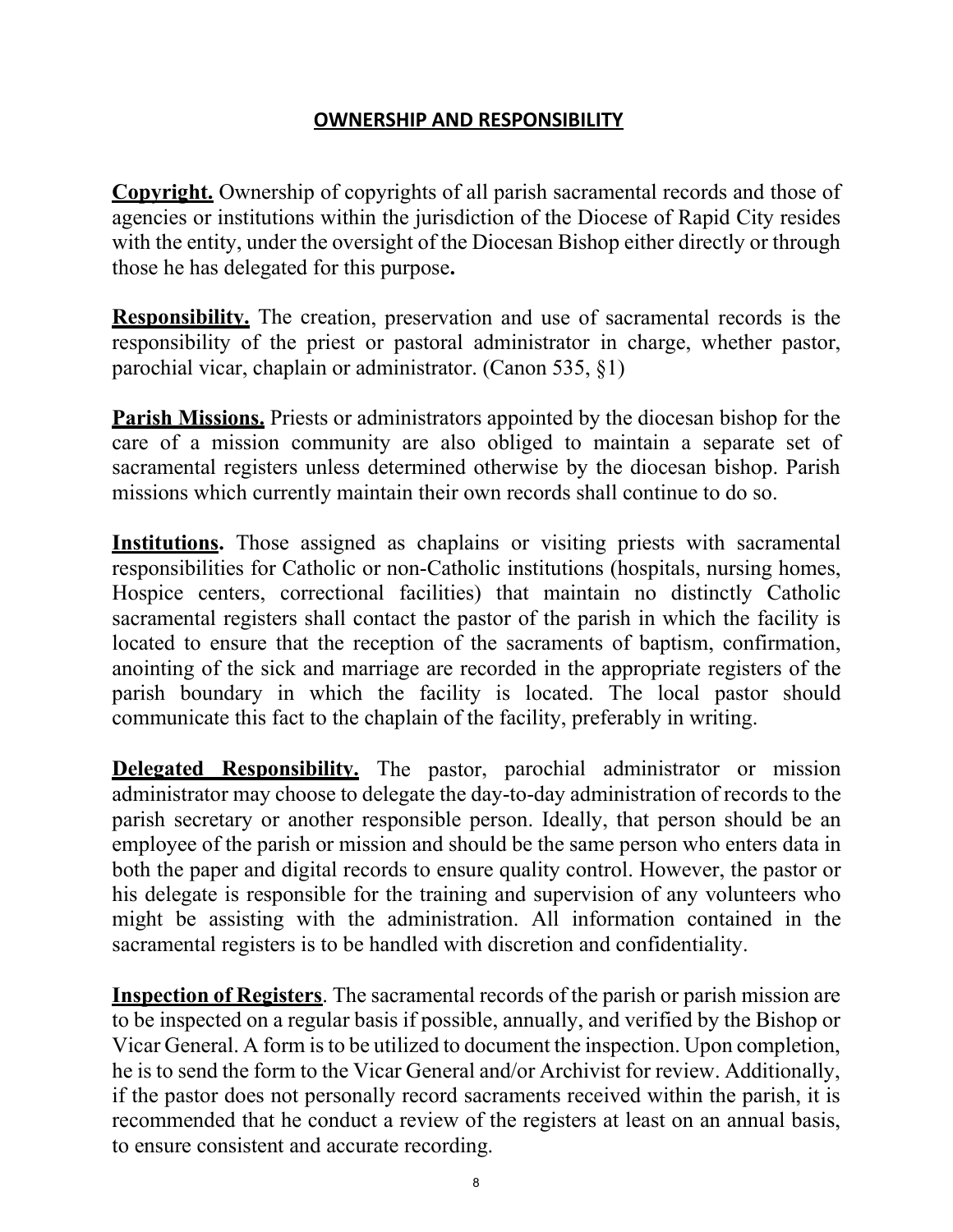**Non-Transferable.** Since they are the property of the parish and not the pastor or employee, no one is to remove any parish records, including sacramental registers, from the parish or mission. No originals or copies of sacramental registers or data they contain, whether on microfilm or otherwise are to be given, loaned or sold to any person or institution without written permission from the Chancellor's Office. Any permission that is granted is to specify conditions for use, duplication and publication.

**Transfer of Registers to Diocesan Archives**. The ordinary repository for sacramental registers is the parish that created them. In the event that a parish or mission does not have the facilities or the means to preserve their older books or to handle the volume of research requests, the Diocesan Archives should be contacted for a possible transfer of the registers to the Office of Archives and Records.

**Records of Closed or Combined Parishes**. If a Catholic parish is closed or is absorbed into another parish to form one larger parish, the sacramental records for both parishes will be maintained by the new parish.

**Genealogical Research**. All current sacramental registers and electronic entries should never be made directly available to genealogical researchers to view at will. Requests may be made by email or written mail. The Diocese does **not** have a central database of all names that are recorded in sacramental registers across the Diocese. The Diocesan Archives may refer any such requests in genealogical studies or research to the individual parishes that may hold the record, unless the records are in duplicate in the diocesan Archives. If the church, parish, city or county where the sacrament took place is not known, it will be difficult to locate records of a particular person. **Care must be taken not to disclose confidential information.** 

 **The Association of Catholic Diocesan Archivists** recommends the use of a "100 year rule". If the entry is older than 100 years, a diocese may release these records. Prior to the 100 years, we must get express permission from that person and/or family.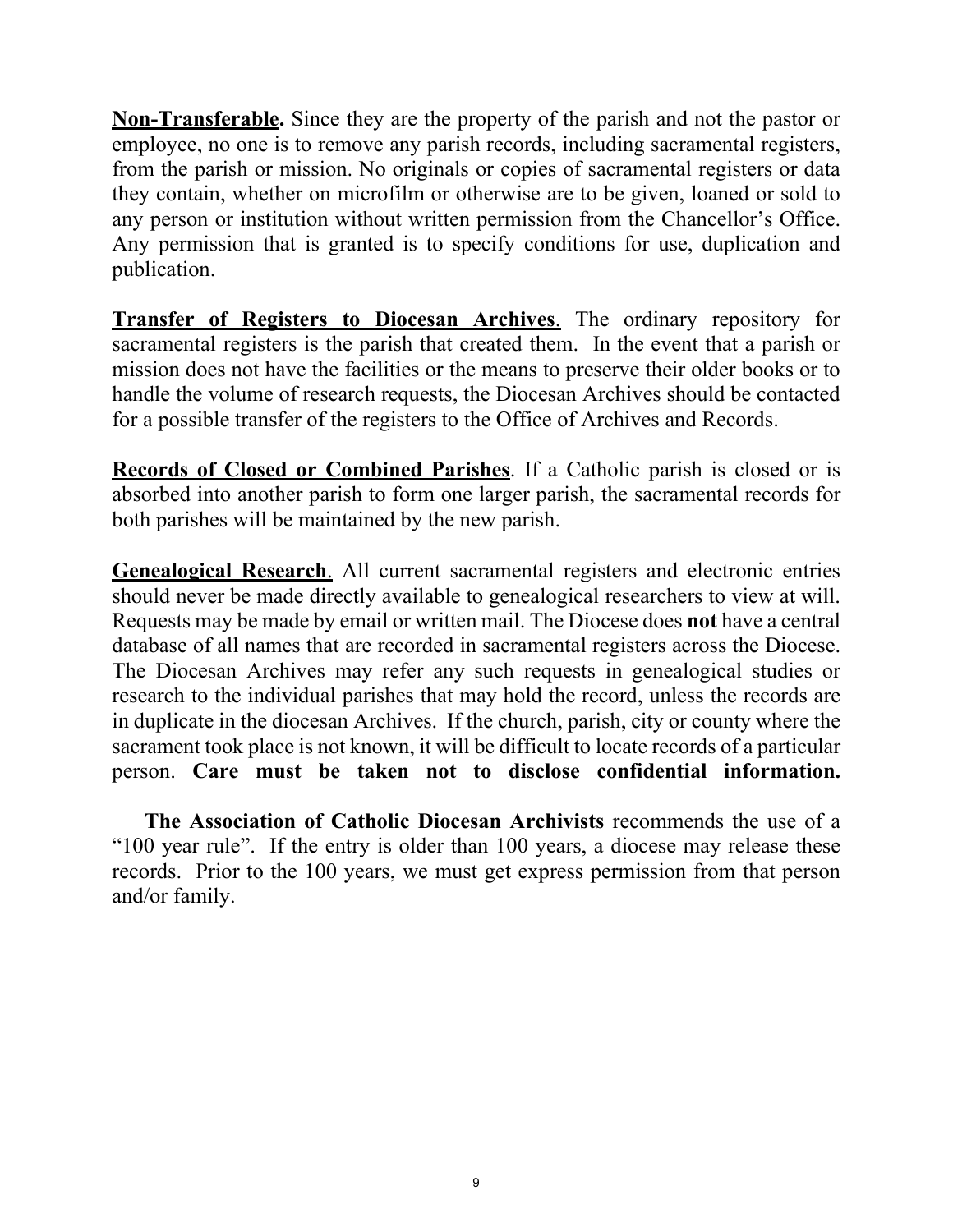# <span id="page-12-0"></span>**II. SACRAMENTAL RECORDS PROCEDURES AND GUIDELINES 1. SACRAMENTAL RECORDS PROCEDURES**

*The Sacramental Records* Procedures establishes a uniform protocol for the creation, maintenance, storage and preservation of permanent records pertaining to the sacramental life of the faithful of the Diocese of Rapid City.

It is of utmost importance that we maintain accurate, legible and up-to-date sacramental records. Equally important is the prompt notification and recording of notations to sacramental records.

In particular, the baptismal register serves as the primary record of one's canonical status in the Church. The sacrament (whether Confirmation, Marriage or Holy Orders) is recorded in the register at the church in which the sacrament is celebrated; the parish of the individual's baptism must *always* be notified of that person's reception of the sacraments of Confirmation, Marriage or Holy Orders so that the required notation may be made to update the individual's baptismal record. Justice to the individual and to the Church demands that all sacramental records be kept with diligence and care. (Canon 535 §1)

# **RECORDING SACRAMENTS CELEBRATED IN INSTITUTIONS OR**

**OUTSIDE THE PARISH.** *A sacrament taking place in an institution (e.g. an emergency baptism in a hospital or care facility) is to be recorded in the register of the parish in whose territory the institution is located. These sacraments are not to be recorded in the parish to which the minister is assigned if it is not the territorial parish in which the institution is located.*

#### **GUIDELINES FOR SACRAMENTAL REGISTERS 2. GENERAL PROCEDURES**

These general procedures pertain to all sacramental registers. These procedures, although not promulgated as particular law for the Diocese, should be observed. *Please note, however, that they do not cover every complexity of sacramental record keeping.* Questions concerning more complex matters should be referred to the Office of Archives or to the Office of the Chancellor.

# **Types**.

Every parish and parish mission is required to maintain registers of baptisms, confirmations, marriages, and deaths. The Diocese of Rapid City maintains a register of First Communions, although this is not required by Church law. **While parishes may also use computer databases or indexes to track sacramental records, the registers themselves are the only official records according to the norms of Canon Law and must be maintained.** Recording of sacraments and notification to the parish of baptism should be done promptly in these registers according to the norms set out in Canon Law (canons 535, 877, 895, 1121, and 1122). The loss or destruction of any sacramental register should be reported immediately to the Office of the Chancellor. In addition, parishes are required (per canon 958, §1) to maintain a Mass Record, in which Mass intentions, offerings (stipends) given and the names of celebrants are recorded, once the Mass has been celebrated.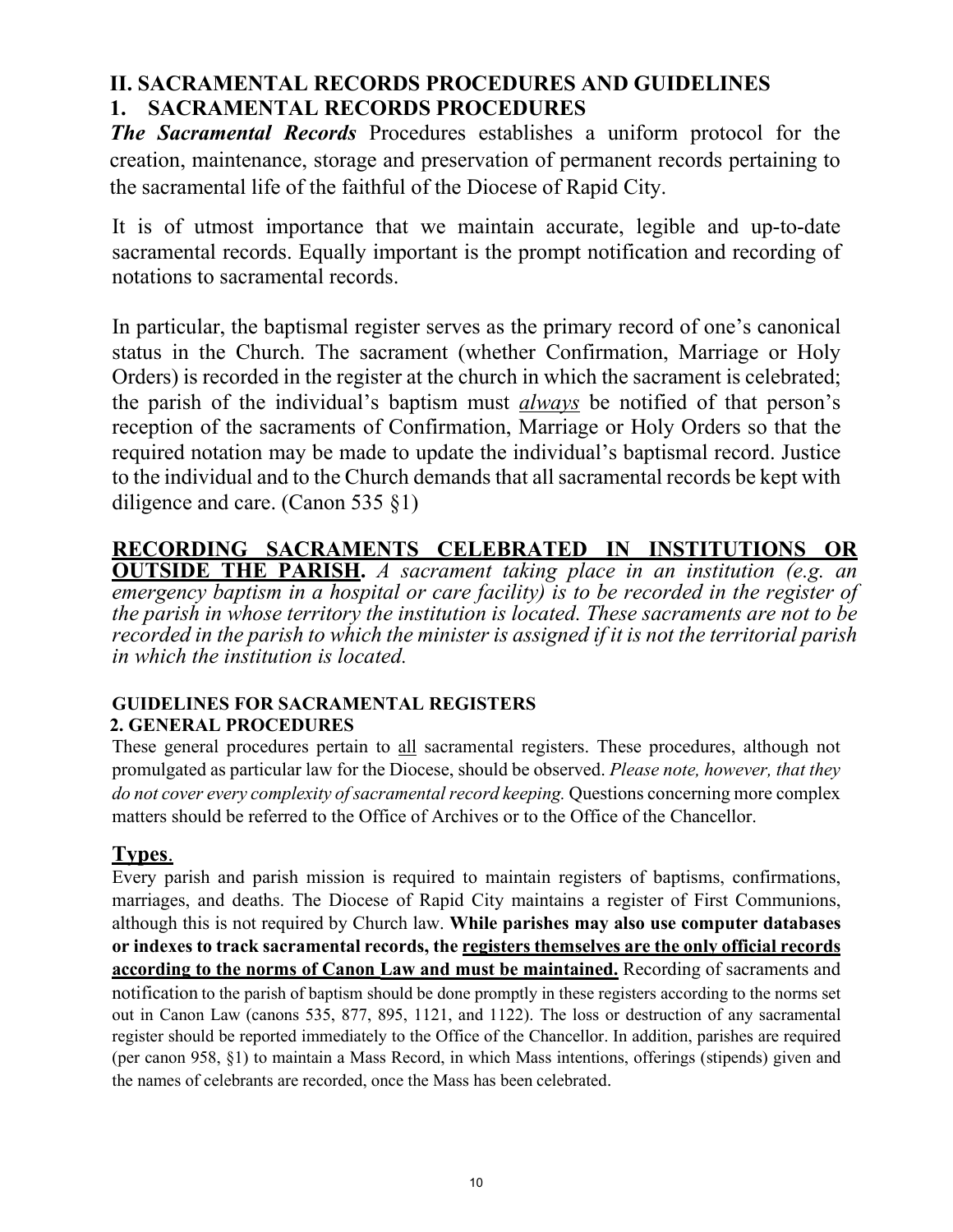**Copies of Sacramental Registers**. Duplicate copies of Sacramental records can be made in order to protect them from loss due to fire, age or heavy usage in one of several ways: transcripts, microfilm and computer. Under no circumstance shall the original register be discarded. Steps taken on the parish level to duplicate sacramental registers shall be regarded as a means of preservation, not as a means of free access or publication of information therein.

#### **Safe Storage**.

Sacramental registers belong to the individual parish and are to be stored in a locked place, preferably, one which is fire-proof or fire-resistant and water resistant. They may be removed only by authorized personnel and only for legitimate purposes. The only persons to have access to the registers are the pastor/administrator, parochial vicar, or the pastor's designee (the one charged with the responsibility for inscription, retention, and release of sacramental records.) The registers may not be removed from the parish premises except for microfilming or digitizing by the diocese or safe-keeping by the pastor in the event of a disaster.

# **3. CONFIDENTIAL INFORMATION, ACCESS TO SACRAMENTAL RECORDS**

Sacramental records are of a mixed nature: private and public. They are private in that they were created in circumstances presumed to be private and confidential. They are public in that they will stand in civil law as valid and authentic evidence when an appropriate civil record does not exist. However, they are not open to immediate examination and inspection by anyone for whatever reason.

# **Certificates Certifying the Reception of Sacraments.**

All persons have the right to be furnished with an authenticated certificate of their own sacramental records. These records, however, are not only of value to the persons named in the registers. Research, whether historical, genealogical, sociological, demographic, etc., is also a valid reason for permitting access to these records, provided that rules of access protect the legitimate right of privacy of persons named in the registers. It is the responsibility of the Bishop of the Diocese of Rapid City, acting in and through the pastors, parochial administrators, parish secretaries or other responsible persons of the various parishes, to supervise how these records are used, by whom and for what purposes.

The person designated in the parish to have regular access to the registers must be capable of careful work and of protecting confidentiality. No information from sacramental records is to be provided over the phone or by other electronic means. The same restrictions of access apply to copies as to original records. No copies of sacramental registers or the data they contain, whether on microfilm or otherwise, may ever be given, loaned or sold to any person or institution without written consent from the Chancellor of the Diocese and/or Archivist. Any such permission shall specify the condition for use, duplication and publication. Sacramental registers are never made available to genealogical researchers.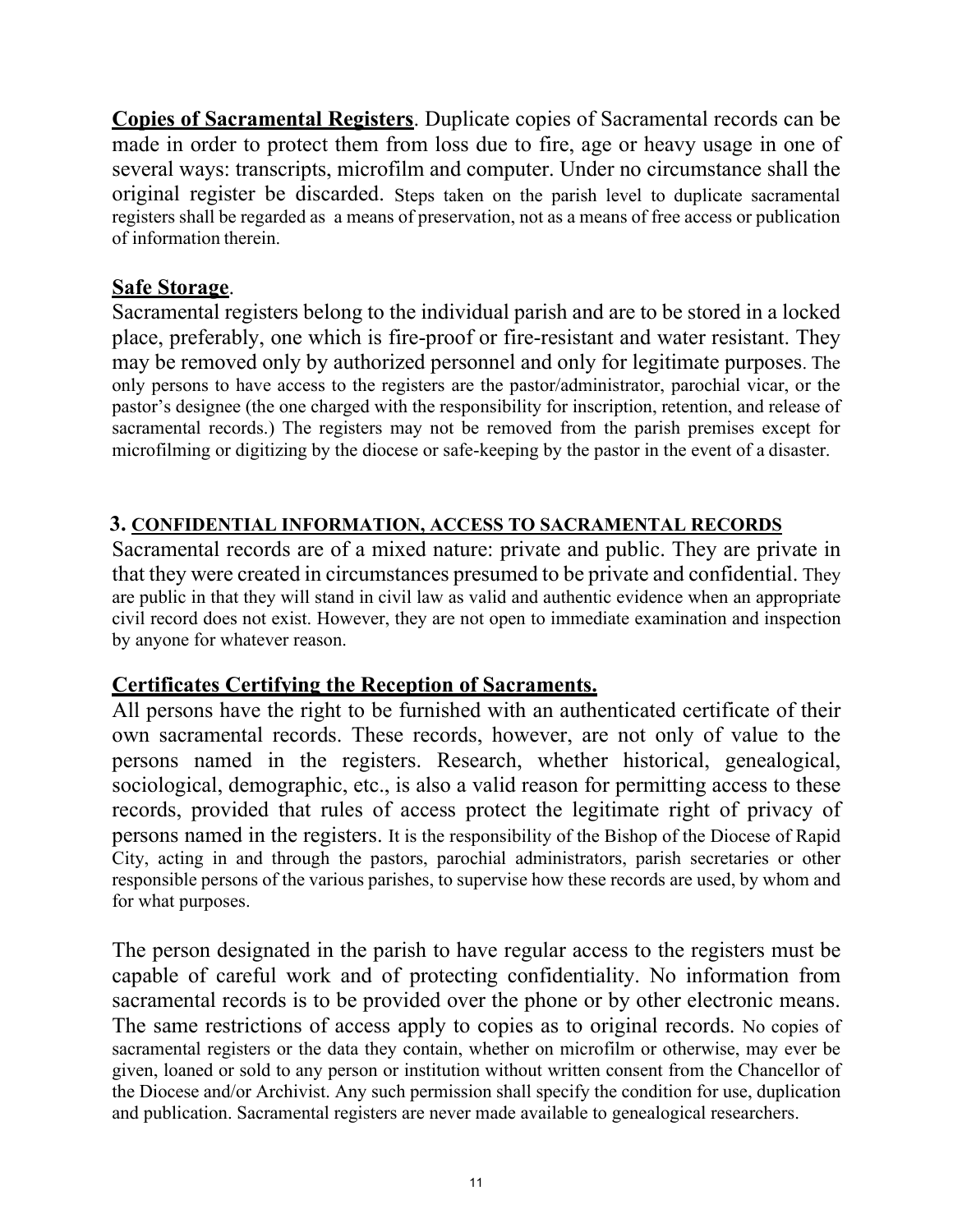Any member of the Christian faithful has a **right to obtain** a certificate of a sacrament he or she has received and which was recorded in a sacramental register. Only that person, the parents of a minor, one with legal guardianship of another, a pastoral minister at another Catholic parish, or a diocesan official has this right. If the person is deceased, the spouse or adult child may also request the record. Once an adoption has been completed, only the adoptive parents have a right to the child's certificate until the child reaches the age of majority.

#### **Procedures for Access to Sacramental Records.**

1. A person requesting his or her own sacramental record or certificate may:

a) make the request in person by providing the pastor or authorized delegate a signed sacramental certificate request form (see *Appendix C*) along with proof of identity (photo ID) if the person is unknown to the pastor or authorized delegate.

b) make the request in writing by mail, fax or e-mail. Such a written request must include the signature of the requesting party (e-mail requests must attach a document, e.g. in PDF format, exhibiting a signature). All written requests for sacramental records must also contain substantiating information (e.g. name of parents, date of birth) so that legitimacy of the request can be ascertained.

2. A person requesting a family member's sacramental record or certificate (e.g., the parent of a minor child requesting that child's sacramental information or an adult child of an infirm or deceased parent), if unknown to the pastor or authorized delegate, must provide proof of guardianship, power of attorney or executor status along with the signed record request, following procedures described above.

3. Requests for sacramental records made by government or corporate agencies (i.e., Social Security Administration, U.S. Citizenship & Immigration Services, insurance companies, etc.) should be accompanied by a release form or power of attorney signed by the person whose record is requested (or signed by a legally qualified guardian of that person) authorizing the release of the information to the agency.

4. Subpoenas and other court orders demanding that sacramental records be submitted should be accepted, but no records are to be released before consulting with the Diocesan Legal Counsel.

*5.* Certificates issued directly to a parish or other church authority for canonical purposes (e.g. for inclusion in a Prenuptial File or in a Tribunal proceeding) should be clearly marked, preferably with a red ink stamp, *"For Canonical Purposes Only."*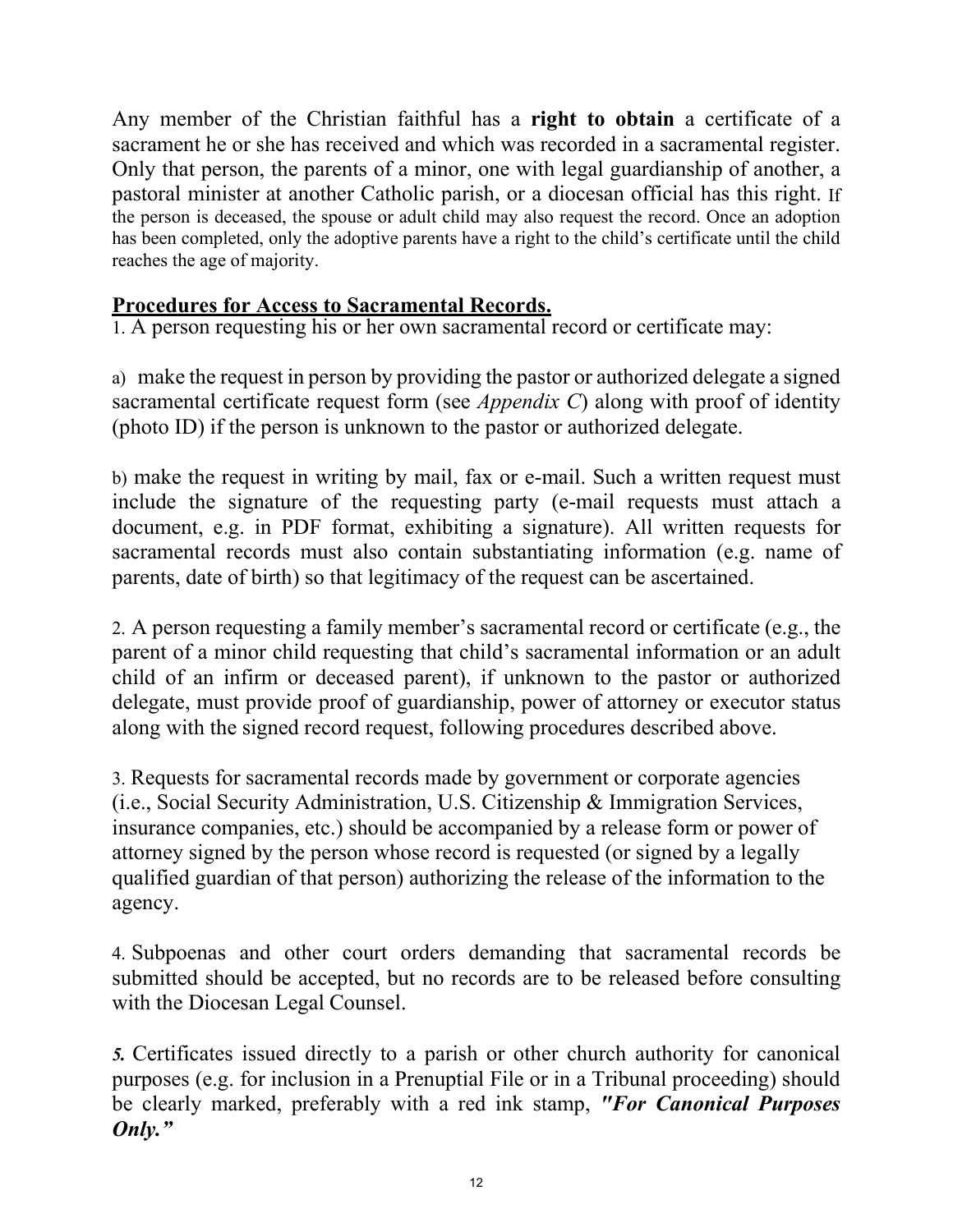# **Fees**

There should be no charge for certificates issued at the time of the reception of the sacrament. Any fees for additional certificates should be minimal and waived in cases of financial hardship. Parishes should not charge a fee for simply providing information from sacramental registers.

#### **Availability of Records.**

The passage of time has a critical effect on the sensitivity of all records. As current events become historical events, the need for withholding them from use is reduced and, in some cases, may eventually disappear entirely. For this reason, records over 100 years old may be made more broadly available to researchers, whereas records under 75 years old are more restricted from use.

Another effect of time on the sacramental records is the condition of the registers. Frequent use and poor handling of the registers has created broken bindings, loose or torn pages, brittle paper and sometimes illegible handwriting. These old registers need to be handled with care.

#### **Value and Importance of Baptismal Records.**

The most important sacramental record is that of baptism, since it contains not only information concerning a person's baptism but also data about reception into full communion, confirmation, marriage, dispensations, nullity of marriage, adoption, reception of sacred orders, laicization, perpetual religious profession, and change of rite. All of these annotations are to be noted on a baptism certificate every time one is issued.

The baptism certificate also has value beyond strictly ecclesiastical use. For example, some persons are helped in Social Security benefit claims through presentation of an authentic record of baptism to a public agency, since such a record will have notations with respect to date and place of birth. It is also conceivable that a baptism record might contain information that would be pertinent in a civil or criminal matter, and if so, the individual can obtain his or her own certificate for use in court. When a record is sought by a *third party* for purposes of litigation, or, in any event, *without* the expressed written consent of the subject, this request is ordinarily to be declined for these reasons:

--the sacramental nature of the record,

--the rights of the person who is the subject of the record,

--the risk of the pastor/administrator being held liable for undue disclosure of information.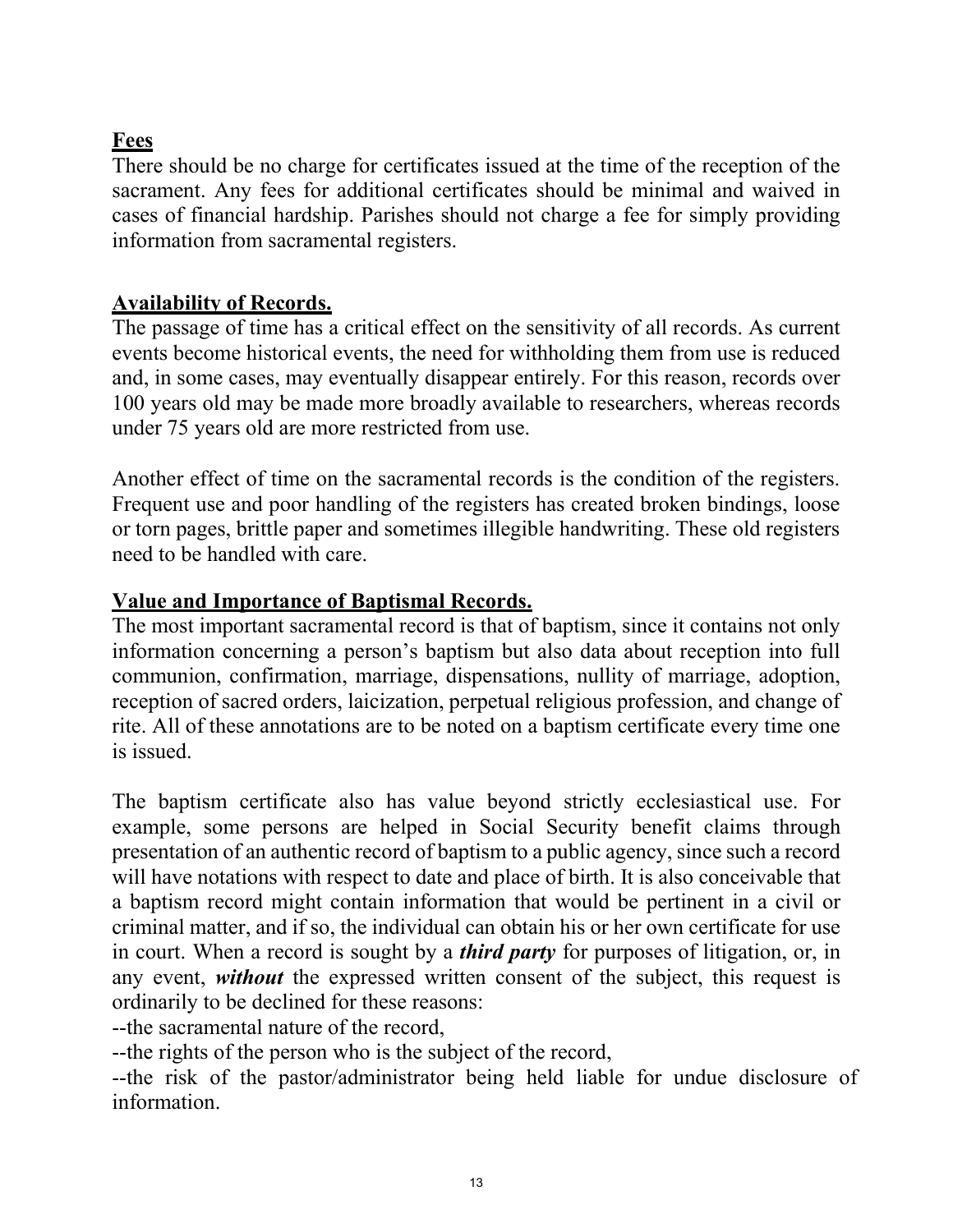#### **Requests from Third Parties.**

When agencies or other third parties request another person's records, they should provide a release form signed by the individual whose record they are requesting. The completed release form is to be kept on file in case of a violation of privacy claim. The individual can also obtain his or her own certificate and provide it to the third party that is requesting it.<sup>1</sup>

<sup>1</sup> Conditions of Disclosure to Third Parties

A. The "No Disclosure Without Consent" Rule: "No agency shall disclose any record which is contained in a system of records by any means of communication to any person, or to another agency, except pursuant to a written request by, or with the prior written consent of, the individual to whom the record pertains [subject to 12 exceptions]." 5 U.S.C. § 552a (b).

B. (Federal Law related to records management – Privacy Act of 1974; effective Sept. 27, 1975; This law regulates the collection, maintenance, use and dissemination of personally identifiable information. The purpose of the privacy act is to restrict disclosure of information about individuals with the rights of the individuals to be protected against unwarranted invasions of their privacy.

# <span id="page-16-0"></span>**III. CREATION OF SACRAMENTAL REGISTERS**

**Dating and Numbering of Registers.** Each parish is required to maintain the following sacramental registers: **baptism**, f**irst holy communion**, **confirmation**, **marriage** death **and and** death (c. 535 §1, 895). The registers should be clearly labeled on the inside front cover with the name of the parish, the "from" and "to" dates of the records listed within the register, e.g., 1935 – 1950. An alphabetical Index in the beginning of the registers is to be properly noted with reference to the location of the sacrament, i.e., Smith, John pg. 5, #40.

Each record in the register should be numbered according to the number of entries allowed within one register, e.g., #1 - #200. When the register has been filled, begin a new register again labeled with the Parish name, date span of records in the register and entries beginning anew with #1. Although microfilm/computer storage may supplement the registers for reference or statistical purposes, this is not an acceptable replacement for the books themselves.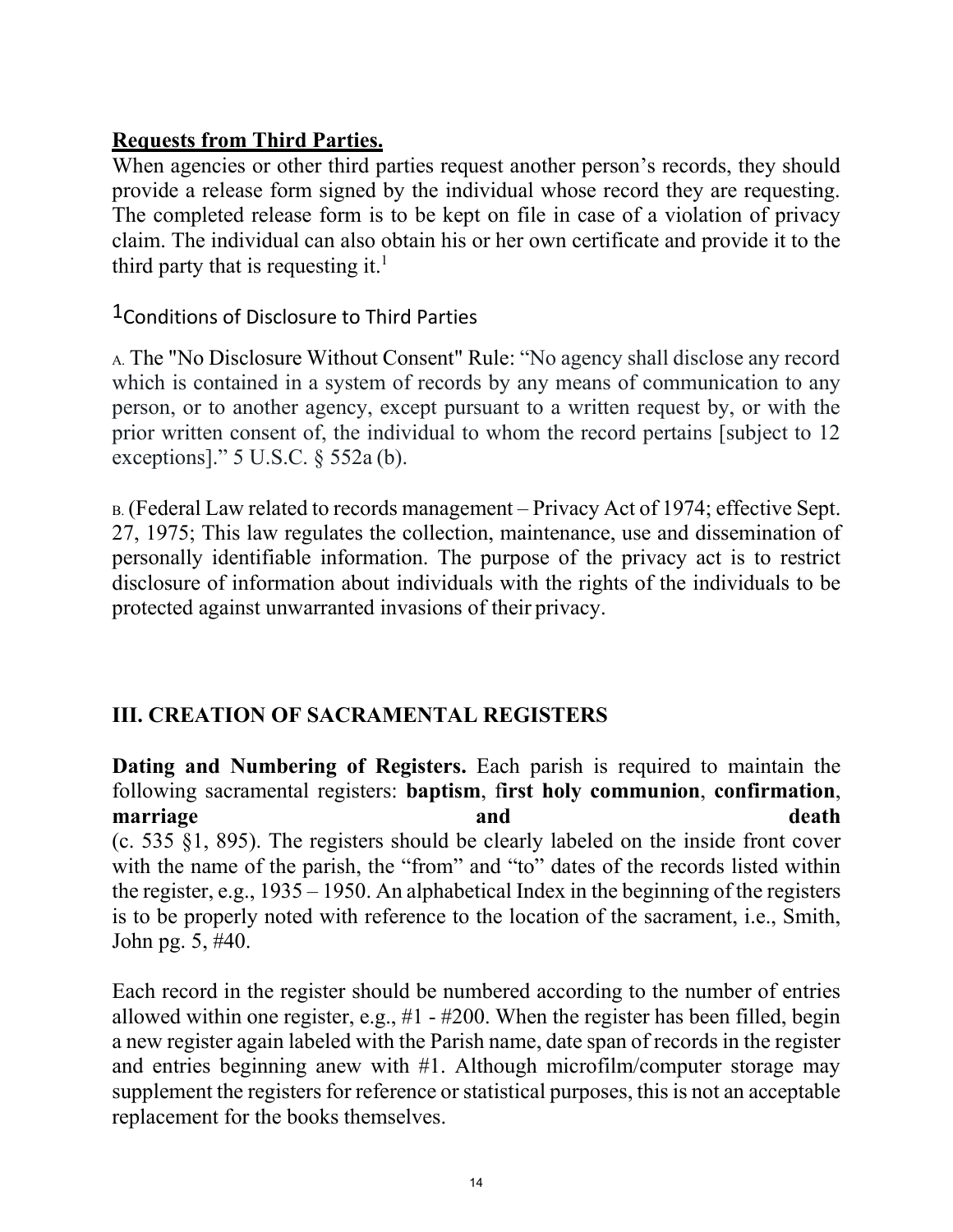In the event a parish name is changed it is recommended that a notation be made on the inside front cover of all registers listing the new name, date of change and page number of the register where entries begin under the new name. If the parish register is not full a single line can be drawn separating old entries from new entries with a notation that the parish name has changed. Any new registers created after the name change shall reflect the new name of the parish.

**Chronological Order.** Entries are to be made in chronological order. If chronological order cannot be kept a note should be made in the proper chronological location in the register, cross- referencing the actual entry, e.g., "See SMITH, page 37."

**Register Columns.** In the register there are several columns with titles. It is of utmost importance to enter data in proper columns and in the correct field in church software. The Sacramental Records Handbook will have many references to the Notations column and for convenience sake will be referred to as the "Notations" column throughout the Handbook.

**Quasi-Parishes and Parish Missions.** A pastor who also has charge of a parish mission church is obliged to maintain for that church a separate set of sacramental registers.

**Eastern Catholics.** Special attention must be given to the administration and recording of sacraments involving Eastern Catholics (i.e., Byzantine, Chaldean, Maronite, Melkite, Syro- Malabar, Ukrainian, etc.). In accordance with canon law:

- 1. Whenever Latin Catholic ministers lawfully celebrate a sacrament involving a member of an Eastern Catholic Church, the sacrament is entered into the appropriate register of the Catholic parish in which the sacrament was celebrated. Notification of marriages involving members of Eastern Catholic Churches is sent to the Eastern Catholic's parish of baptism.
- 2. The name of the particular Eastern Church (Byzantine, Chaldean, Maronite, etc.) is to be noted in the notations column of the sacramental register.
- 3. The Diocesan Tribunal should be consulted regarding questions concerning the valid and licit celebration of a sacrament for an Eastern Catholic while using the Latin liturgical rite.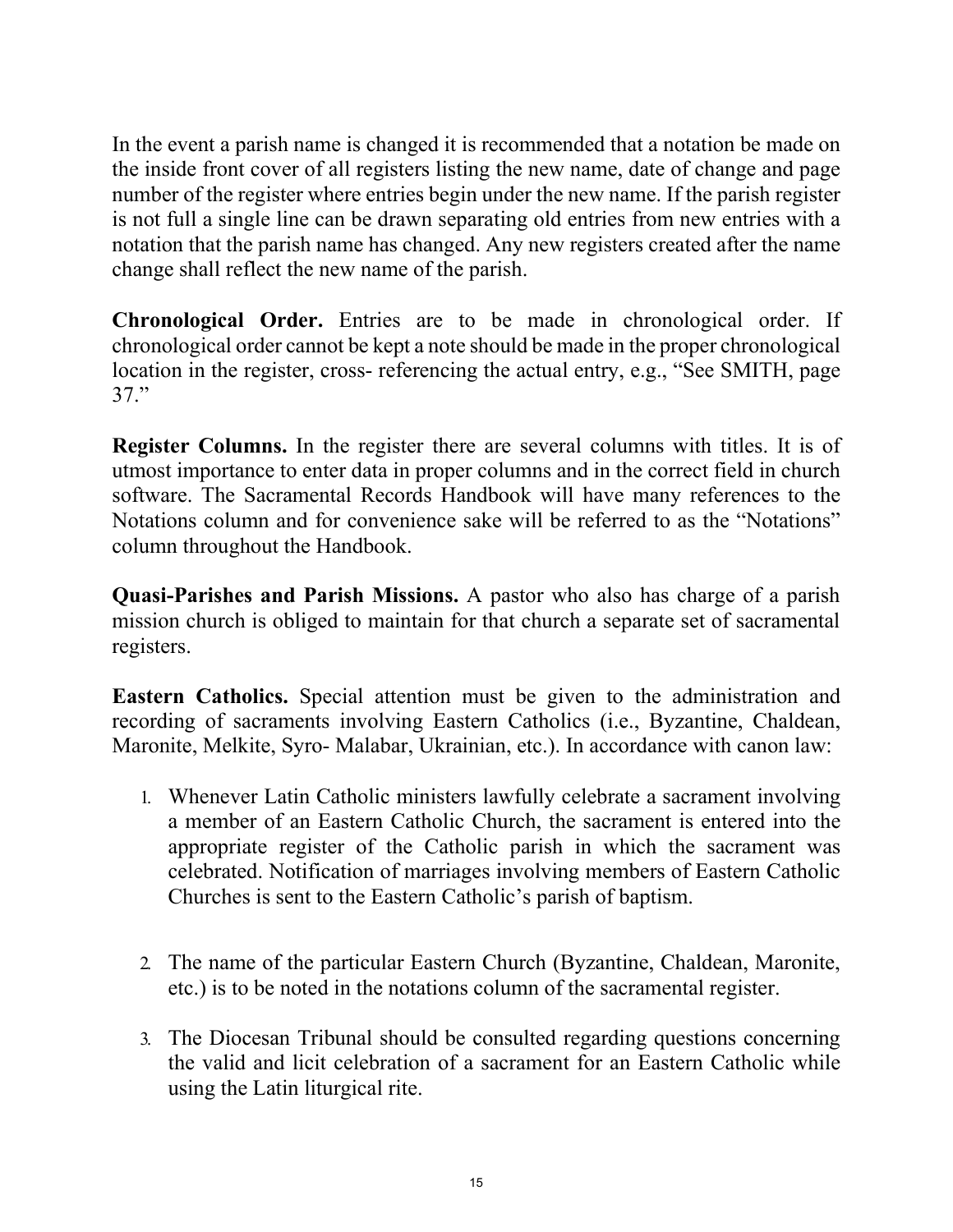**Permanent Bindings, Paper, Ink.** Registers are meant for permanent preservation, hence bindings and paper must be of a quality considered permanent, durable and acid-free (e.g., non- yellowing.) These types of registers are normally found through private vendors. The ink used must be of permanent and archival quality. Only black ink should be used. The best types of inks are those made for artwork or India inks (usually found in cartridges). A black ball-point pen is preferred. (Felt tip pens, gel ink pens and pencils are not to be used as their ink will degrade over time..)

**Accuracy and Legibility.** Since the registers are kept for future reference as legal proof (canonical and civil) of church events, age, and/or nationality status, it is essential that the entries be made accurately and legibly. For this reason entries, except for signatures, shall be PRINTED rather than written in cursive. If a signature is used in an entry of a sacrament (e.g., by the minister of the sacrament), the name of the minister is to be PRINTED carefully beneath the signature.

**Promptness in Making Complete Entries.** Ideally, entries of sacraments should be made in the appropriate registers within seven days of the celebration of the sacrament. All the data necessary for the entry (place of birth, sponsor's name, etc.) should be collected prior to the celebration of the sacrament so that the inscription of the complete sacramental information in the register will not be delayed. Prompt entries prevent the inadvertent loss/misplacement of important data or possible failure to include the reception of the sacrament in the register.

**Corrections, Additions, Deletions.** The following procedures should be followed when correcting factual errors (name, date, etc.) in a sacramental register:

- 1. A simple error, such as a spelling mistake, is corrected by drawing a single line through the incorrect entry and clearly noting the correction adjacent to the incorrect entry. Under no circumstance is correction fluid or any type of tape to be used. In the event a pencil was used to enter data and the information needs to be corrected, do not erase the entry. Draw a line through the incorrect entry and follow procedures listed above.
- 2. Changes of a substantial nature (i.e., legal name change resulting from adoption) are only made with authenticating evidence – i.e., certified court decree. In such a case, the court record/protocol number must be listed in the notations column. Do not cross out what someone simply claims is incorrect.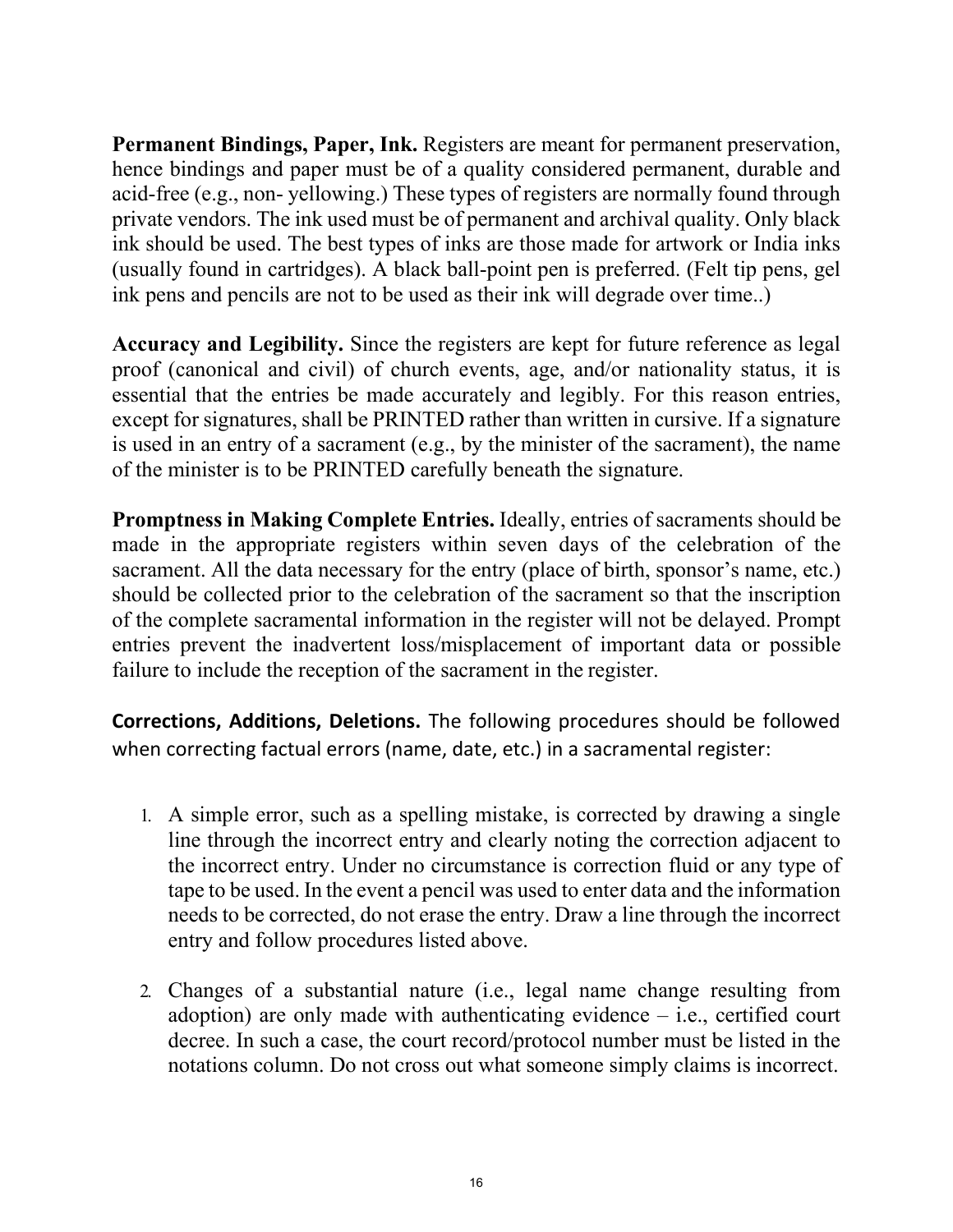- 3. For the sake of legibility, it may be necessary to create a completely new entry on another page in the sacramental register. In such a case, the original entry in its entirety should be crossed out with a single line and, in the notation column, reference made to the page and number of the location of the corrected entry. The register's index must also be cross- referenced accordingly.
- 4. Names of sponsors or godparents cannot be changed once the sacrament is celebrated. The entry in the sacramental register is a legal record verifying the facts as they existed at the time of the celebration of the sacrament; those facts cannot be selectively altered at a later date.

**Previously Unrecorded Sacraments.** If an individual has received a sacrament but the event was not recorded, the record can be recreated with appropriate proof. Appropriate proof includes:

- 1. Copies of the civil and/or sacramental certificate.
- 2. Completed (notarized) affidavits from the individual and at least two witnesses.
- 3. An affidavit or letter from the presiding cleric.
- 4. Photographs or videos may be used as valid evidence when other evidence is not available or sufficient.
- 5. In the case of the baptism of an adult, the oath of the individual or the declaration of a single witness is all the evidence required (Canon 876).

Notations are to be made along with the date and signature of the person authorizing the newly created entry. Supporting documentation is to be kept in a permanent file in the parish archives and a cross-reference included in the notations of the entry and on the file.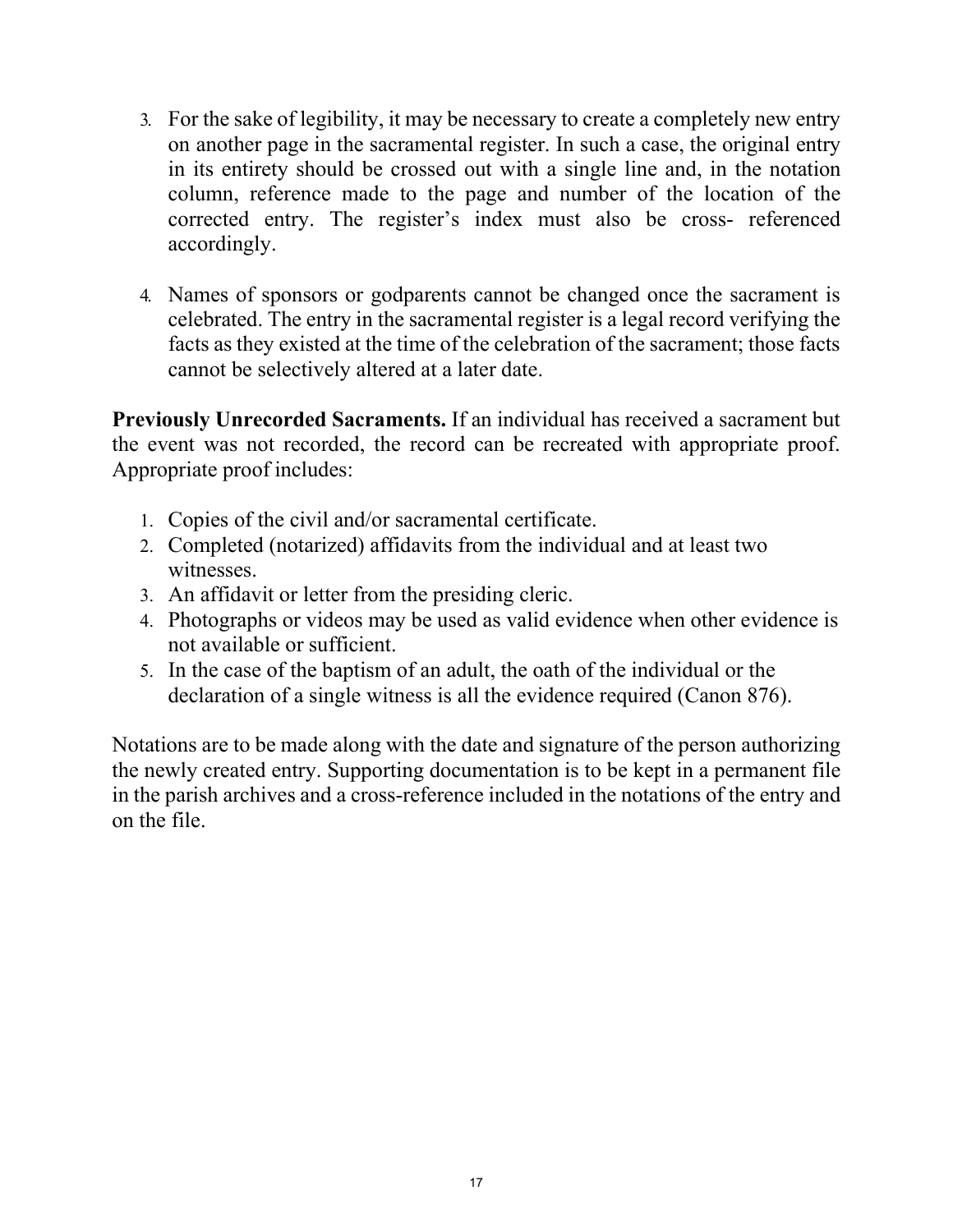#### <span id="page-20-0"></span>**1. BAPTISMAL RECORDS**

#### **NORMS OF CANON LAW RELATING TO BAPTISMAL RECORDS**

#### **FROM THE CODE OF CANONS OF THE EASTERN CHURCHES**

**Can. 296 §2.** In the register of baptisms, a note is to be made of the ascription of the baptized persons to be determined Church *sui iuris* in accord with the norm of can. 37, of the administration of chrismation [confirmation]..These annotations are always to be reported on the baptismal certificate.

# **FROM THE CODE OF CANON LAW (FOR THE LATIN CHURCH)**

**Can. 535 §1.** Each parish is to have parochial registers, that is, those of baptisms, marriages, deaths, and others as prescribed by the conference of bishops or the diocesan bishop. The pastor is to see to it that these registers are accurately inscribed and carefully preserved.

**Can. 535 §2.** In the baptismal register are also to be noted confirmation and those things which pertain to the canonical status of the Christian faithful by reason of marriage, without prejudice to the prescript of Can. 1133, of adoption, of the reception of sacred orders, of perpetual profession made in a religious institute, and of change of rite. These notations are always to be noted on a baptismal certificate.

**Can. 845 §1.** Since the sacraments of baptism, confirmation, and orders imprint a character, they cannot be repeated.

**§2.** If after completing a diligent inquiry a prudent doubt still exists whether the sacraments mentioned in §1 were actually or validly conferred, they are to be conferred conditionally.

**Can. 852 §1.** The prescripts of the canons on adult baptism are to be applied to all those who, no longer infants, have attained the use of reason.

**Can. 868 §1**. For an infant to be baptized licitly: the parents or at least one of them or the person who legitimately takes their place must consent.

**Can. 869 §1.** If there is a doubt whether a person has been baptized or whether baptism was conferred validly and the doubt remains after a serious investigation, baptism is to be conferred conditionally.

**Can. 869 §2**. Those baptized in a non-Catholic ecclesial community must not be baptized conditionally unless, after an examination of the matter and the form of the words used in the conferral of baptism and a consideration of the intention of the baptized adult and the minister of the baptism, a serious reason exists to doubt the validity of the baptism.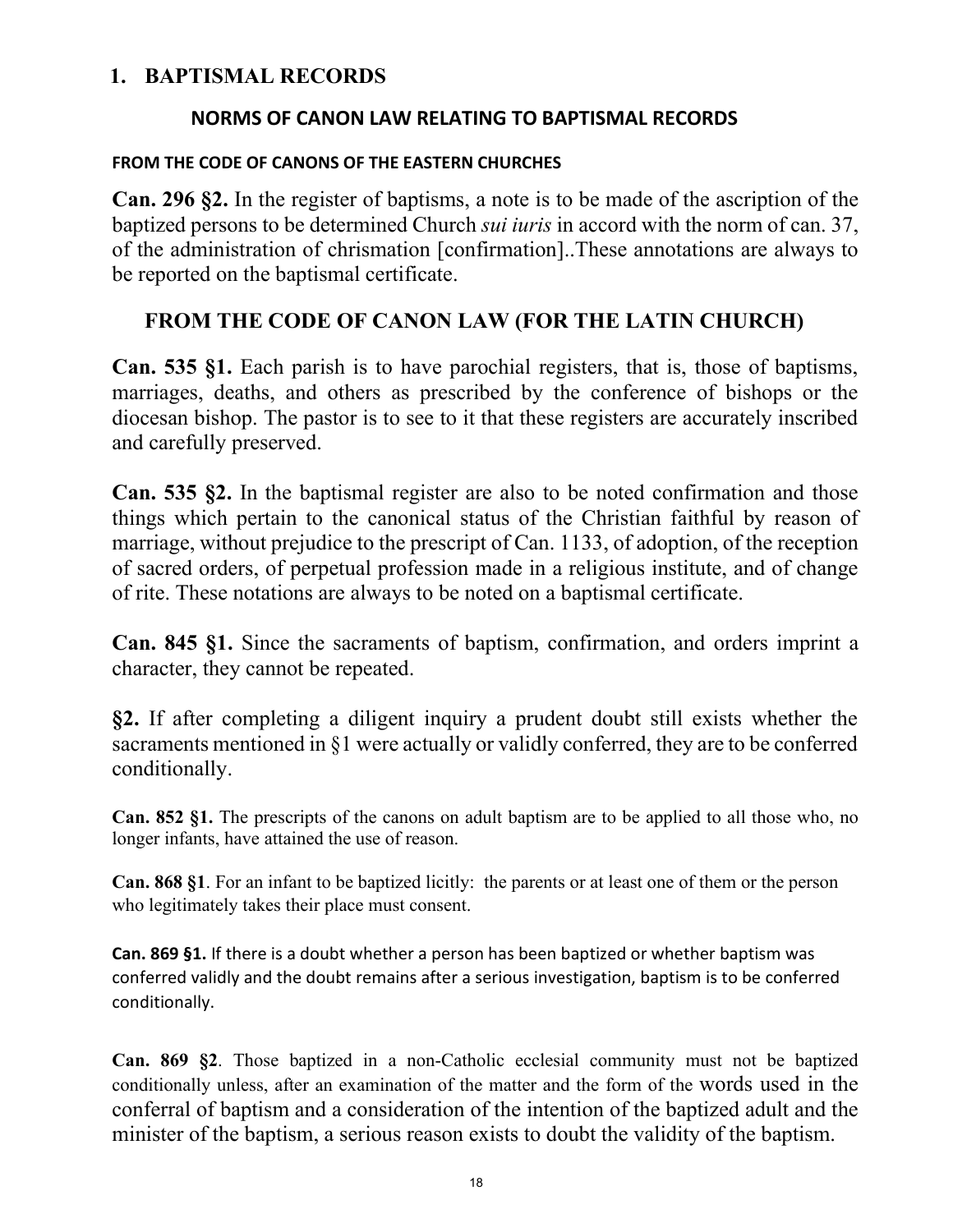**Can 869 §3.** If in the cases mentioned in §§1 and 2 the conferral or validity of the baptism remains doubtful, baptism is not to be conferred until after the doctrine of the sacrament of baptism is explained to the person to be baptized, if an adult, and the reasons of the doubtful validity of the baptism are explained to the person or, in the case of an infant, to the parents.

**Can. 870.** An abandoned infant or a foundling is to be baptized unless after diligent investigation the baptism of the infant is established.

**Can. 873.** There is to be only one male sponsor or one female sponsor or one of each.

**Can. 874 §2**. A baptized person who belongs to a non-Catholic ecclesial community is not to participate except together with a Catholic sponsor and then only as a witness of the baptism.

**Can. 875.** A person who administers baptism is to take care that, unless a sponsor is present, there is at least a witness who can attest to the conferral of the baptism.

**Can. 876.** To prove the conferral of baptism, if prejudicial to no one, the declaration of one witness beyond all exception is sufficient or the oath of the one baptized if the person received baptism as an adult.

**Can. 877 §1.** The pastor of the place where the baptism is celebrated must carefully and without any delay record in the baptismal register the names of the baptized, with mention made of the minister, parents, sponsors, witnesses, if any, the place and date of the conferral of the baptism, and the date and place of birth.

**§2**. If it concerns a child born to an unmarried mother, the name of the mother must be inserted, if her maternity is established publicly or if she seeks it willingly in writing or before two witnesses. Moreover, the name of the father must be inscribed if a public document or his own declaration before the pastor and two witnesses proves his paternity; in other cases, the name of the baptized is inscribed with no mention of the name of the father or the parents.

**§3.** If it concerns an adopted child, the names of those adopting are to be inscribed and, at least if it is done in the civil records of the region, also the names of the natural parents according to the norm of §§1 and 2, with due regard for the prescripts of the conference of bishops.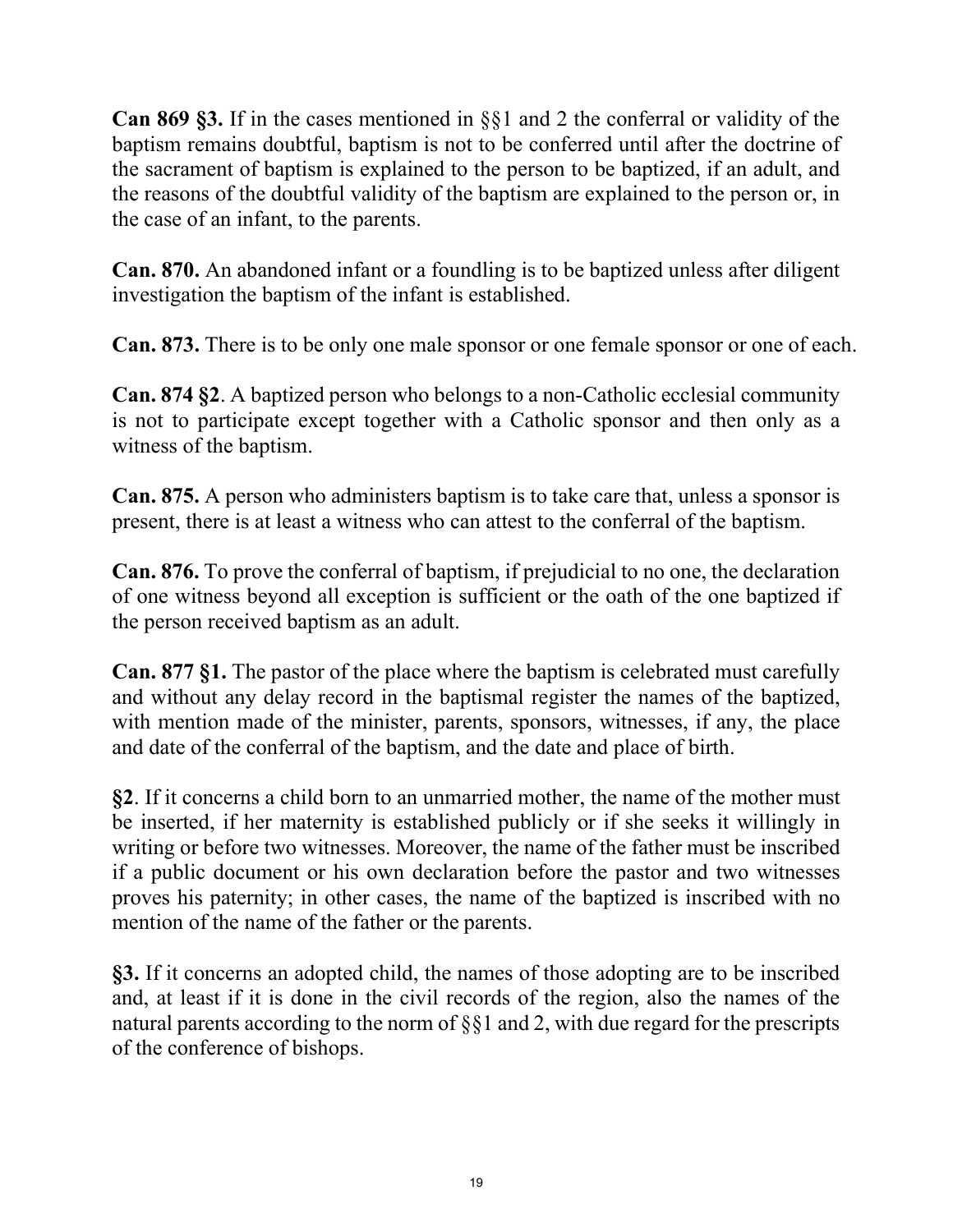**Can. 878.** If the baptism was not administered by the pastor or in his presence, the minister of baptism, whoever it is, must inform the pastor of the parish in which it was administered of the conferral of the baptism, so that he records the baptism according to the norm of Can. 877, §1.

**Can. 1685.** As soon as the sentence is executed, the judicial vicar must notify the local ordinary of the place in which the marriage was celebrated. The local ordinary must take care that the declaration of the nullity of the marriage and any possible prohibitions are noted as soon as possible in the marriage and baptismal registers.

# **BAPTISMAL REGISTERS**

**The baptismal record is the primary record of a person's status within the church (Canon 535 §2). The baptismal record is to include:**

- Full name (First, Middle and Last) as found on birth certificate
- $\cdot$  Date and place of birth as found on birth certificate;
- Full name of father;
- Full birth or "maiden" name of mother;
- Full name of Minister of the Sacrament;
- Full names of the sponsors/godparents or Christian witness
- $\div$  Date and place of the baptism
- Names of proxies if applicable.

# **Source of Data.**

Ordinarily, data used to create a record of baptism (as required by Canon 877, §1) originates on a "Sacristy Record", a small pre-paid pad sold by commercial vendors. A pre- baptism registration form created by the parish will also suffice. The Sacristy Record is filled out either by someone in the parish office at the time the baptism is scheduled, by a member of the baptism preparation team during the catechetical program, or by the minister of baptism at the time of the actual baptism. Before the data is transferred to the Baptism Register, a parent, guardian or adult candidate should verify the data written on the Sacristy Record (usually at the time of baptism), and the minister must sign the Sacristy Record verifying that the sacrament was conferred. There should be a clear procedure in place for assuring that the data is transferred from the Sacristy Record to the Baptism Register as quickly as possible.

# **Notations of Other Sacraments.**

Notations of the reception of other sacraments are also to be included in the baptismal register and the electronic records. Even if these sacraments are conferred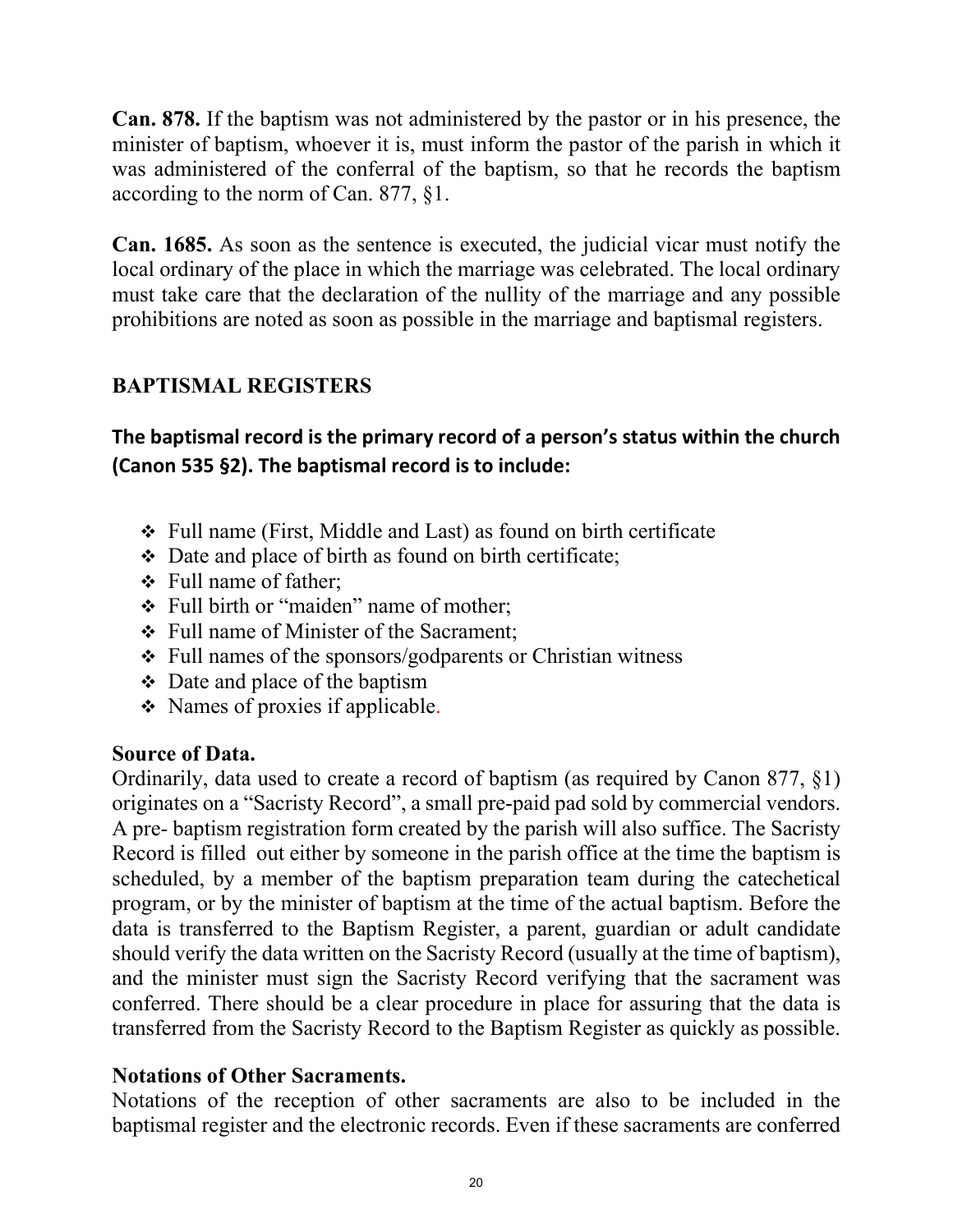at the same parish, the notations are to be recorded in the baptismal register. Additional notations to the register include those regarding religious profession, conditional baptisms, rites supplied, annulments, change of rite, dispensations from vows and dismissals from the clerical state.

### **Certificates**

• Certificates are to be issued as soon as possible after the event is recorded in the register.

If possible, a certificate should be presented at the event with an entry as soon as possible after the event.

- $\triangle$  A routine baptismal certificate is to include all information of a public nature, but may not include any confidential notations, such as references made to adoption.
- An official baptismal certificate must be verified from information in the baptismal register and is to be signed, dated, and sealed. Certificates should not be issued from a database.
- A notation at the bottom of the certificate regarding the entry number of the record in the register is optional.
- $\cdot \cdot$  The reverse of the baptismal certificate is to be completed as the notations indicate. If there are no notations, the reverse of the certificate is to be completed with the phrase "no notations."
- A government issued birth certificate is to be used as supporting documentation for the baptismal record. If the government issued birth certificate is not possible to obtain, the hospital record can be used to verify the date of birth and parents' names.
- Entering information into the baptismal register based on verbal statements alone is not permitted.

#### **Recipients from More Than One Parish**

When persons from more than one parish are baptized or received into full communion with the Catholic Church at a single ceremony, it is necessary that the record for all the persons be retained at the parish where the sacraments are celebrated. Individual parishes may keep a binder or electronic record (a notation via church software) of the fact that the persons were a member of their parish, but that the ceremony took place elsewhere.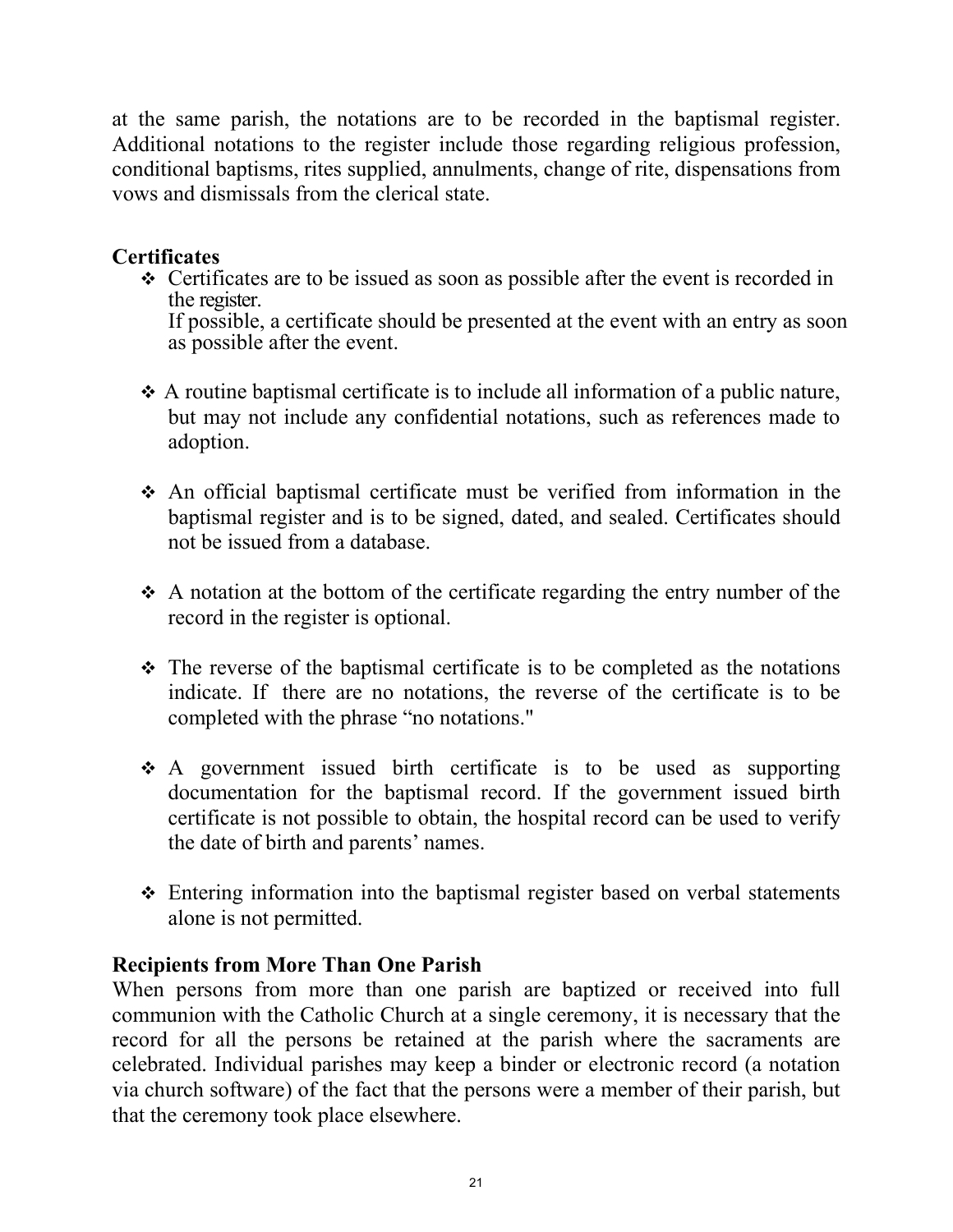# **Emergency Baptisms and Other Baptisms Outside of a Parish Church**

When baptism occurs in an emergency situation, either at home or in an institution such as a hospital, notification is to be sent to, and the register is to be completed at the territorial parish in which the home or institution is located.

The register is to be completed as outlined for ordinary baptisms. In cases when rites are supplied at the proper parish or faith community in the future, the date of baptism to be listed in the register is the date the "emergency" baptism took place. The words "rites supplied" and the date of the completion of the celebration are to be listed in the notations column. The same procedure should be followed when a person is baptized "privately" by a lay person, even though there is no danger of death.

# **Conditional Baptism**

When conditional baptism is conferred, "Baptized conditionally" is to be written in the "Notations" column. Otherwise the entry is the same as for any baptism.

# **Profession of Faith**

The names of persons who are baptized Christians and who enter into full communion with the Catholic Church by means of a profession of faith shall be recorded in the parish baptismal register under the date of profession, together with the date, church/denomination and place of (the non-Catholic) baptism of the party, and all other information as required (see Baptism section). "Profession of Faith" or "Received into Full Communion" and its date should clearly be indicated in the notations column of the baptismal register.

# **Unwed Parents**

The name of the mother is to be entered in the register if there is public proof of her maternity (e.g., the birth certificate) or if she states this in writing or before two witnesses (Canon 877, §2). The name of the father is to be inserted only if there is public proof (e.g., the birth certificate) or by his own sworn declaration before the pastor and two witnesses. If no public proof is available, the name of the father or the mother is not recorded. The phrase "father unknown" or "mother unknown" must be used. The certificate issued from this entry will record the appropriate phrase. The word "illegitimate" is not to be used. Supporting documentation is to be kept in the permanent files of the parish archives and include the appropriate cross-references.

# **Godparents/Sponsors** (*both words have the same meaning and are interchangeable*)

No more than two names may be entered in the "Godparents" or "Sponsors" column. Canon 873 stipulates that there is to be at least one and no more than two sponsors (one female and one male) for baptism. Canon 874, §2 allows a baptized person, who is not a member of the Catholic Church, to serve as a "Christian Witness."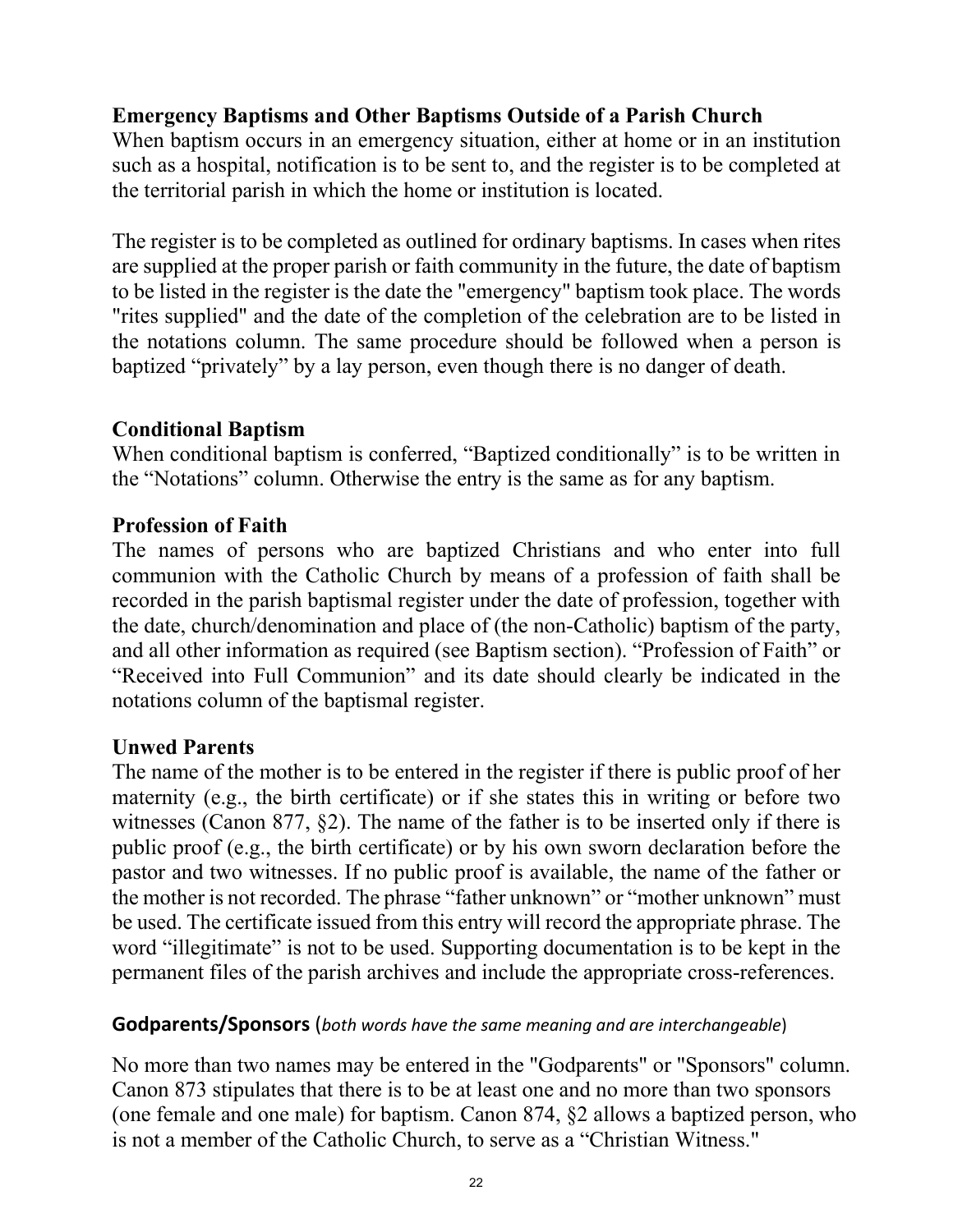[\* Due to cultural traditions there is no reason why others may not serve as honorary Godparents to be part of the ceremony and an important part of the child's life, provided that they meet the criteria for Godparents, as noted in can. 874.] The words "Christian Witness" should be placed after the witness's name in the register. The designation "CW" might be useful for clarity. Church law holds that a baptized Eastern Orthodox is properly a Godparent and not a Christian Witness, but must participate along with a Catholic Godparent. When a Godparent or Sponsor appoints a proxy to participate in the rite of baptism, both names should be entered in the register, with "**Proxy**" written after that person's name in parentheses.

#### **Foster Parents – Child Custody**

For Baptism, Canon 868 requires consent of at least one parent or the person/s who *lawfully* take their place. Foster parents or those who may have *temporary* custody of children *do not lawfully* take the place of the parents.

#### **Adoption**

On October 20, 2000, the USCCB issued norms for the purpose of assisting those with the responsibility of recording the baptism of children who had been adopted or who later are adopted (Canon 877, §3).

# **Baptism before Adoption**

For children baptized before adoption, the following information shall be added in the Baptismal Register and in church software after the adoption is finalized:

- $\div$  Parentheses () shall be placed around the names of the natural parents.
- $\div$  The name(s) of the adoptive parent(s) shall then be added.
- $\cdot \cdot$  The child's former surname shall also be parenthesized () and the new surname added.
- ◆ A notation shall be made that the child was legally adopted.

Baptismal certificates issued by the parish for these individuals should give the name(s) of the adoptive parent(s), the child's new legal surname, the date and place of birth, the date and place of baptism, and the name of the minister who administered the sacrament. The name(s) of the natural parents and the sponsor(s) shall not be given, and no mention of the fact of adoption shall be made on the baptismal certificate. The certificate is issued from the record created after the adoption; no certificate ever should be issued from the record created before adoption.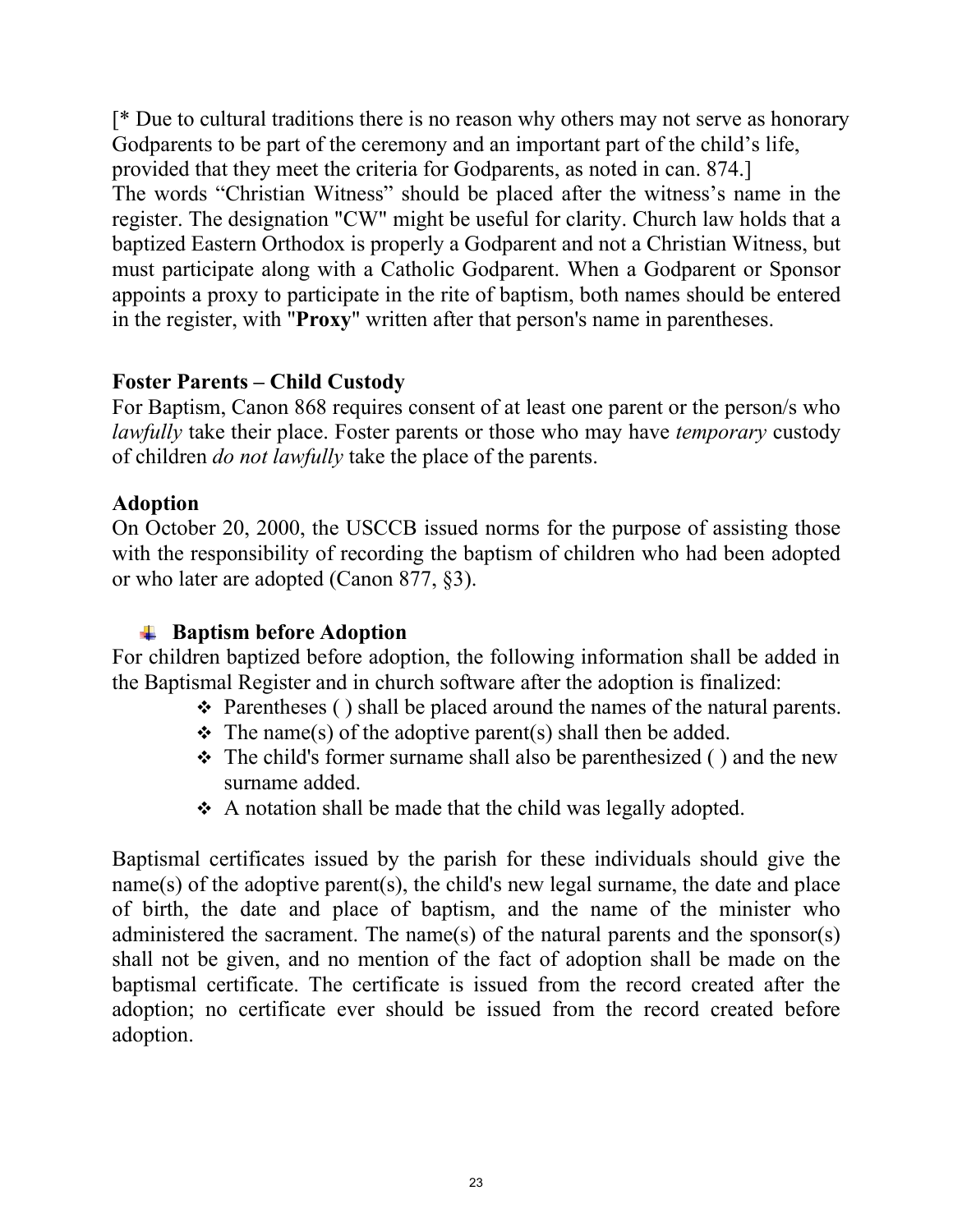A new entry should be made, and in the index cross-reference should be made to the old entry, with the following information:

- $\cdot \cdot$  The new legal, Christian name of the child as designated by the adoptive parents.
- $\div$  The names of the adoptive parents.
- $\div$  The date and place of birth.
- $\div$  The date and place of the baptism.
- $\div$  The name of the Minister performing the baptism.

# **Baptism after Adoption**

Baptism shall be postponed until after the child has been placed with the adopting parent(s), except in extraordinary circumstances, such as a serious threat of imminent death. Such a postponement should be made with the understanding that it would be for a relatively short time only.

For children baptized after adoption, no reference to the adoption or the natural parents is to be made in the Baptismal Register. Any such data which has been recorded is to be treated as confidential and is not to be included on any certificate. Baptismal certificates issued by the parish for adopted children will be no different from other baptismal certificates. **NO MENTION OF THE FACT OF ADOPTION SHALL BE MADE ON THE BAPTISMAL CERTIFICATE.**

The following information shall be entered in the Register:

- $\div$  The Christian name(s) of the child as designated by the adoptive parent(s).
- $\div$  The name(s) of the adoptive parent(s).
- $\div$  The date and place of birth.
- $\triangle$  The names of the sponsors selected by the adoptive parent(s).
- $\div$  The place and date of the baptism.
- $\div$  The name of the Minister performing the baptism.

# **Other Circumstances**

When a same-sex couple presents a child for baptism, the record is to indicate the word **"parent"** for each parent rather than **"mother" and "father".**

The parents must present a government issued birth certificate or legal adoption record as supporting documentation for the baptismal record. The information provided in the government issued birth certificate or legal adoption record regarding the birth and adopted or surrogate parents is to be recorded in the notations.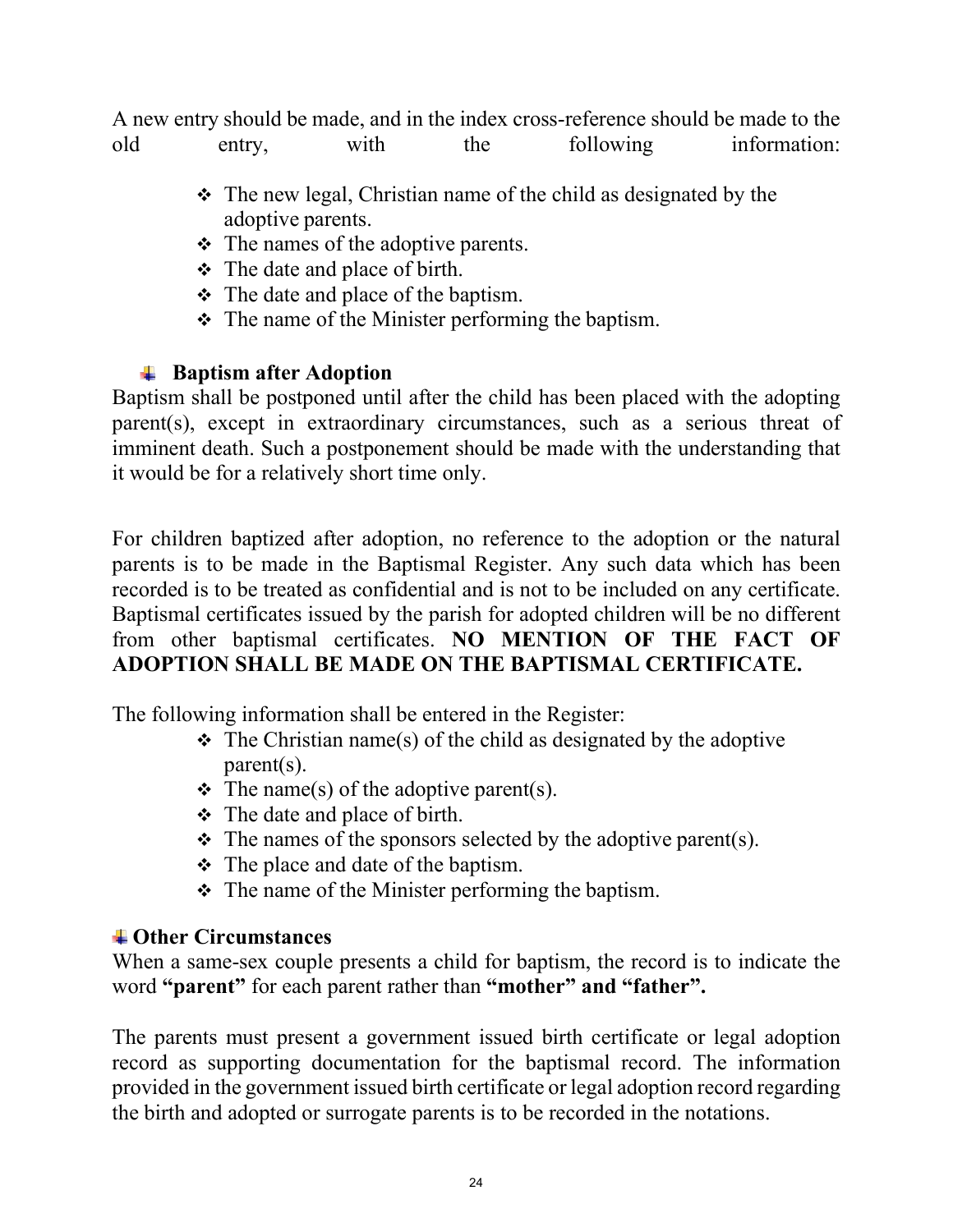$\ddot{\phantom{1}}$  In cases of gender reassignment of a baptized person after baptism, the original entry shall not be changed. A notation is made in the notations column.

# <span id="page-27-0"></span>**2. SUPPLEMENTAL RECORD BOOKS - (Optional)**

While not required, the following registers might be helpful in tracking those unbaptized persons and validly baptized non-Catholics age 7 and older, who are seeking full initiation into the Catholic Church:

#### **Book of Catechumens**

Following the Rite of Acceptance into the catechumenate, the names of those enrolled among the catechumens are recorded into this register.

#### **Book of Elect**

Prior to the Rite of Election, those catechumens to be admitted among the elect and later baptized into the Catholic faith are to inscribe their names into this register, which is often signed by the Diocesan Bishop or his delegate during the Rite of Election.

# **3. FIRST HOLY COMMUNION REGISTERS**

In the Diocese of Rapid City, the college of consultors have declared that this register be utilized, although no longer required by canon law. When First Communions are performed in a parish where registers are maintained, the following information is to be entered into the Communion Register and in church software:

- The legal and Christian names of the child
- The parents named on the baptismal certificate
- $\div$  The date and place of baptism
- The church and date of the First Communion
- $\div$  The name of the main celebrant of the Mass.

A copy of the baptismal certificate is required as supporting documentation.

A certificate is to be issued as soon as possible after the event is recorded in the register. First Communion records are not required to be reported.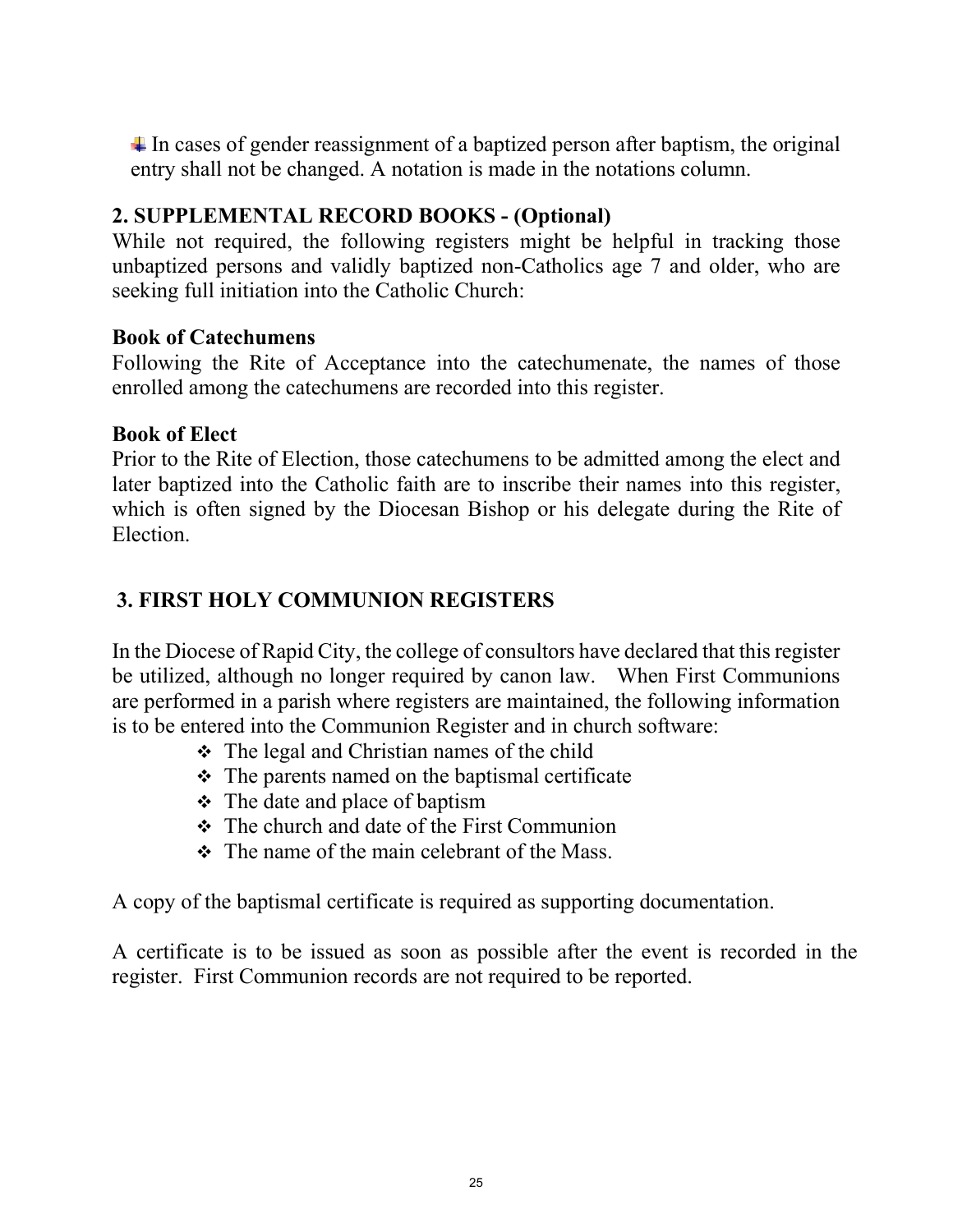# <span id="page-28-0"></span>**4. CONFIRMATION RECORDS**

#### **NORMS OF CANON LAW RELATING TO CONFIRMATION RECORDS**

**Can. 845 §1.** Since the sacraments of baptism, confirmation, and orders imprint a character, they cannot be repeated.

**§2.** If after completing a diligent inquiry a prudent doubt still exists whether the sacraments mentioned in §1 were actually or validly conferred, they are to be conferred conditionally.

**Can. 883.** The following possess the faculty of administering confirmation by the law itself:

**§1.** within the boundaries of their jurisdiction, those who are equivalent in law to a diocesan bishop;

**§2.** as regards the person in question, the presbyter who by virtue of office or mandate of the diocesan bishop baptizes one who is no longer an infant or admits one already baptized into the full communion of the Catholic Church;

**§3.** as regards those who are in danger of death, the pastor or indeed any presbyter.

**Can. 884 §1.** The diocesan bishop is to administer confirmation personally or is to take care that another bishop administers it. If necessity requires it, he can grant the faculty to one or more specific presbyters, who are to administer this sacrament.

**Can. 894.** To prove the conferral of confirmation the prescripts of Can. 876 are to be observed.

**Can. 895.** The names of those confirmed with mention made of the minister, the parents and sponsors, and the place and date of the conferral of confirmation are to be recorded in the confirmation register of the diocesan curia or, where the conference of bishops or the diocesan bishop has prescribed it, in a register kept in the parish archive. The pastor must inform the pastor of the place of baptism about the conferral of confirmation so that a notation is made in the baptismal register according to the norm of Can. 535, §2.

**Can. 896.** If the pastor of the place was not present, the minister either personally or through another is to inform him as soon as possible of the conferral of confirmation.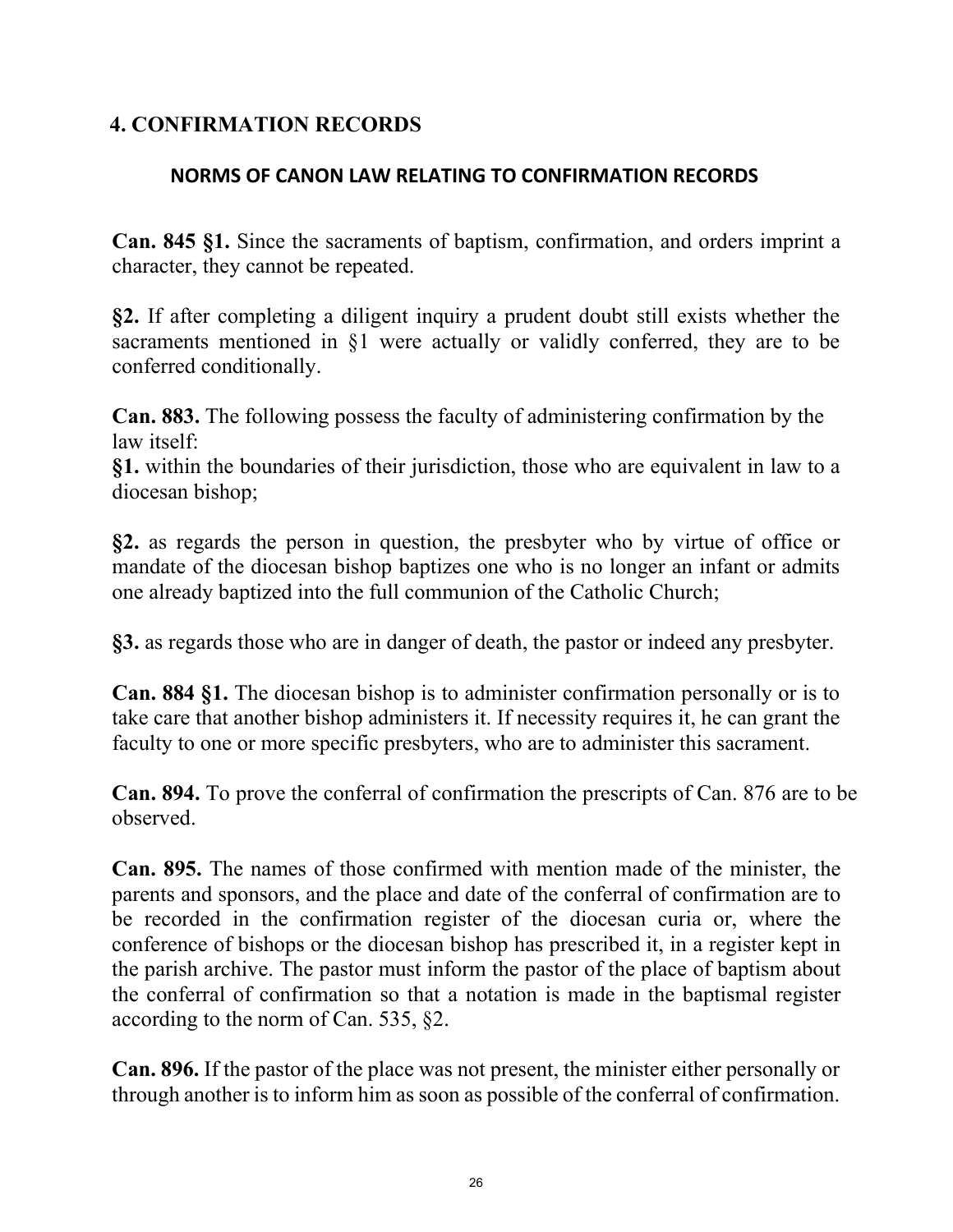# **CONFIRMATION REGISTERS**

#### **The confirmation register is to include:**

- $\div$  Full name of the confirmed as found on his/her baptismal certificate
- Date and place of baptism, as verified from baptismal certificate
- Confirmation name, if different from baptismal name
- Full names of parents
- $\div$  Full name of sponsors
- Date and place of the event
- $\div$  Name of minister (Canon 895)
- Canonical references to bishops or priests other than the Diocesan Bishop who administered the sacrament:
	- o When the Diocesan Bishop has granted the faculty to a priest (including the pastor or parochial vicar of the parish) to confirm a Catholic who was previously baptized, the notation "per can. 884.1" is to be made.
	- o When the pastor, parochial vicar or an appointed priest confirms a person at the same ceremony in which he baptizes or receives the person into full communion, the notation "per can. 883.2" is to be made.
	- o When any priest confirms a person who is in danger of death, the notation "per can. 883.3" is to be made.

A copy of the baptismal certificate is required as supporting documentation. An exception is the case where the confirmation is to take place at the same parish or faith community where the baptism occurred. In this instance the baptismal record must be verified prior to confirmation.

A confirmation certificate is to be issued as soon as possible after the event is recorded in the register.

**Notification -** Notification of the reception of this sacrament is to be sent to the place of baptism. The date and place of the reception of this sacrament is to be noted in the baptismal register even if the sacrament took place in the same parish or faith community. The names of the minister, parents, and sponsor are not required. When a person previously baptized in another Christian communion (i.e. Protestant) is received into full communion and confirmed, the church of baptism is *not* notified.

**Emergency Confirmation –** As in the case of emergency baptism, the record of an emergency confirmation is to be kept in the territorial parish in which the confirmation occurred.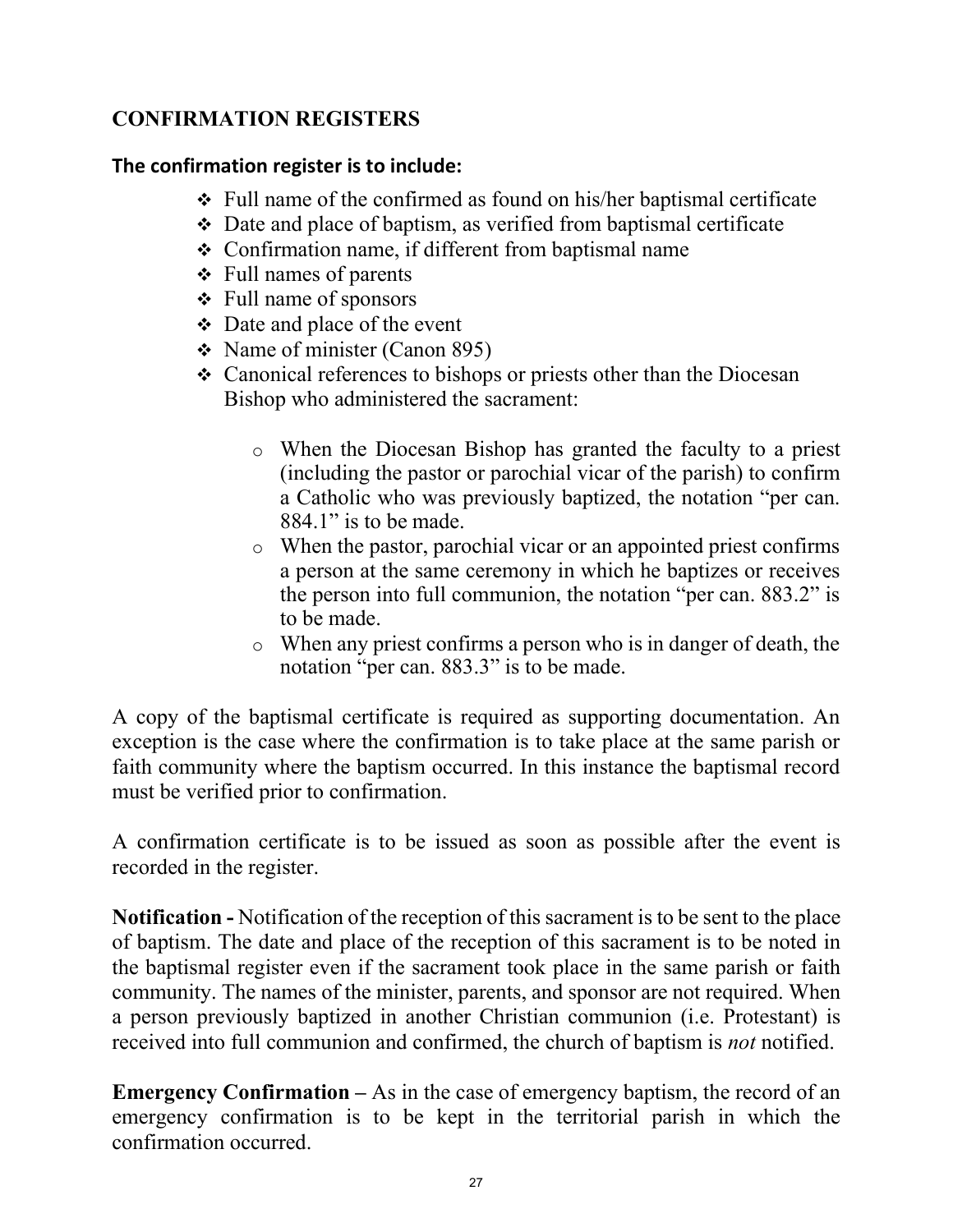**Baptism Data** – It is recommended that the place and date of baptism be noted in the Confirmation Register. (This can be especially helpful when a person has difficulty finding their baptismal record later in life.)

### <span id="page-30-0"></span>**5. RECONCILIATION**

The sacrament of reconciliation pertains exclusively to the internal forum, and therefore registers for these records are never created nor are certificates issued**.** 

# <span id="page-30-1"></span>**SICK CALLS**

The creation and maintenance of parish sick call registers is recommended, but not required by Universal Law.

# <span id="page-30-2"></span>**6. HOLY ORDERS**

A certificate is to be issued as soon as possible after the event is recorded, and notification of ordination is to be sent to the place of baptism, where the fact of ordination is recorded in the notations column. When a member of the clergy is dismissed from the clerical state, such notification will also be sent to the place of baptism, where the fact of dismissal is to be noted.

The date and place of the ordination and the name of the Bishop conferring the sacrament are to be noted in the baptismal register.

The Ordination register for the Diocese of Rapid City is kept in the safe of the Office of Archives and maintained by the Office of the Chancellor. The chancellor maintains all pertinent documents regarding a cleric's status.

# **7. MARRIAGE RECORDS**

#### **NORMS OF CANON LAW RELATING TO MARRIAGE REGISTERS**

**Can. 1081.** The pastor or the priest or deacon mentioned in can. 1079, §2 is to notify the local ordinary immediately about a dispensation granted for the external forum; it is also to be noted in the marriage register.

**Can. 1121 §1.** After a marriage has been celebrated, the pastor of the place of the celebration or the person who takes his place, even if neither assisted at the marriage, is to note as soon as possible in the marriage register the names of the spouses, the person who assisted, and the witnesses, and the place and date of the celebration of the marriage according to the method prescribed by the conference of bishops or the diocesan bishop.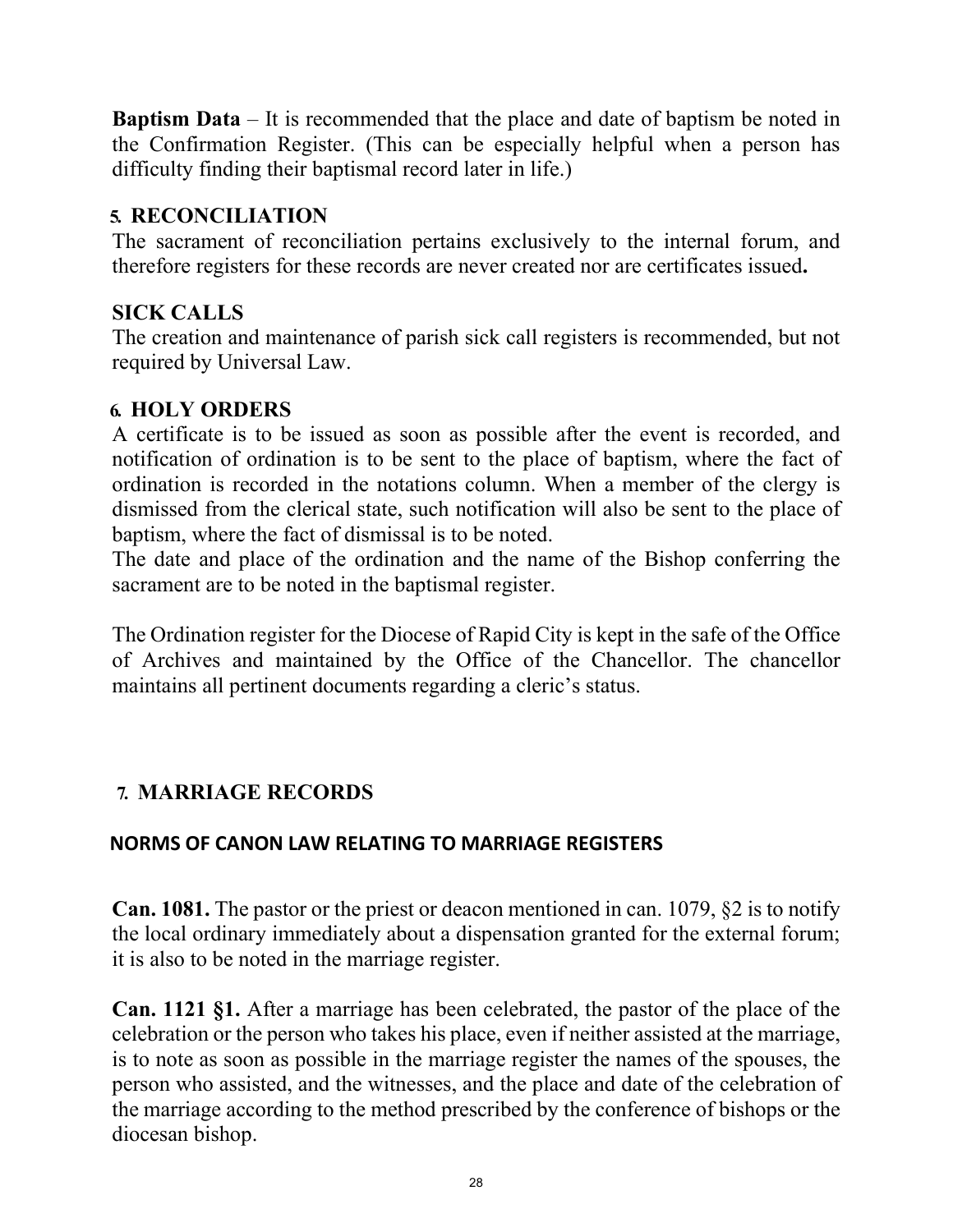**Can. 1122 §1.** The contracted marriage is to be noted also in the baptismal registers in which the baptism of the spouses has been recorded.

**Can. 1123.** Whenever a marriage is either convalidated in the external forum, declared null, or legitimately dissolved other than by death, the pastor of the place of the celebration of the marriage must be informed so that a notation is properly made in the marriage and baptismal registers.

**Can. 1127 §2.** If grave difficulties hinder the observance of canonical form, the local ordinary of the Catholic party has the right of dispensing from the form in individual cases, after having consulted the ordinary of the place in which the marriage is celebrated and with some public form of celebration for validity. It is for the conference of bishops to establish norms by which the aforementioned dispensation is to be granted in a uniform manner.

**Can. 1133.** A marriage celebrated secretly is to be noted only in a special register to be kept in the secret archive of the curia.

**Can. 1685.** As soon as the sentence is executed, the judicial vicar must notify the local ordinary of the place in which the marriage was celebrated. The local ordinary must take care that the declaration of the nullity of the marriage and any possible prohibitions are noted as soon as possible in the marriage and baptismal registers.

# <span id="page-31-0"></span>**MARRIAGE REGISTERS**

# **The marriage register is to include:**

- Full names of both individuals (the woman's name as found on her baptismal certificate, or if not baptized, her birth or "maiden" name)
- Date and place of baptism of bride and groom, as verified from baptismal certificates
- Full names of witnesses
- Name of officiant
- $\div$  Date and place of the marriage celebration (Canon 1121, §1)
- Notation regarding dispensation, permission, nullity, etc., as it applies

# **Source of Data**

The pastor is responsible for seeing that the necessary information is recorded in the parish where the marriage was celebrated. The premarital file ordinarily contains all the necessary information. However, the celebrant should be alert to any last minute changes or corrections to the information contained in the premarital file.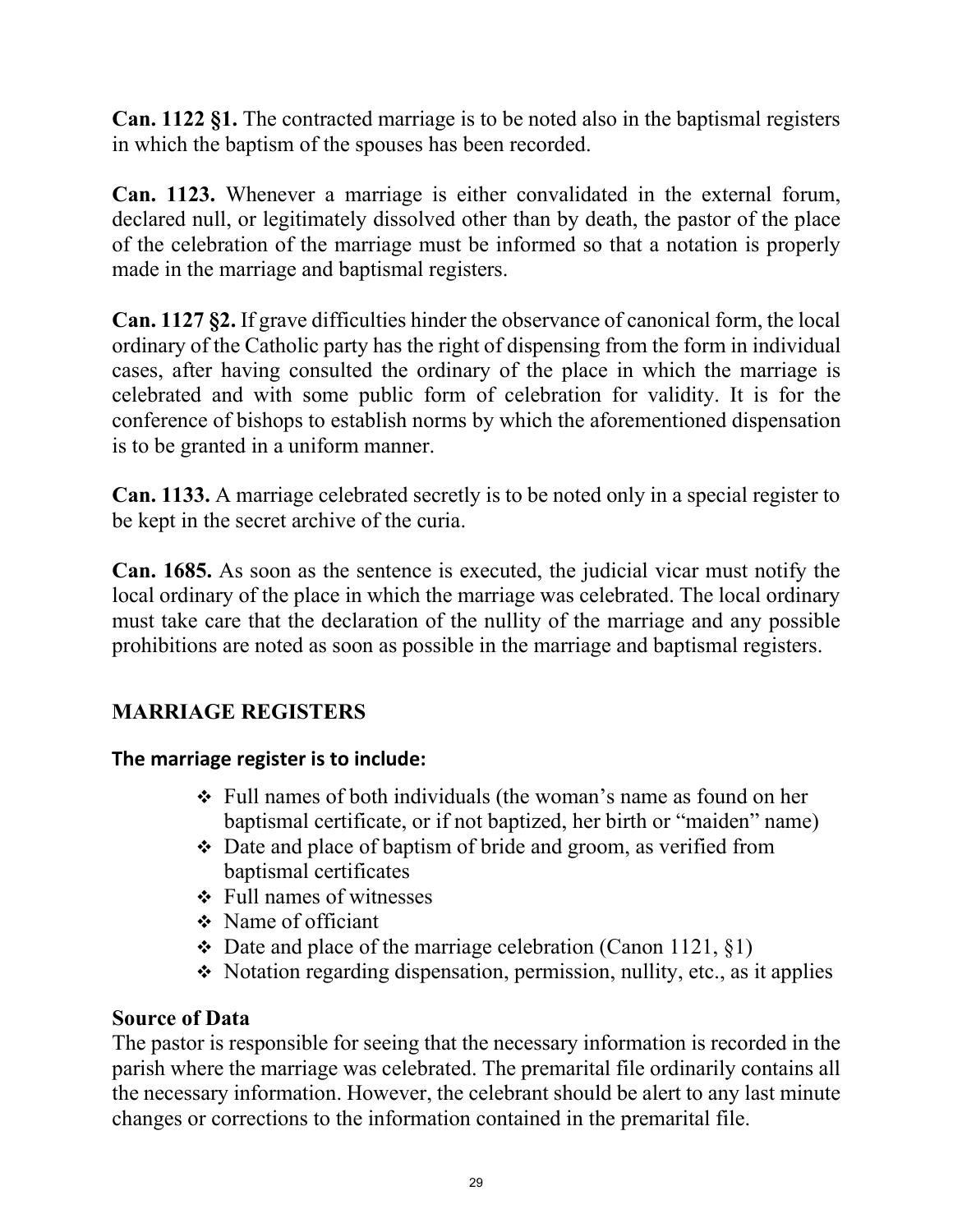### **Premarital Files**

Each parish is required to maintain a file of the papers collected during the period of marriage preparation. The file typically will include prenuptial forms, questionnaires, correspondence, notes and dispensation documents. The minister's portion of the civil license is also retained in this file.

Ordinarily, the premarital file for each couple should be retained by the parish where the marriage is recorded in the Marriage Register.

The file for each couple is to be kept in its own envelope or folder, clearly marked with the parties' names and the date of the marriage. The files should be arranged in chronological order and kept together in a locked file cabinet or safe.

The premarital files are to be retained for sixty years, or until both parties have died. Expired files are to be destroyed or otherwise disposed of so that no one can gain access to them.

If a legitimate request for the original copy of the file is made by an ecclesiastical tribunal, or if the Chancellor has approved the surrender of the file to a civil authority, the file should be hand delivered and receipted or mailed by registered mail with a receipt. A copy of the original file, along with the receipt, should replace the original copy in the parish's archive. If the original file is later returned, the copy should be destroyed.

#### **Marriage Outside of a Parish Church**

When a marriage is celebrated in a location other than a parish church (e.g., a chapel), the proper parish for the marriage record is the territorial church in which that location stands. The only exception is with a dispensation from the Catholic form: in that situation, the proper parish for the marriage record is the parish of the Catholic party or the parish where the couple prepared for marriage, with permission from the pastor of the Catholic party.

#### **Index of the Marriage Register**

The index of the marriage register is to be arranged alphabetically by the last names of both spouses. The required format is "male surname/female surname." The name to be used for the bride's surname is that which is found on her baptismal certificate or, if not baptized her birth or "maiden" name.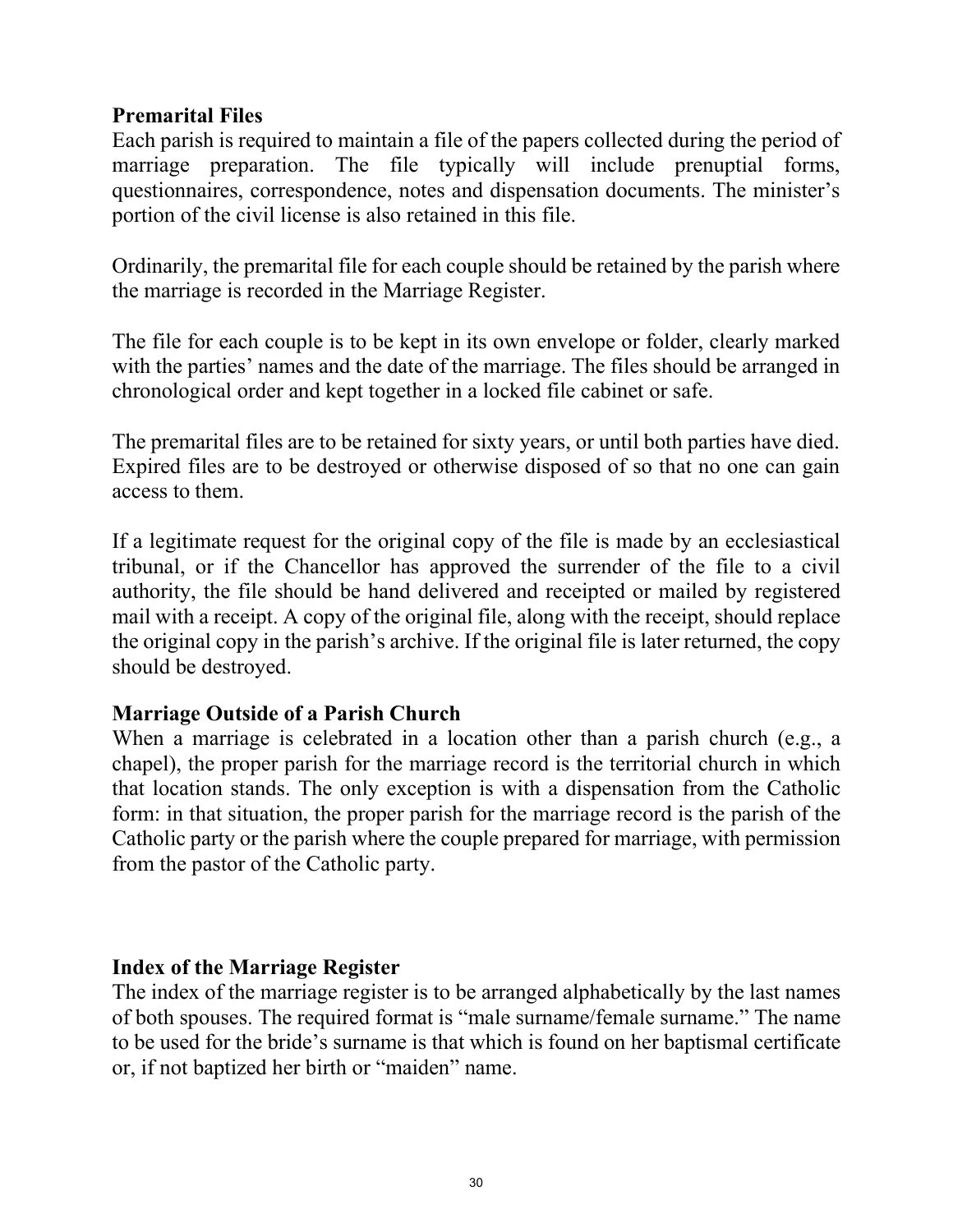#### **Witness to a Marriage**

The names of two witnesses, chosen by the parties, are to be included in the Marriage Register. The witnesses may be of either sex or of the same sex. Furthermore, a minor may serve as a witness to a marriage. The preferred age for a minor to serve as a witness is 14, although anyone of the age of reason (age 7 and up) can technically serve as a witness.

#### **Convalidation**

When a marriage is convalidated, the data concerning the convalidation are to be placed in the usual columns. The date, place and official minister of the original ceremony are to be noted in the "Notations" column. In church software, the date of the civil union may be placed in the General Remarks field on the Matrimony tab

#### **Radical Sanation**

When a marriage is sanated (meaning the act of healing or curing), the data concerning the original ceremony are to be placed in the usual columns. The date, diocese and protocol number of the sanation are to be noted in the "Notations" column. In church software, the information may be entered in the General Remarks field on the Matrimony tab.

Marriages of persons who are baptized or received into full communion in the Catholic Church are not to be recorded in the Marriage Register, unless the marriage now is being convalidated or sanated. A notation concerning the marriage is to be placed in the person's baptismal record, in the "Notations" column.

#### **Notation of Dispensations and Annulments**

When a dispensation is granted prior to marriage, or an annulment is granted after marriage, the date, diocese and protocol number, along with the type of dispensation (e.g., "Dispensation from Disparity of Worship") or the word "Annulment" (with the diocese granting and protocol number), are to be noted in the "Notations" column [See sample in *Appendix F*]. Also to be included are any permissions received from impediments; the delegation given to assist at marriage; and any restrictions on future marriages. Any special recording directions contained in the dispensation or annulment document are to be followed.

Whenever a rescript is involved (meaning a legally binding command or decision entered on the court record), the name of the diocese, congregation, or tribunal, etc., which issued the rescript should be noted, together with the date and the protocol number if one is provided. For dispensations from canonical form, see Canon 1127, §2.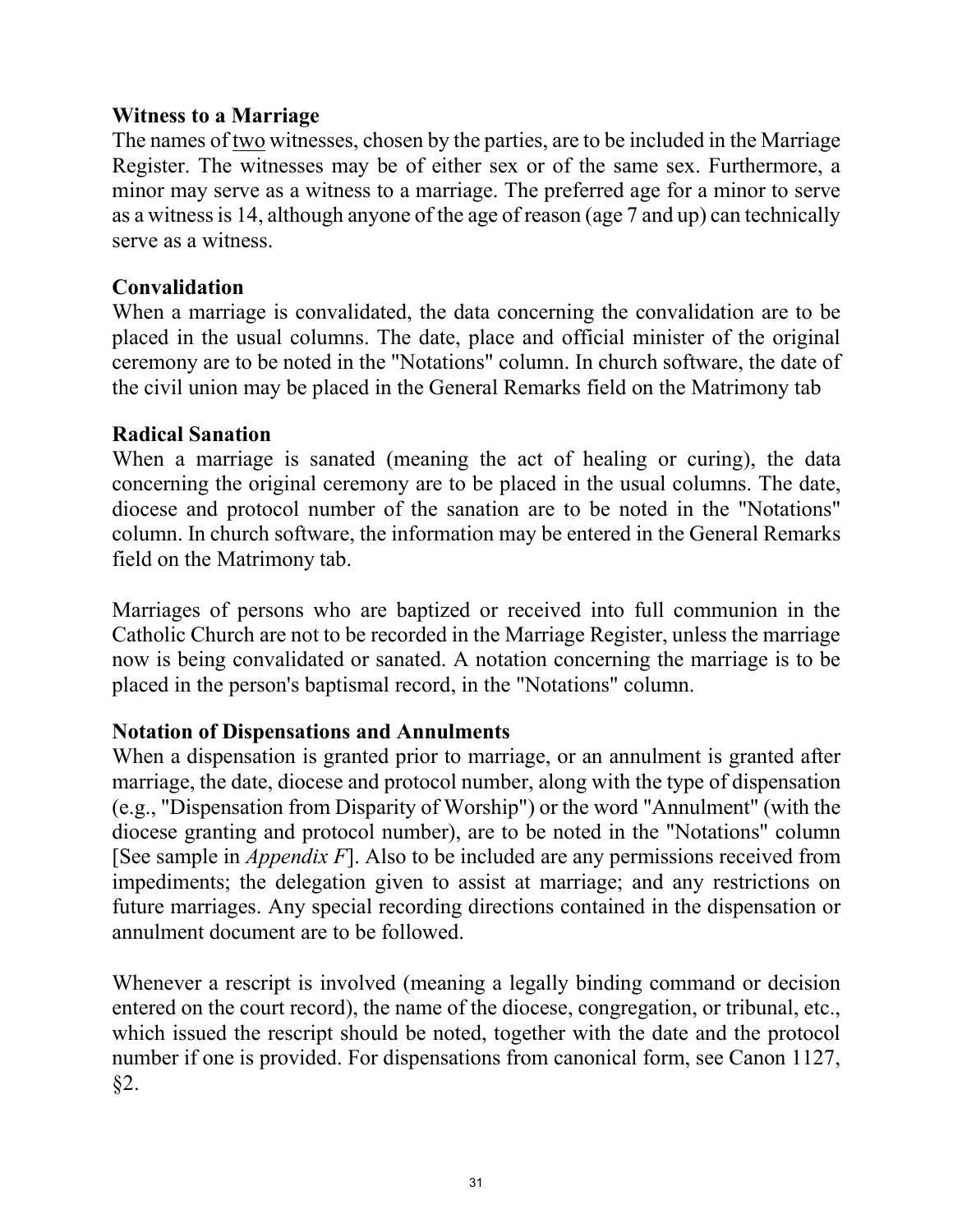# **Notification of Church of Baptism**

Notification of the reception of this sacrament is to be sent to the place of baptism of each of the spouses, or the place of profession of faith and reception into full communion with the Catholic Church if applicable, so that the contracted marriage is noted in the baptism records of the spouses (*cf*. canon 1122). [See sample entry on page 47] This notification is to include the names of the spouses and the date and place of the wedding, convalidation or sanation; the names of the official and witnesses are not required. Commercial vendors sell marriage notification forms. In church software, the notification can be automatically generated once the matrimony records are updated.

<span id="page-34-0"></span>Record of the celebration of this sacrament is to be noted in the baptism or reception into full communion records of the Catholic parties, even if the sacrament took place in the same parish.

# **8.NORMS OF CANON LAW RELATING TO DEATH RECORDS**

**Can. 1182.** When the burial has been completed, a record is to be made in the register of deaths according to the norm of particular law.

# **DEATH REGISTERS**

#### **DEATH ENTRIES Types of Data**

Death Registers are required to be kept by all parishes. All Catholic funeral liturgies, even if celebrated **outside the church building, should be entered in the parish/mission Death Register.**

For deaths where the funeral is celebrated in the parish or in the parish boundaries, the following information is to be entered into the Death Register and church software:

- The legal and Christian names of the person
- $\div$  The residential address of the deceased person
- $\div$  The date and place of death
- $\div$  The church and date of burial (which may be the same as the funeral date)
- Additional information, particularly in church software, may include the name of the funeral home, next of kin, the cause of death if known (should be taken from an official Certificate of Death only), vigil place and celebrant, and funeral place and celebrant.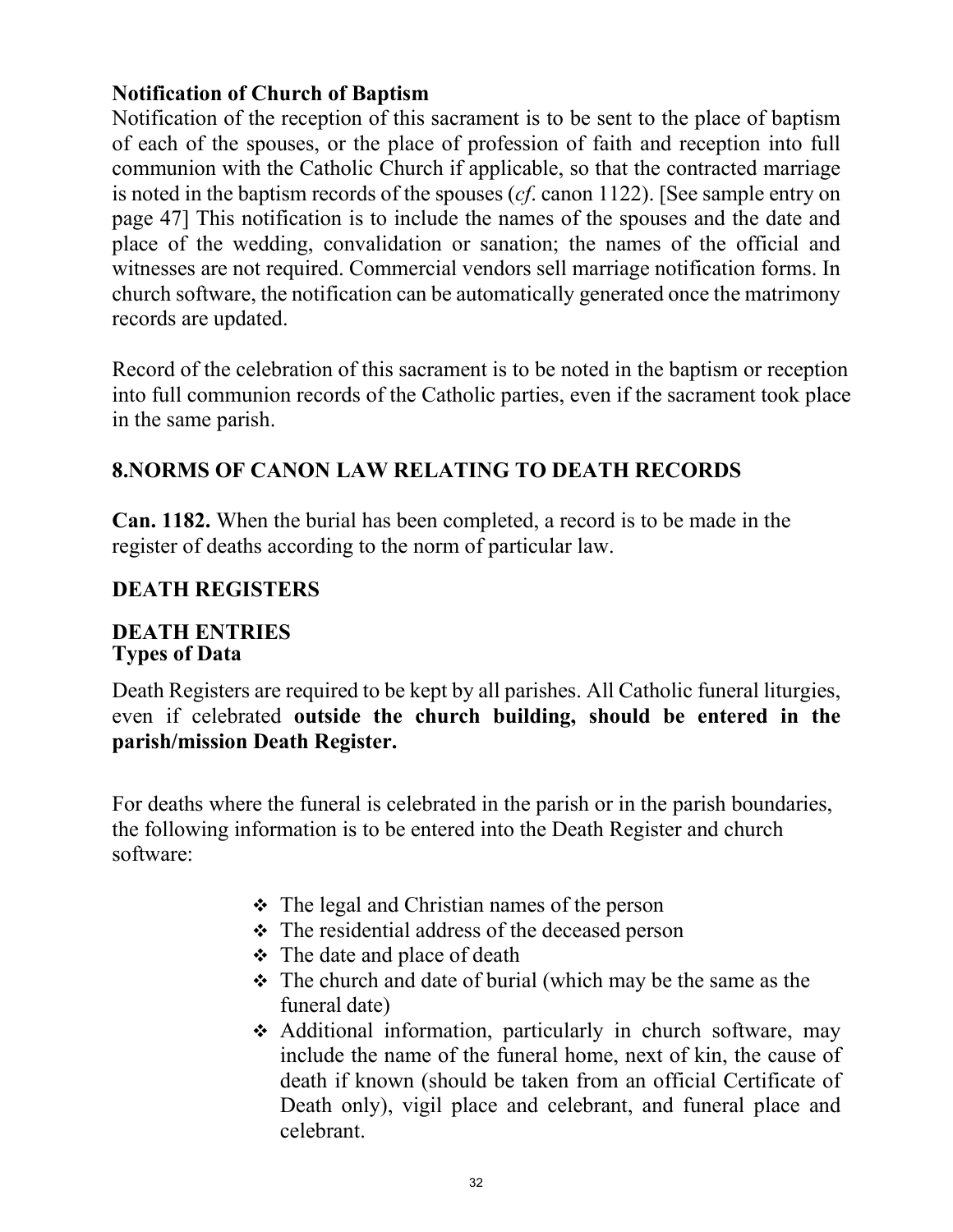#### **Source of Data**

The data needed for the Death Register is ordinarily provided by the funeral director.

#### **Chronological Order**

The registers shall be chronologically arranged by date of parishioner's death.

#### **Cremation**

When the body has been cremated, no reference to the date or place of cremation is made in the Death Register. However, the fact of cremation should be noted, as well as the date and place of the ashes' interment.

#### **Notification to Church of Baptism**

No notice of death needs to be sent to the church of Baptism.

#### **Non-Catholic Burial**

If a priest or deacon is called upon to preside at a non-Catholic burial, an entry can be made in the Death Register together with a notation concerning the religion of the deceased and the services that were provided.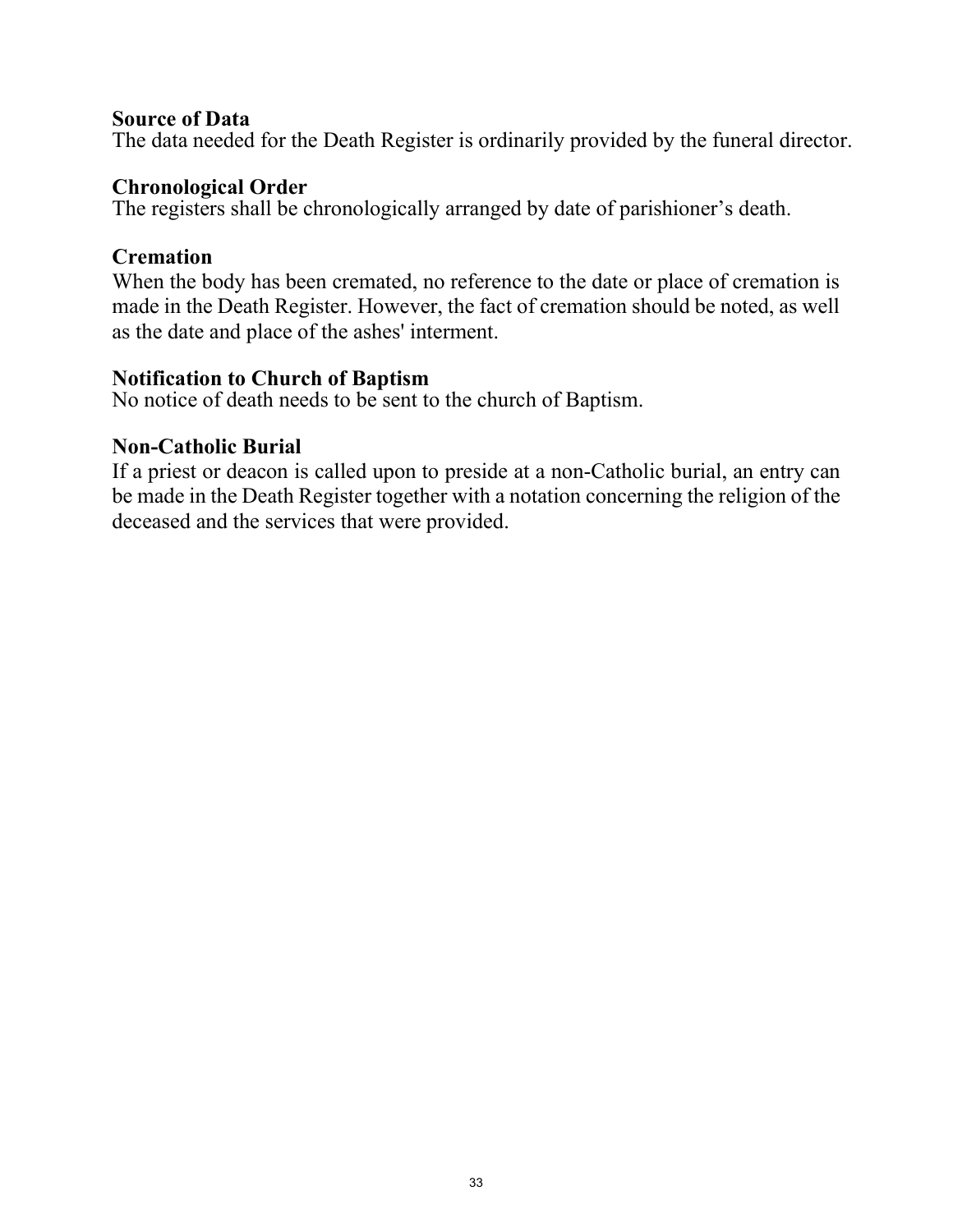# <span id="page-36-0"></span> **APPENDIX A**

### **Definition of Terms**

**Adult:** An adult of legal age, or a child who has attained the use of reason and is of catechetical age (RCIA, #252). Catechetical age is defined as "in or around 7 years of age" (Canon 97).

**Candidate:** One who is already baptized in another Christian tradition and has not received a suitable catechesis and who now is preparing to be received into the full communion of the Catholic Church. At the time of full reception, he or she will make a profession of faith, be confirmed, and receive Eucharist (RCIA, #409).

**Canonical Form:** The means of celebrating marriage in the Catholic Church by which a man and a woman exchange their consent according to the prescribed ritual, before two witnesses, in the presence of a competent minister of the Catholic Church (Canon 1108).

**Catechumen:** 1) A non-baptized person who has "manifested a willingness to embrace faith in Christ," and who, therefore, prepares through suitable instruction and liturgical rites to celebrate the sacraments of initiation in the Church (Canon 788). 2) An unbaptized adult who has been accepted in to the Order of Catechumens through the Rite of Acceptance (RCIA #41-47). 3) Special canonical privileges are granted to those who exhibited a desire for Baptism or reception into the Church (Canon 206 & 788).

**Catechumenate:** 1) The process in which, after the Rite of Acceptance, catechumens enter into "an extended period of time" and are "given a suitable pastoral formation and guidance", aimed at training them in the Christian life (RCIA, #75).

**Celebration of the Sacraments of Initiation:** The reception of the sacraments of Baptism, Confirmation, and Eucharist, in which the Elect are brought into full communion of the Catholic Church and are fully initiated. By ancient tradition, this most normally takes place during the Easter Vigil (RCIA, #207).

**Child/Infant:** Those who are under 7 years of age or lack proper use of reason (Canon 97).

**Conditional Baptism:** Baptism celebrated "if there is a doubt whether one has been baptized or whether baptism was validly conferred" (Canon 869).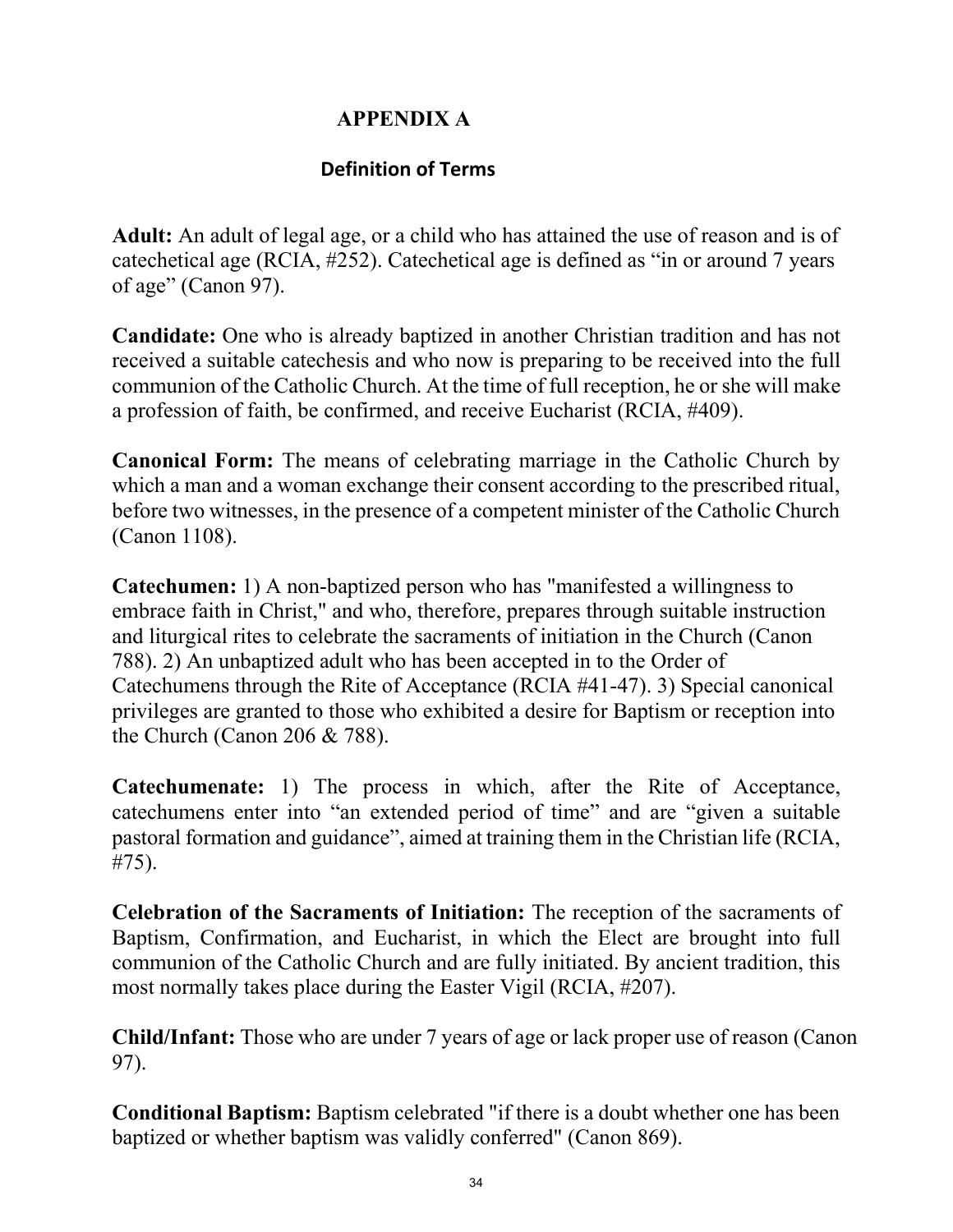**Confirmation**: One of the sacraments of initiation by means of which the baptized Christian is "enriched by the gift of the Holy Spirit and bound more perfectly to the Church." Through it the person is strengthened to witness to Christ (Canon 879).

**Convalidation:** A legal remedy by which the original consent of a man and a woman, invalid in some way, is subsequently made valid through observance of canonical form. The two types of convalidation are 1) renewal of consent or 2) radical sanation (Canons 1156-1165)

**Decree of Nullity:** The declaration by a tribunal of the Catholic Church which, after the completion of the prescribed process, affirms that the consent given in the marriage in question was in fact invalid.

**Delegation:** The means by which the power to govern or perform an act is granted to a qualified person by someone who has the power by virtue of his office. In the context of this document delegation refers to the act by which power to witness a marriage is given to a specific person. (Canons 1111-1114).

**Dismissal from the Clerical State:** The canonical process in which a priest's or deacon's faculties are removed either voluntarily or involuntarily as approved by Rome.

**Disparity of Worship or Disparity of Cult:** An impediment to contracting a valid marriage in the Church, which arises because one of the parties is not baptized (Canon 1086).

**Dissolution:** The means by which a marriage is dissolved for a just cause under the Code of Canon Law in accordance with Scripture and Tradition. There are usually only three causes considered: 1) A marriage never consummated (Canon 1142), 2) When one of two non-baptized parties to a marriage wishes to be baptized and the other party departs (Canons 1143-1147), the subsequent marriage of the one who desired baptism dissolves the prior union. This is commonly referred to as the *Pauline Privilege*, or 3) In favor of the faith when, in the marriage of a baptized and a non-baptized person, either becomes a Catholic or wishes to marry a Catholic, referred to as the *Petrine Privilege* or *Favor of the Faith*.

**Elect:** The name given to catechumens who after completing an apprenticeship "in the Christian life" (RCIA, #76-79), celebrate the Rite of Election on the first Sunday of Lent signifying their being chosen for the initiation that upcoming Easter (RCIA, #124). According to the Rite children are encouraged but not obligated to attend. In the Diocese of St. Petersburg the Rite of Election is celebrated along with the Rite of Calling to Continuing Conversion at the same ceremony.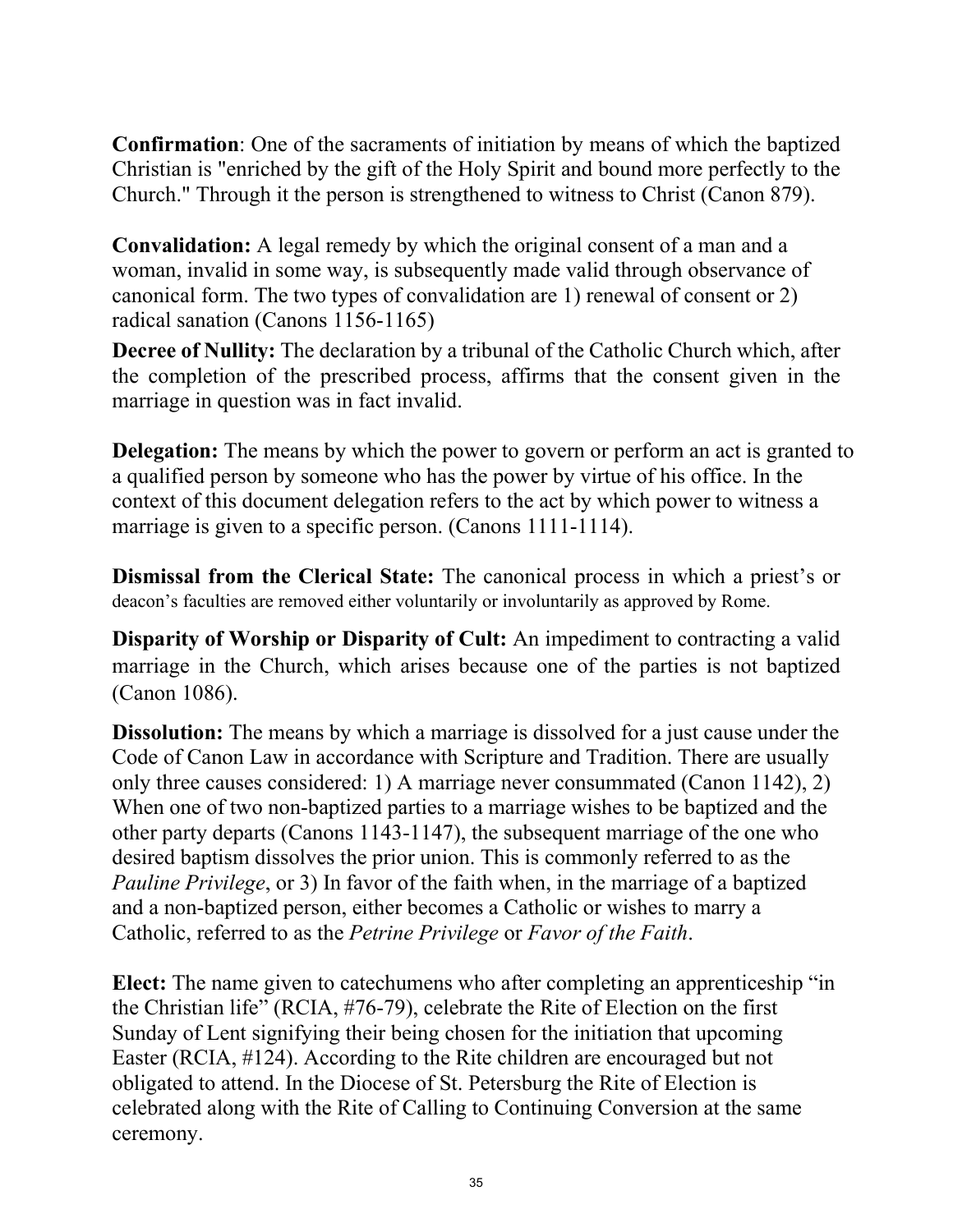**Express Permission:** Required of the competent authority for the lawful celebration of marriage between a Catholic and a baptized Christian not in full communion with the Catholic Church (Canon 1124).

**First Communion/First Eucharist:** One of the sacraments of initiation by which a baptized person participates for the first time in the Eucharistic Sacrifice (Canon 897)/ Eucharistic Banquet (Canon 899).

**Godparents/Sponsor:** (*both words mean the same and are interchangeable*) - 1) Those selected by parents to witness infant baptism and serve the canonical role as Godparent. They must be fully initiated members of the Catholic faith, and should be able to perform the duties of a godparent. 2) Those who are selected by the Catechumen to "accompany them on the day of election, at the celebration of the sacraments of initiation, and during the period of mystagogy" (RCIA, #11). 3) They must be fully initiated members of the Catholic faith, and should be able to perform the responsibilities as outlined in the Rite (RCIA,  $\#11 \& \#123$ ).

**Holy Orders/Ordination:** The sacrament by which men are "constituted sacred ministers" in the Church and "deputed to shepherd the people of God" (Canon, 1008).

**Lack of Form/Defect of Form:** The term used to describe a marriage which, when so required, failed to follow the prescribed canonical form for its valid celebration. When a petitioner submits documentary proof and other required information, a tribunal can issue a Declaration of Freedom to Marry.

**Laicization:** See "Dismissal from the Clerical State"

**Marriage:** The sacrament by which a man and a woman "establish between themselves a partnership of the whole of life" through consent that is freely given (Canons 1055, 1057).

**Mixed Marriage:** The term employed by the Catholic Church to describe the union established between a Catholic and a baptized non-Catholic (Canon 1124).

**Neophyte:** One who is initiated at the Easter Vigil. The term comes from the Greek word meaning new plant, as in a new sprout on a limb/branch. (RCIA, #245)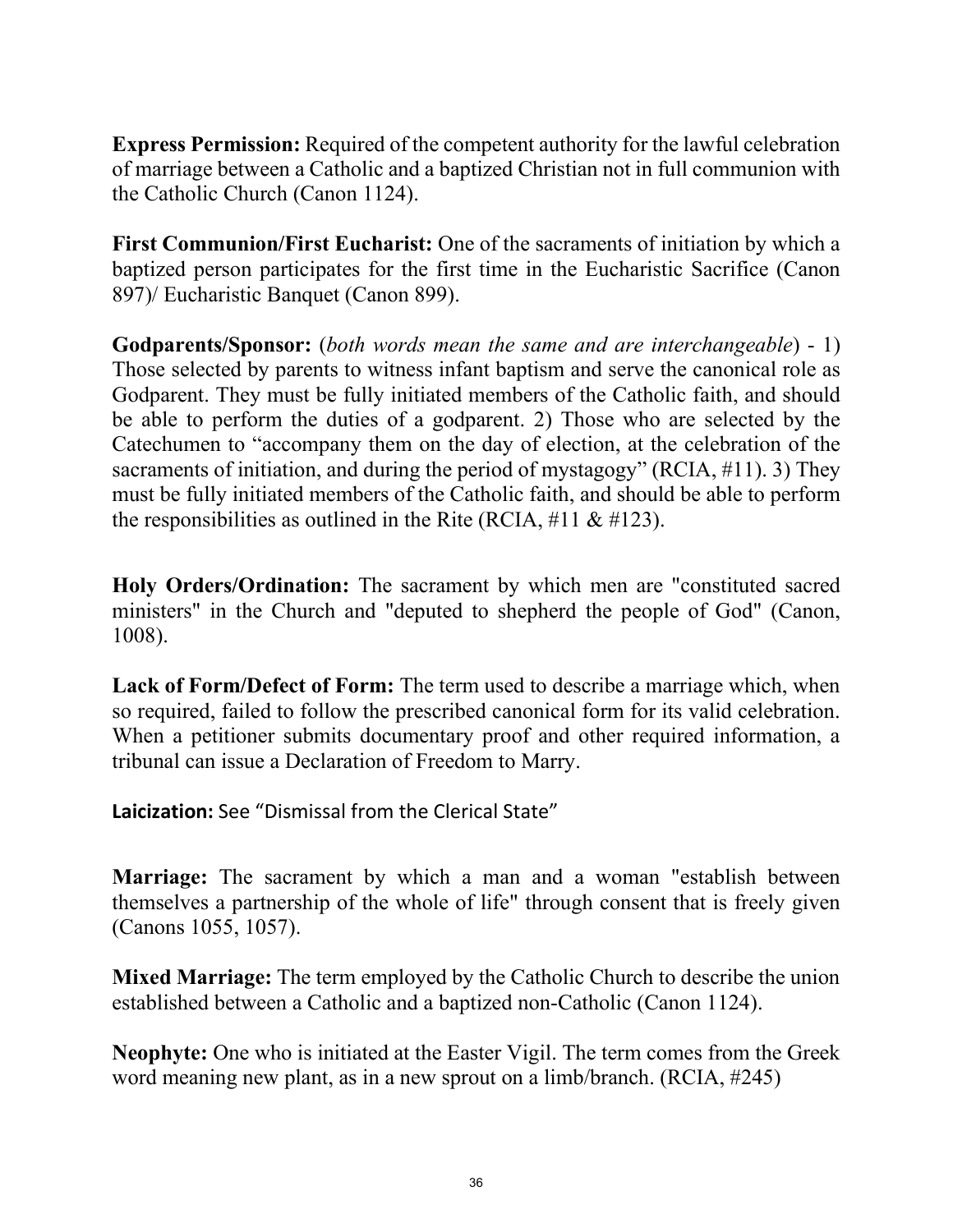**Professed Religious/Vowed Religious:** A man or woman who is incorporated into a religious institute by means of public vows, which oblige the observance of the evangelical counsels of poverty, chastity and obedience (Canon 654).

**Profession of Faith:** See: "Reception into Full Communion"

**Radical Sanation:** Comes from the Latin "healed at the root". A means by which competent ecclesiastical authority renders an invalid marriage valid without the renewal of consent. Through this process the marriage consent is made valid from the time it was given, the impediment or lack/defect of form that had made the consent invalid is dispensed, and all canonical effects of a valid marriage are applied retroactively to the beginning of the union. The presumption is that the consent given from the start is still enduring (Canon 1161).

**Reception into Full Communion:** Usually, the means by which an already baptized person affirms through a creedal formula the truths of the Catholic Church and thereby becomes a member of the Catholic Church. [Use for term "profession of faith"]

**RCIA:** (Rite of Christian Initiation of an Adult), the process by which an adult is received into the Catholic Church, usually through reception of the three sacraments: Baptism, Confirmation and Eucharist. English title of Ordo intiationis christianae adultorum (Order of Christian Initiation of Adults). The latest English translation edition was published in 1985. Mandated for use in the United States in 1988.

**Rescript:** An administrative act issued in writing by competent executive authority by which through its very nature a privilege, dispensation, or other favor is granted in response to someone's request" (Canon 59). An example of this is permission for a priest to be dismissed from the clerical state.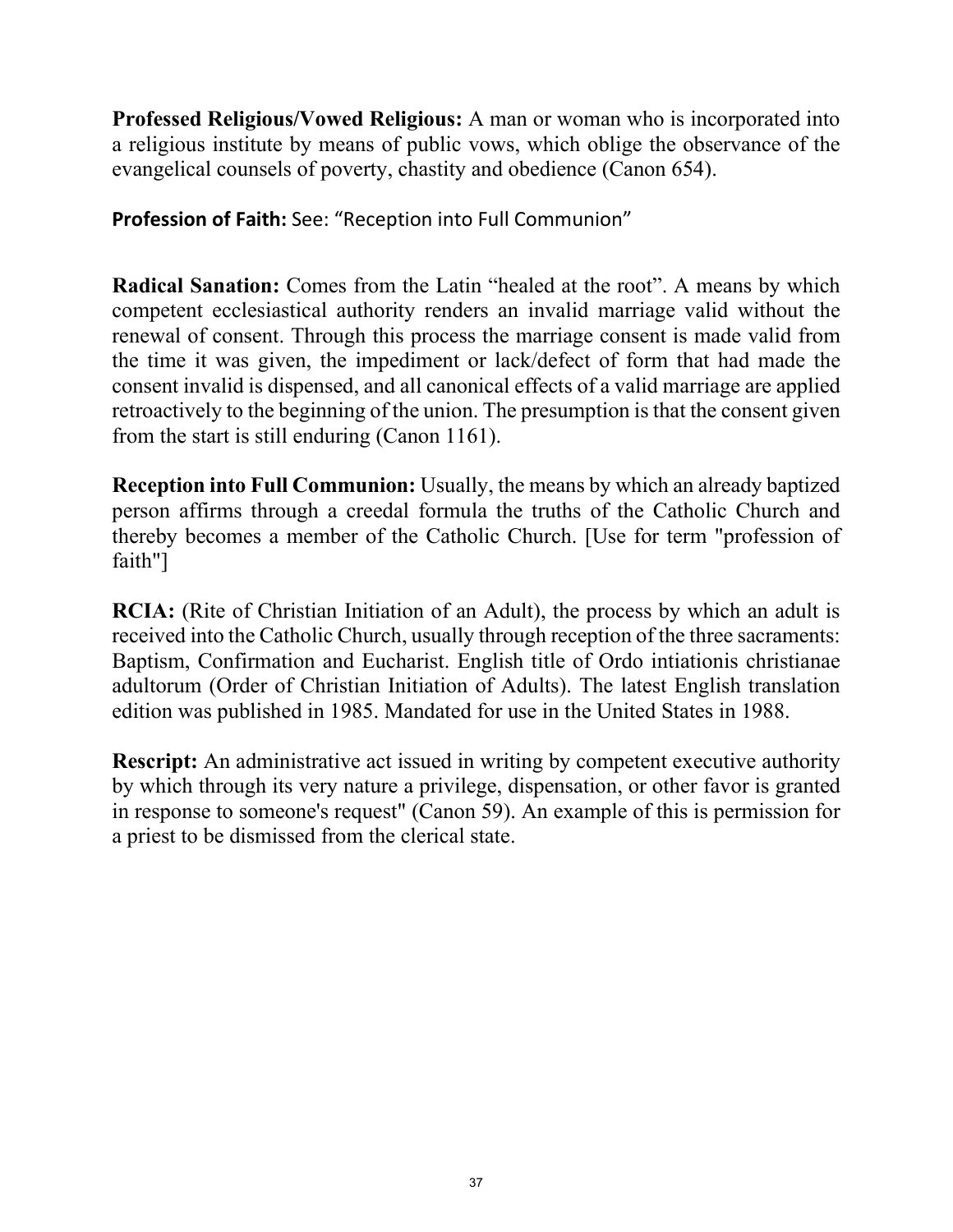**Rite of Acceptance into the Order of Catechumens:** The first step in the catechumenate process, in which the unbaptized are officially accepted into the Order of Catechumens. It is of "the utmost importance. Assembling publicly for the first time, the candidates who have completed the period of the pre-catechumenate declare their intention to the Church and the Church in turn" accepts them (RCIA, #41).

**Rite of Election:** The Second Step in the Catechumenal process, in which the unbaptized after the period of the Catechumenate sign the book of the Elect which is received by the Bishop of the First Sunday of Lent (RCIA, #118).

**Rites Supplied:** The completion of the rite of Baptism—usually in a parish church for infants already baptized when in danger of death.

**Sponsor:** 1) The person selected to assist in the formation and development of a candidate for Confirmation. The term used to refer to the person who "accompanies any candidate seeking admission as a catechumen" (RCIA, #10). They assist the candidates, stand as witness to their moral character and present them to the Rite of Acceptance. They may also be chosen as a Godparent by the Catechumen (RCIA, #10 & #80). 3) The term for a fully initiated Catholic who will journey with a Candidate (baptized but previously uncatechized adult) through their preparation and be present at their full initiation, or full communion into the church.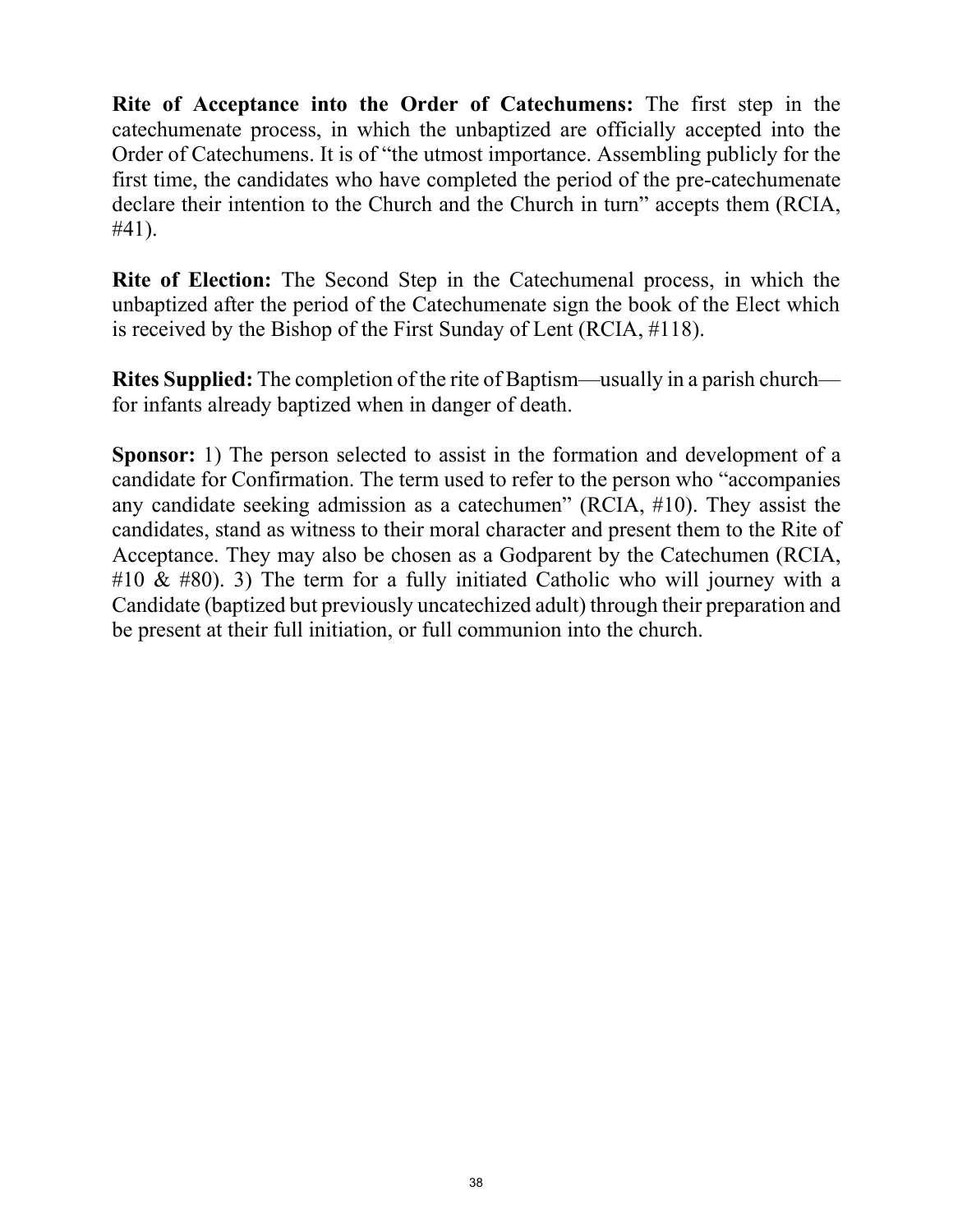# <span id="page-41-0"></span>**APPENDIX B**

**LATIN TERMS COMMONLY FOUND IN OLDER SACRAMENTAL REGISTERS**

**Adnotatio:** Notation or remark

**Adoptio:** Adoption

**Confirmatio recepta:** Confirmation received

**Convalidatio matrimonii:** Convalidation of Marriage

**Declaratio nullitatis concessa:** Declaration of nullity granted

**Defunctus:** Deceased

**Delegatus:**Delegate

**Diaconatus:**Deacon

**Dies**: Date

**Dispensatio a tribus bannis:** Dispensation from the three banns

**Dispensatio consanguinitatis:** Dispensation from Consanguinity

**Dispensatio affinitatis:** Dispensation from Affinity

**Impedimentum:** Impediment

**Domicilium**: Residence

**Locus nativitaties**: Place of Birth

**Matrimono contraxit cum:** Contracted marriage with

**Mater Ignota:** Mother unknown

**Nomen**: Name

**Pater Ignotus:** Father unknown

**Patrini:** Sponsors

**Patrinus:** Sponsor

**Presbyteratus:** Priesthood

**Presbyter:** Priest **Procurator:** Proxy

**Professio Solemnis:** Solemn profession (in a religious order of men or women)

**Prohibitio:** Prohibition

**Proles:** Offspring

**Ritus Suppleti:** Rites Supplied

**Sacerdos:** Priest

**Sacrum ordinem Presbyteratus receptum:** Sacred Order of Priesthood received **Sacrum ordinem Subdiaconatus receptum:** Sacred Order of Subdiaconate received **Subdiaconatus:** Subdeaconate

**Testes:** Witnesses

**Testis:** Witness

**Ubrum infirmorum:** Book of the Sick

**Visum et approbatum**: Seen and approved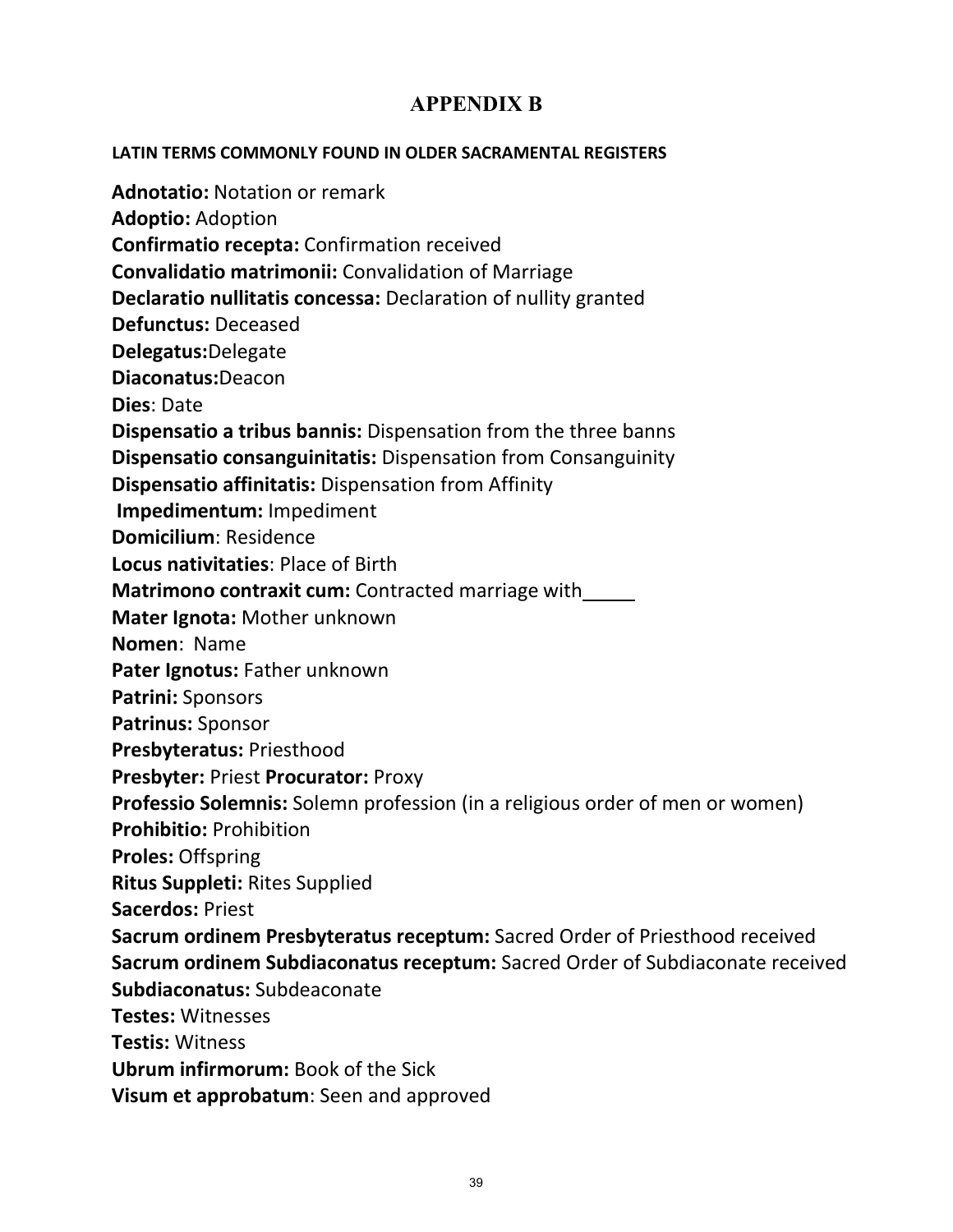# **APPENDIX C**

# <span id="page-42-0"></span>**SACRAMENTAL RECORD REQUEST FORM**

# **AUTHORIZATION FOR RELEASE OF INFORMATION FROM SACRAMENTAL RECORDS**

Request Date:

CHURCH IN WHICH SACRAMENT WAS PERFORMED:

NAME OF SACRAMENT (circle one): BAPTISM MARRIAGE OTHER

NAME AT TIME OF SACRAMENT:

APPROXIMATE DATE OF SACRAMENT:

DATE OF BIRTH:

NAME OF PARENTS: (include mother's maiden name):

REQUESTOR: North and the set of the set of the set of the set of the set of the set of the set of the set of the set of the set of the set of the set of the set of the set of the set of the set of the set of the set of the ADDRESS: <u> 1980 - Johann Barbara, martxa alemaniar amerikan a</u>

CITY, STATE, ZIP:

I agree to hold harmless the Diocese of Rapid City, the Roman Catholic Church, its Dioceses, Bishops and their successors in office, the aforesaid parish and all other persons connected with them from any liability for releasing this information pursuant to my request.

SIGNATURE OF AUTHORIZATION: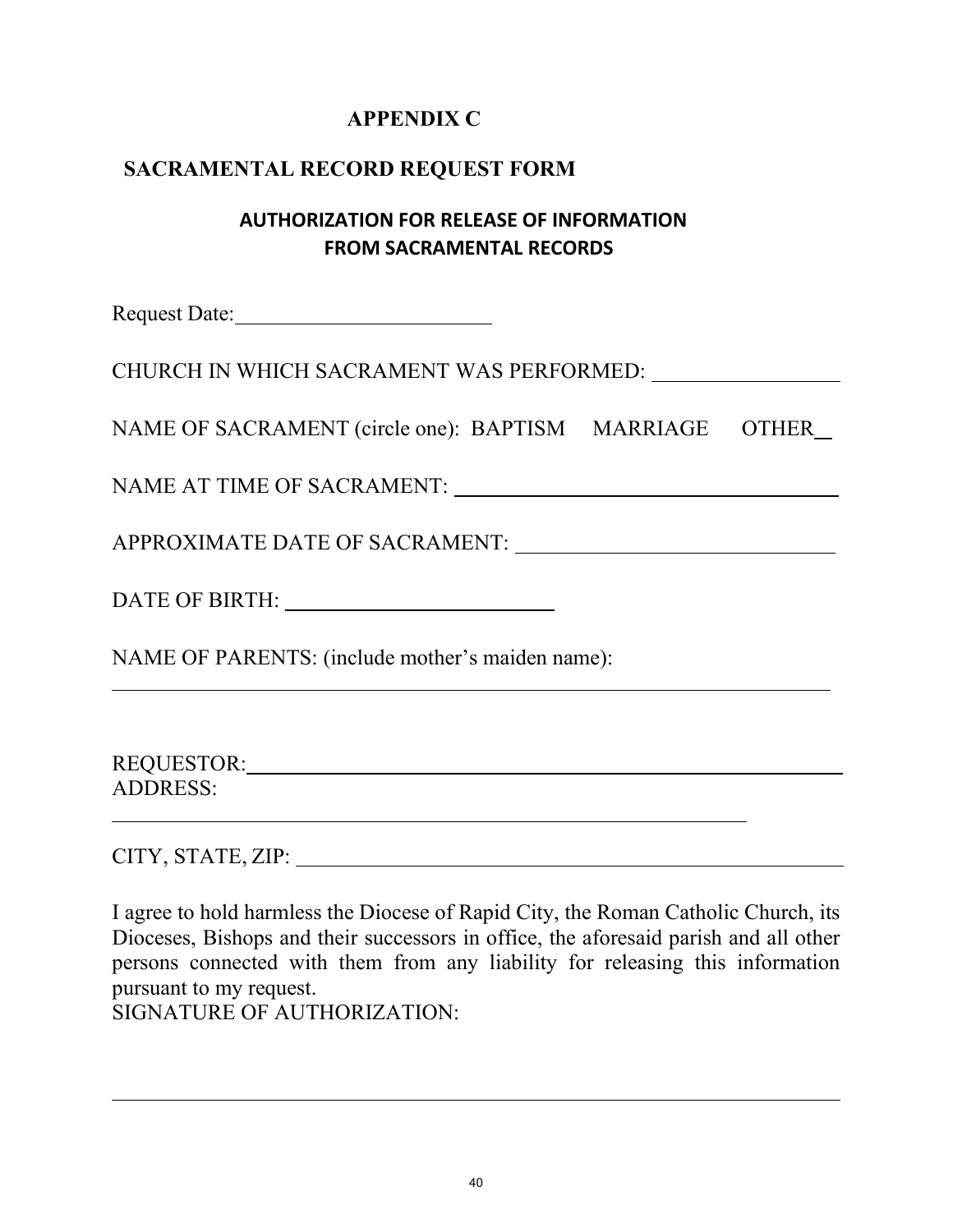### **\*\*A COPY OF PHOTO IDENTIFICATION MUST ACCOMPANY THIS REQUEST\*\***

(A nominal fee may be charged)

**Note: The person authorizing release must be the person named in the record, the parent of a minor child, or the spouse or adult child if the person is deceased. Anyone else must show proof of power-of-attorney.**

*For Office Use Only*

| <b>ID</b> Type: | Fee Paid: CA CK MO CC |
|-----------------|-----------------------|
| Researcher:     | Date Mailed:          |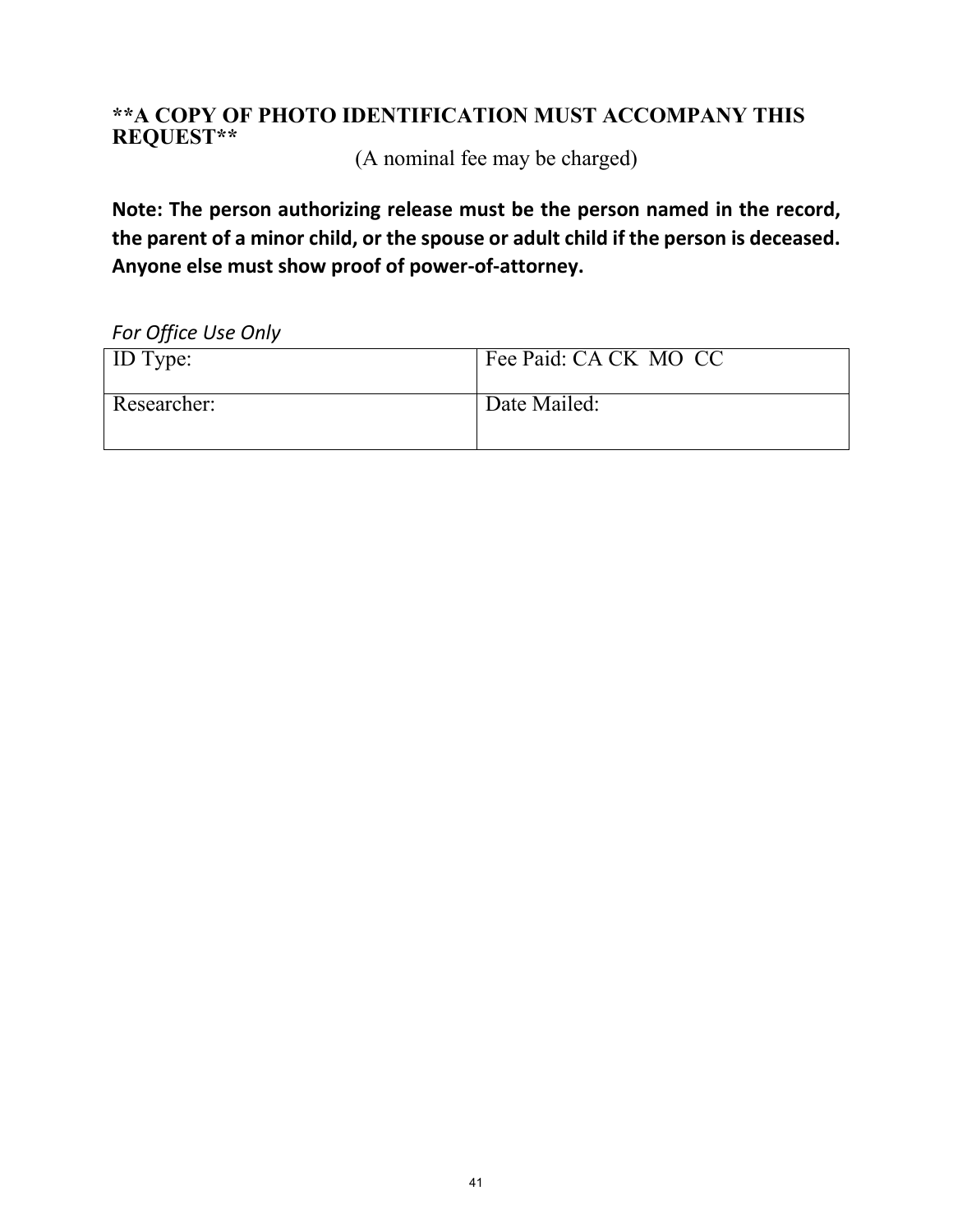# **SACRAMENTAL REGISTERS INVENTORY FORM**

|      | Phone Mebsite Mebsite Phone 2014                                                                                                                                                                                                                                                                          |                                                                      |                           |     |        |    |          |
|------|-----------------------------------------------------------------------------------------------------------------------------------------------------------------------------------------------------------------------------------------------------------------------------------------------------------|----------------------------------------------------------------------|---------------------------|-----|--------|----|----------|
|      |                                                                                                                                                                                                                                                                                                           | (Use one form for each book)                                         |                           |     |        |    |          |
|      | Type of Book (check one)                                                                                                                                                                                                                                                                                  |                                                                      |                           |     |        |    |          |
|      | __Baptismal_Marriage__Funeral_Confirmation_1st Communion_Combination                                                                                                                                                                                                                                      |                                                                      |                           |     |        |    |          |
|      |                                                                                                                                                                                                                                                                                                           |                                                                      |                           |     |        |    |          |
|      |                                                                                                                                                                                                                                                                                                           |                                                                      |                           |     |        |    |          |
|      | Index in Front ________________Index in Back_____________________No Index________                                                                                                                                                                                                                         |                                                                      |                           |     |        |    |          |
|      |                                                                                                                                                                                                                                                                                                           |                                                                      |                           |     |        |    |          |
|      |                                                                                                                                                                                                                                                                                                           |                                                                      |                           |     |        |    |          |
| Yes  | Has the information in the book been entered into the church software database?<br>$\Box$ Does your parish maintain a separate computer Index for this book (i.e. Word or Excel)?<br>N <sub>o</sub><br>□ Has the book been microfilmed or digitally scanned by the diocesan Archives?<br>Yes No Identify: | Identify:                                                            |                           |     |        |    |          |
|      | <b>SIGNATURE</b> of person completing this form:<br>Phone: Email: Date:                                                                                                                                                                                                                                   |                                                                      |                           |     |        |    |          |
|      |                                                                                                                                                                                                                                                                                                           | For information or questions please call (605)343-3541, ext. 2217 or | email ~ kcordes@diorc.org |     |        |    |          |
| Send | completed                                                                                                                                                                                                                                                                                                 | inventory                                                            | forms                     | to: | Office | of | Archives |

Diocese of Rapid City, 225 Main Street \* Suite 100 \* Rapid City, SD 57701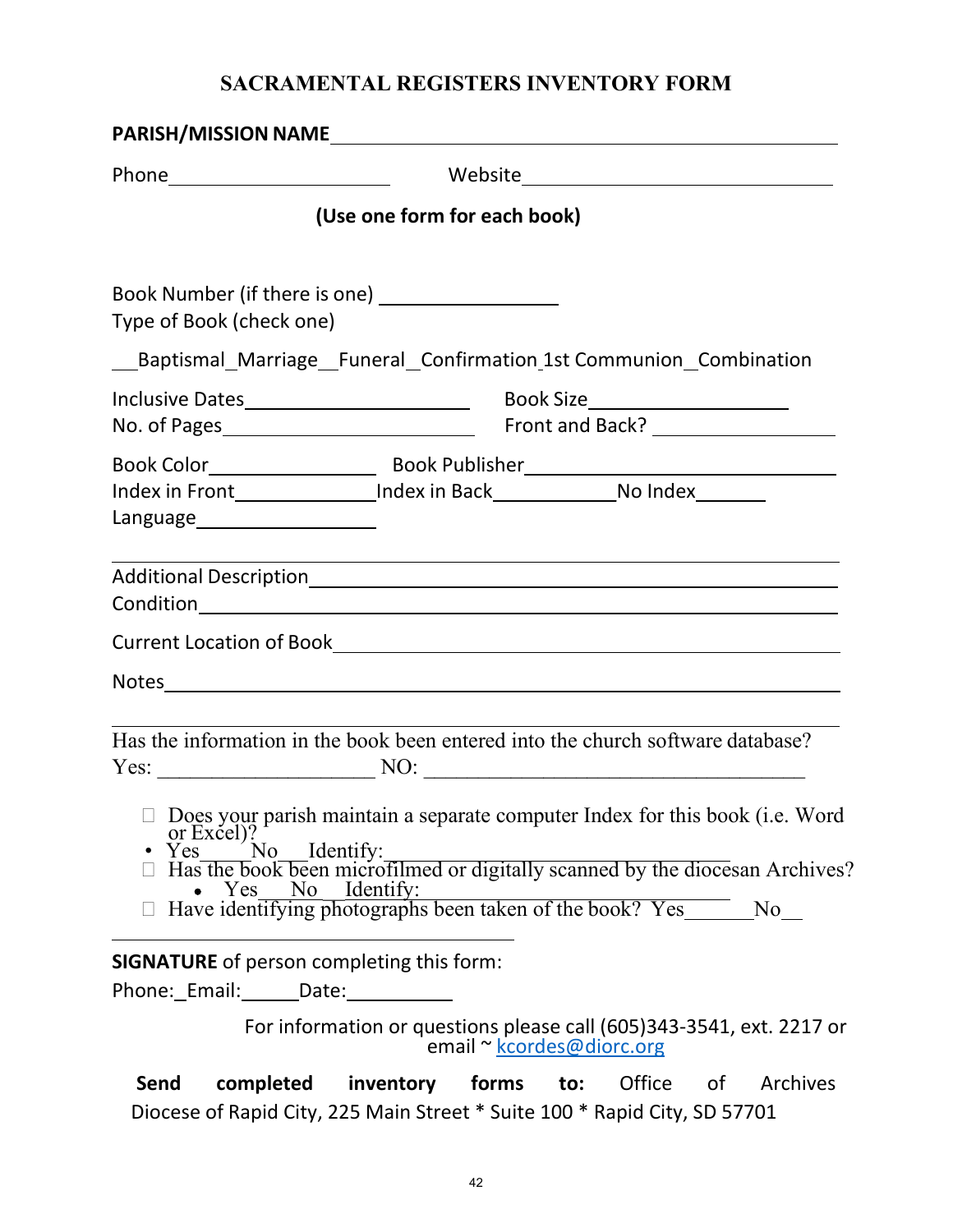#### **APPENDIX D**

#### **CARING FOR SACRAMENTAL RECORDS**

#### <span id="page-45-0"></span>**PROPER STORAGE**

Books should be stored horizontally in a climate controlled environment. Ideally the temperature in records storage areas should be 68˚ with a relative humidity of 45%. This means at a constant cool temperature and no prolonged exposure to sunlight or artificial light. Not all parishes can fulfill such precise requirements, but steps can always be taken to avoid high temperatures, dampness and direct sunlight.

Handling – Careless handling of sacramental registers can accelerate deterioration. Always handle registers carefully. If the books are stored on shelving they should stand upright on their bottom edge. Pulling a volume off the shelf by the headcap can damage the spine and joints of the book. Pull out the desired book by gently grasping it on both sides with the thumb and fingers.

Fireproof Water-resistant safes are highly recommended. Be aware of additional costs that may be charged for installation and set-up. If the books are stored in a filing cabinet and they cannot stand upright, they should be stored on their spine, not on the edge opposite the spine. The books should be properly supported and not allowed to sag or lean against each other. Nor should they be tightly together. If there is water damage once the registers dry within the filing cabinet they'll swell and drawers may have to be drilled in order to open them, thus causing further damage to the registers.

Do not store books near overhead water or steam pipes. Relocate from below/adjacent to sinks, restrooms, or other water source hazards.

Do not store on the floor. Store on anchored metal shelving at least four inches away from walls.

Security – Records should at all times be secured and locked. Doors leading to the records should be closed with only the designated authority having access.

Restoration – Registers that have been worn out by use and age can be rebound and restored, provided this work is done according to archival requirements. Rebinding that destroys any data or renders any part of the records unusable is not acceptable. For these reasons, the Diocesan Archivist should be consulted before any rebinding or restoration work is undertaken.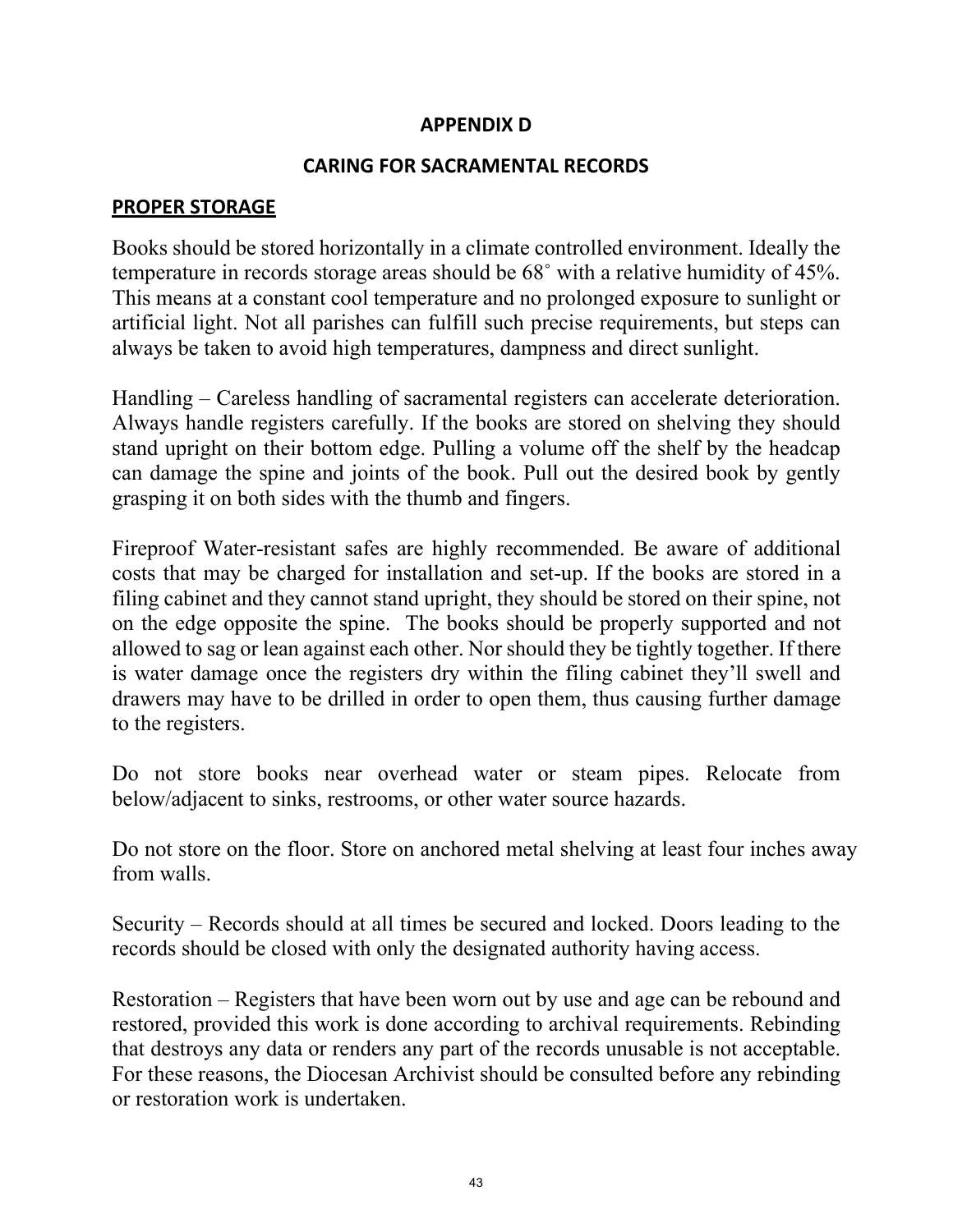Copies - Sacramental registers can be protected from loss due to fire, age or heavy use by making duplicate copies in any one of several ways: transcripts, photoreproduction, microfilm or computer. However, under no circumstances should the original register be discarded. The same restrictions of access apply to copies as to the original records.

Building Maintenance – Repair windows, roof, masonry. Replace elements (e.g. drainpipes, flashings, reattach downspouts).

Climate/Energy Efficiency – Seal windows. (e.g. caulk around panes, add weather stripping, etc.) Check vents.

Pest Control – Prohibit food in storage and research areas. Remove potted plants from building interior. Clean storage areas.

Water protection – Find source of any leaks. Relocate collections away from known leaks.

# **ACTIONS TO AVOID**

- $\Box$  Do not use Scotch Tape under any circumstances. It is highly acidic and destructive to paper.
- $\Box$  Do not laminate any pages. The process involves driving plastic into the paper through heat and will ultimately destroy the paper.
- $\Box$  Do not staple, glue or paper clip any documents to the pages of the registers.
- $\Box$  Do not let any vendor work on your records without first contacting the Office of Archives. If a vendor approaches your parish, contact the Archives before agreeing to let them do any work.
- $\Box$  Rebinding that destroys any data or renders any part of the records unusable is not acceptable. Contact the Office of Archives for consultation before any rebinding or restoration work is undertaken.

# **NATURAL DISASTER PREPAREDNESS**

An inventory identifying the span of years and number of books in the parish should be created. In the event of disaster, the parish would need to know how many books would need to be evacuated. This inventory is also important in determining if records are missing or lost whether they are evacuated or not. (See *Sacramental Register Inventory Form – Appendix D*)

Records, objects or collections of great importance to your parish should be identified before a natural or a man-made disaster of any type. It is recommended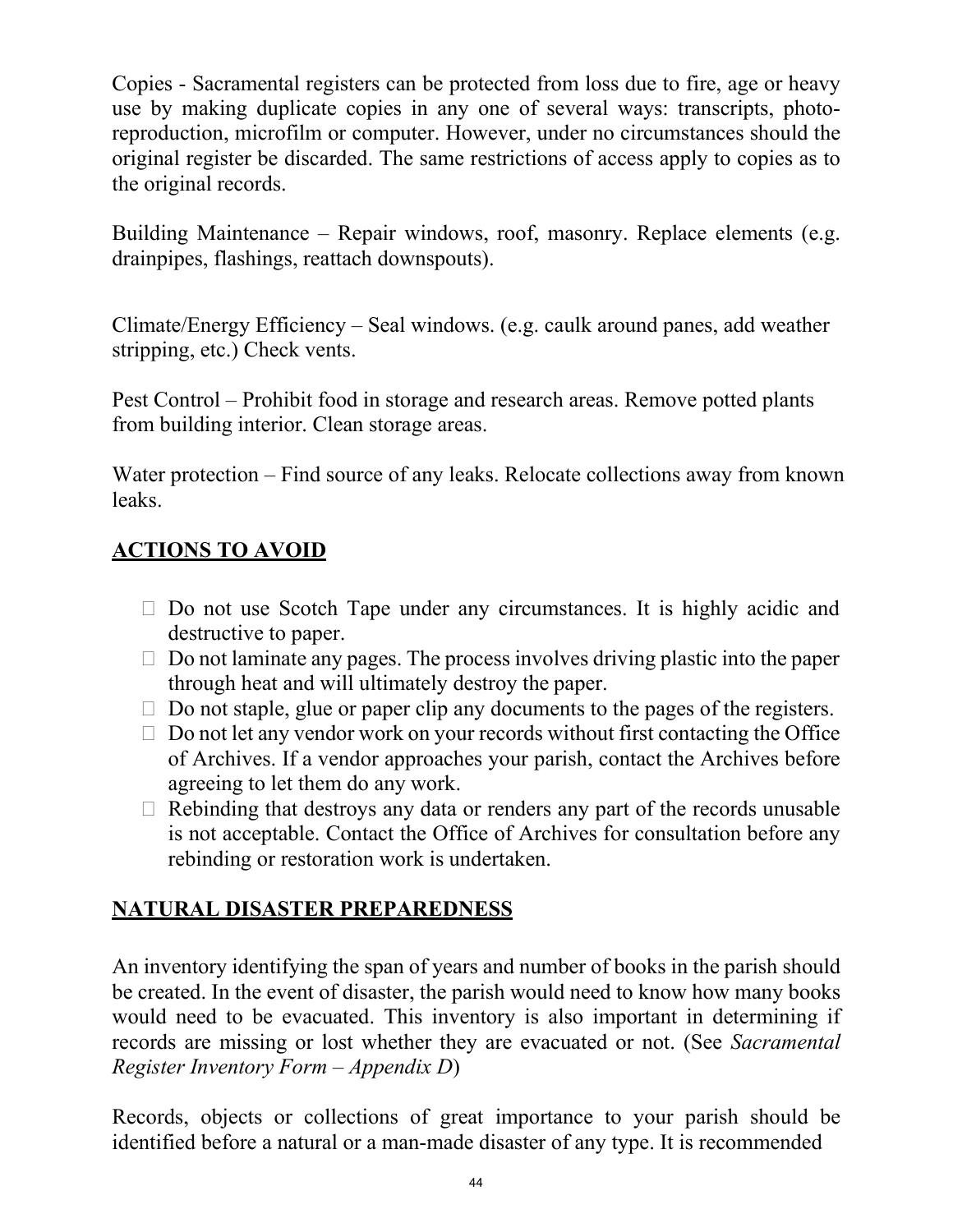that an inventory be created with complete descriptions of all sacred vessels, objects, vestments and fine arts owned by the parish and insured under the Diocese master insurance program. A current appraisal listing these objects should be on file within a parish and the Diocesan Archives. [Can 1283, §2 and §3]

If this is not done, valuable time may be wasted salvaging materials of little value or spent arguing about what should be saved first. Ideally, this step includes a floor plan that clearly states the priority of collections for salvage. This plan with its priorities should be attached to the disaster plan, but the security of this type of information should be considered. It may be wise to allow only designated or upper-level staff access to this part of the plan prior to an actual emergency.

#### <span id="page-47-0"></span>**Evacuation**

Evacuate Registers when the civil authorities call for an evacuation.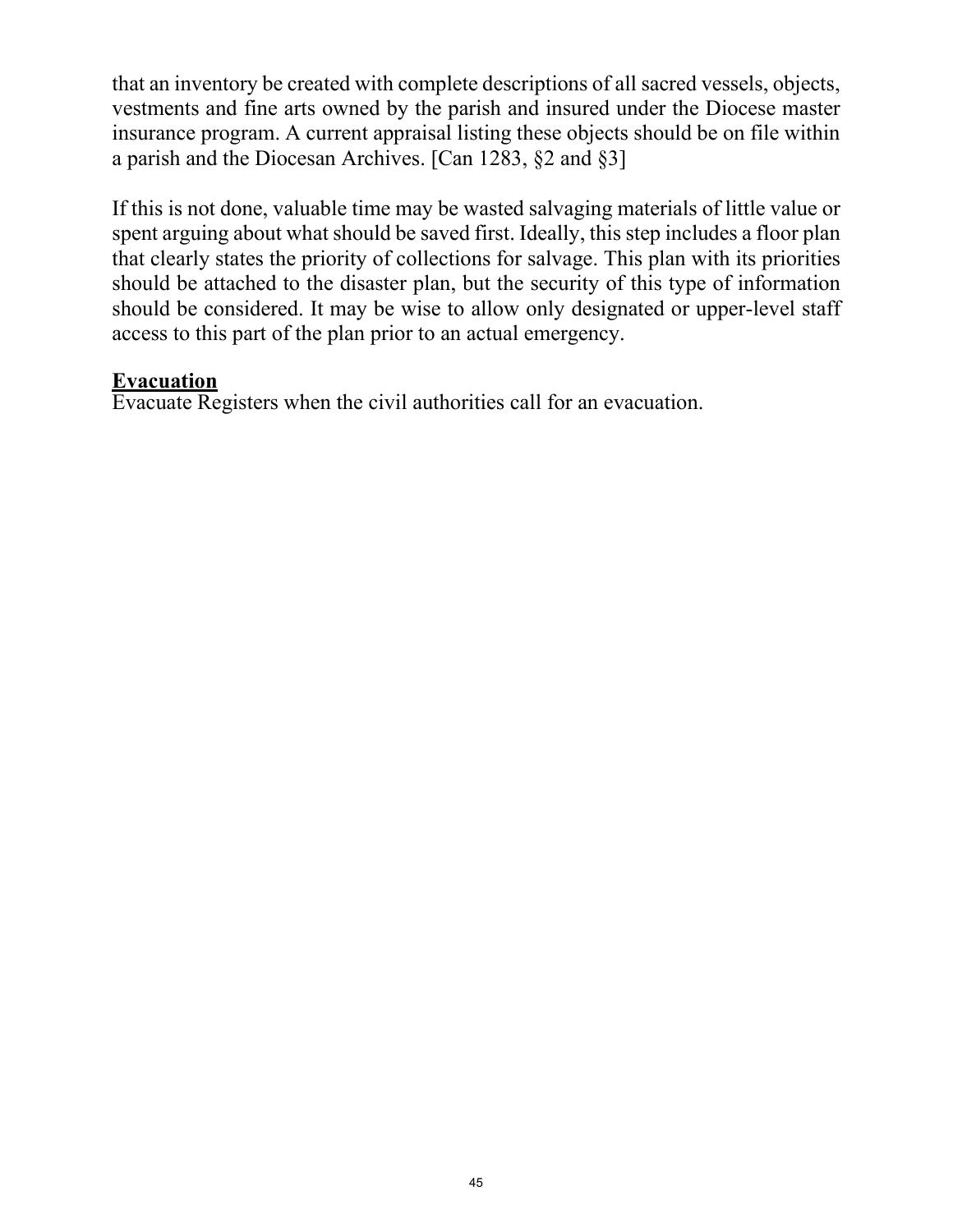# **APPENDIX F**

# **Examples of Baptismal Register entries**

#### **Standard Entries**

| Name of         | <b>Place</b>   | Date of        | <b>Father</b> | <b>Sponsors</b> | <b>Officiating</b> | <b>Notations</b> |
|-----------------|----------------|----------------|---------------|-----------------|--------------------|------------------|
| <b>Baptized</b> | &              | <b>Baptism</b> | name/         |                 | <b>Clergy</b>      |                  |
|                 | Date           |                | Mother's      |                 |                    |                  |
|                 | <b>of</b>      |                | maiden        |                 |                    |                  |
|                 | <b>Birth</b>   |                | name          |                 |                    |                  |
| SIMPSON,        | Springfield    | $29$ May       | Mark          | Linda           | Rev.               |                  |
| Michael         | , $\mathbb{L}$ | 1987           | Simpson       | Bouvier         | Timothy            |                  |
| James           |                |                |               |                 | Bermingham         |                  |
|                 | 19 April       |                | Elizabeth     | Herbert         |                    |                  |
|                 | 1987           |                | Bouvier       | Powell          |                    |                  |
| KENT,           | Temple,        | 4 July         | Jonathan      | Mary            | Rev. Charles       |                  |
| William         | <b>KS</b>      | 1987           | Kent          | Lane            | Knight             |                  |
| Joseph          |                |                |               |                 |                    |                  |
|                 | 13 June        |                |               |                 |                    |                  |
|                 | 1938           |                |               |                 |                    |                  |
|                 |                |                | Martha        | James           |                    |                  |
|                 |                |                | Clark         | Olsen           |                    |                  |

# **Conditional Baptism**

| <b>Name of</b>  | <b>Place</b> | Date of        | Father    | <b>Sponsors</b>   | <b>Officiating</b> | <b>Notations</b> |
|-----------------|--------------|----------------|-----------|-------------------|--------------------|------------------|
| <b>Baptized</b> | &            | <b>Baptism</b> | name/     |                   | <b>Clergy</b>      |                  |
|                 | Date         |                | Mother's  |                   |                    |                  |
|                 | <b>of</b>    |                | maiden    |                   |                    |                  |
|                 | <b>Birth</b> |                | name      |                   |                    |                  |
| SIMPSON,        | Springfiel   | 29 May         | Mark      | Linda             | Rev. Timothy       | Baptized         |
| Michael         | $d$ , IL     | 1987           | Simpson   | Bouvier           | Bermingham         | conditionally    |
| James           |              |                |           |                   |                    |                  |
|                 | 19 April     |                | Elizabeth | Herbert<br>Powell |                    |                  |
|                 | 1987         |                | Bouvier   |                   |                    |                  |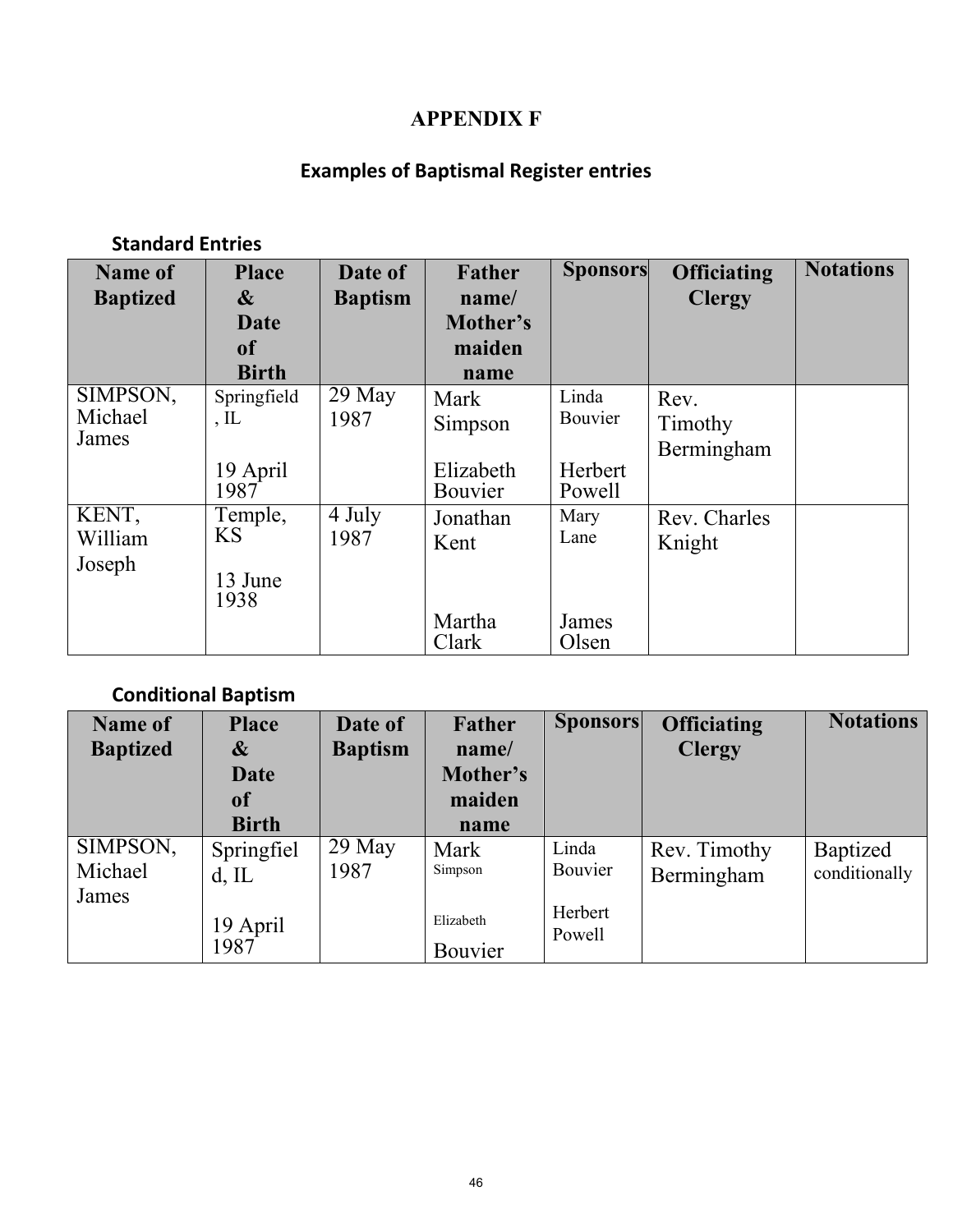# **Unmarried Parents – No father noted**

| <b>Name of</b><br><b>Baptized</b> | <b>Place</b><br>&<br><b>Date</b><br><b>of</b><br><b>Birth</b> | Date of<br><b>Baptism</b> | Father<br>name/<br>Mother's<br>maiden<br>name | <b>Sponsors</b>                       | <b>Officiating</b><br><b>Clergy</b> | <b>Notations</b> |
|-----------------------------------|---------------------------------------------------------------|---------------------------|-----------------------------------------------|---------------------------------------|-------------------------------------|------------------|
| SIMPSON,<br>Michael<br>James      | Springfield,<br>IL<br>19 April<br>1987                        | $29$ May<br>1987          | Elizabeth<br>Bouvier                          | Linda<br>Bouvier<br>Herbert<br>Powell | Rev. Timothy<br>Bermingham          |                  |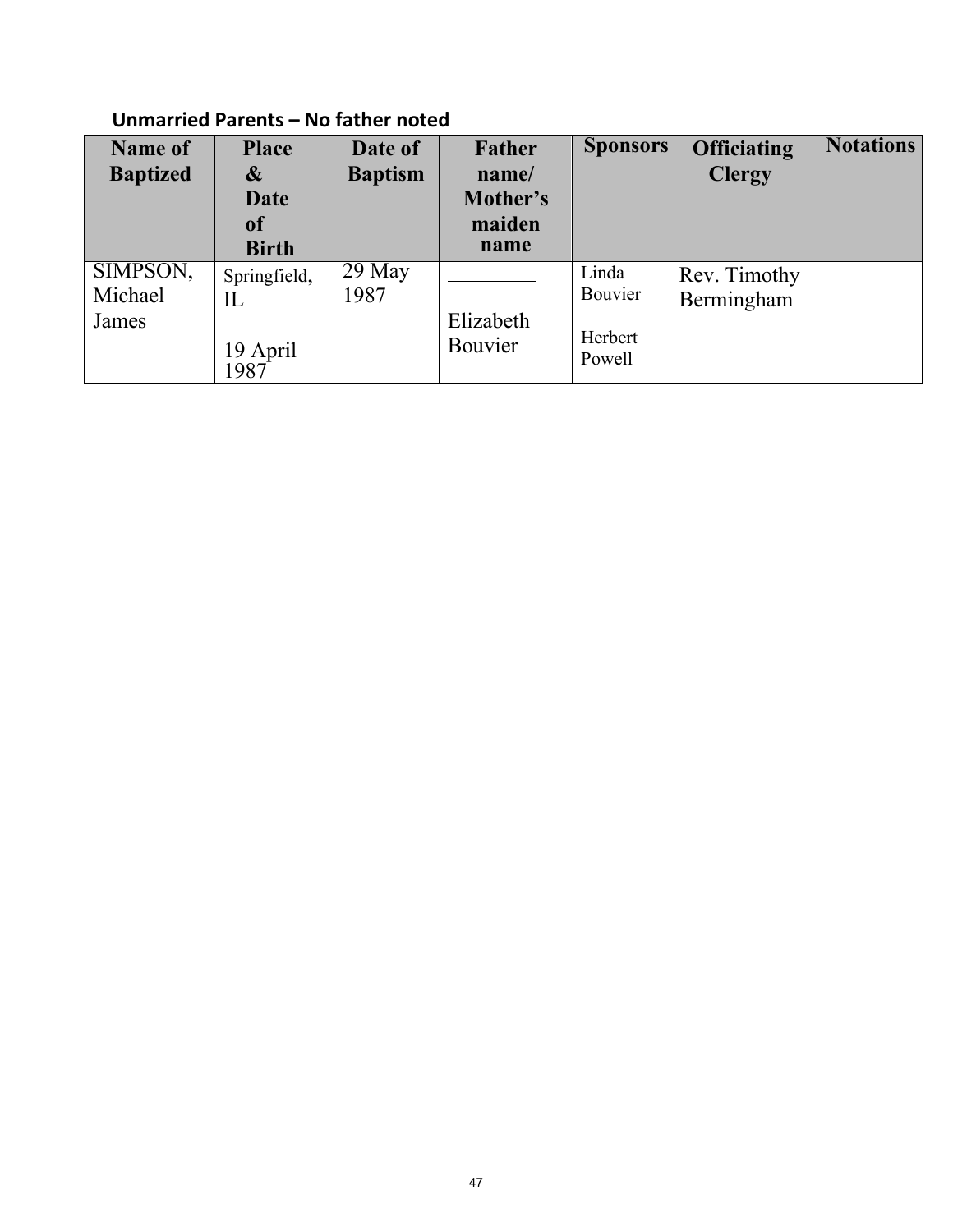# **Unmarried Parents – Father attested and noted**

| <b>Name of</b><br><b>Baptized</b> | <b>Place</b><br>& Date<br><b>of</b><br><b>Birth</b> | Date of<br><b>Baptism</b> | Father<br>name/<br><b>Mothe</b><br>${\bf r}$ 's<br>maiden<br>name | <b>Sponsors</b>   | <b>Officiating</b><br><b>Clergy</b> | <b>Notations</b> |
|-----------------------------------|-----------------------------------------------------|---------------------------|-------------------------------------------------------------------|-------------------|-------------------------------------|------------------|
| SIMPSON,                          | Springfield,                                        | $29$ May                  | Mark                                                              | Linda             | Rev.                                |                  |
| Michael                           | IL                                                  | 1987                      | Simpson                                                           | Bouvier           | Timothy                             |                  |
| James                             |                                                     |                           |                                                                   |                   | Bermingham                          |                  |
|                                   | 19 April<br>1987                                    |                           | Elizabeth<br>Bouvier                                              | Herbert<br>Powell |                                     |                  |

# **Christian Witness**

| <b>Name of</b><br><b>Baptized</b> | Place &<br>Date of<br><b>Birth</b> | Date of<br><b>Baptism</b> | Father<br>name/<br>Mother's<br>maiden<br>name | <b>Sponsors</b>                                  | <b>Officiati</b><br>ng<br><b>Clerg</b><br>y | <b>Notations</b> |
|-----------------------------------|------------------------------------|---------------------------|-----------------------------------------------|--------------------------------------------------|---------------------------------------------|------------------|
| SIMPSON,<br>Michael<br>James      | Springfield,<br>IL                 | 29 May<br>1987            | Mark<br>Simpson                               | Linda<br>Bouvier                                 | Rev.<br>Timothy<br>Bermingham               |                  |
|                                   | 19 April<br>1987                   |                           | Elizabeth<br><b>Bouvier</b>                   | Herbert<br>Powell<br>(Christi)<br>an<br>Witness) |                                             |                  |

# **Proxy Godparent**

| <b>Name of</b><br><b>Baptized</b> | <b>Place</b><br>& Date<br><b>of</b><br><b>Birth</b> | Date of<br><b>Baptism</b> | Father<br>name/<br>Mother'<br>s maiden<br>name | <b>Sponsors</b> | <b>Officiat</b><br>ing<br><b>Clerg</b><br>y | <b>Notations</b> |
|-----------------------------------|-----------------------------------------------------|---------------------------|------------------------------------------------|-----------------|---------------------------------------------|------------------|
| SIMPSON,                          | Springfield                                         | $29$ May                  | Mark                                           | Linda           | Rev.                                        |                  |
| Michael                           | $,$ IL                                              | 1987                      | Simpson                                        | Bouvier         | Timothy                                     |                  |
| James                             |                                                     |                           |                                                |                 | Bermingham                                  |                  |
|                                   | 19 April                                            |                           | Elizabeth                                      | Herbert         |                                             |                  |
|                                   | 1987                                                |                           | <b>Bouvier</b>                                 | Powell          |                                             |                  |
|                                   |                                                     |                           |                                                | (Mary           |                                             |                  |
|                                   |                                                     |                           |                                                | Raffin,         |                                             |                  |
|                                   |                                                     |                           |                                                | proxy)          |                                             |                  |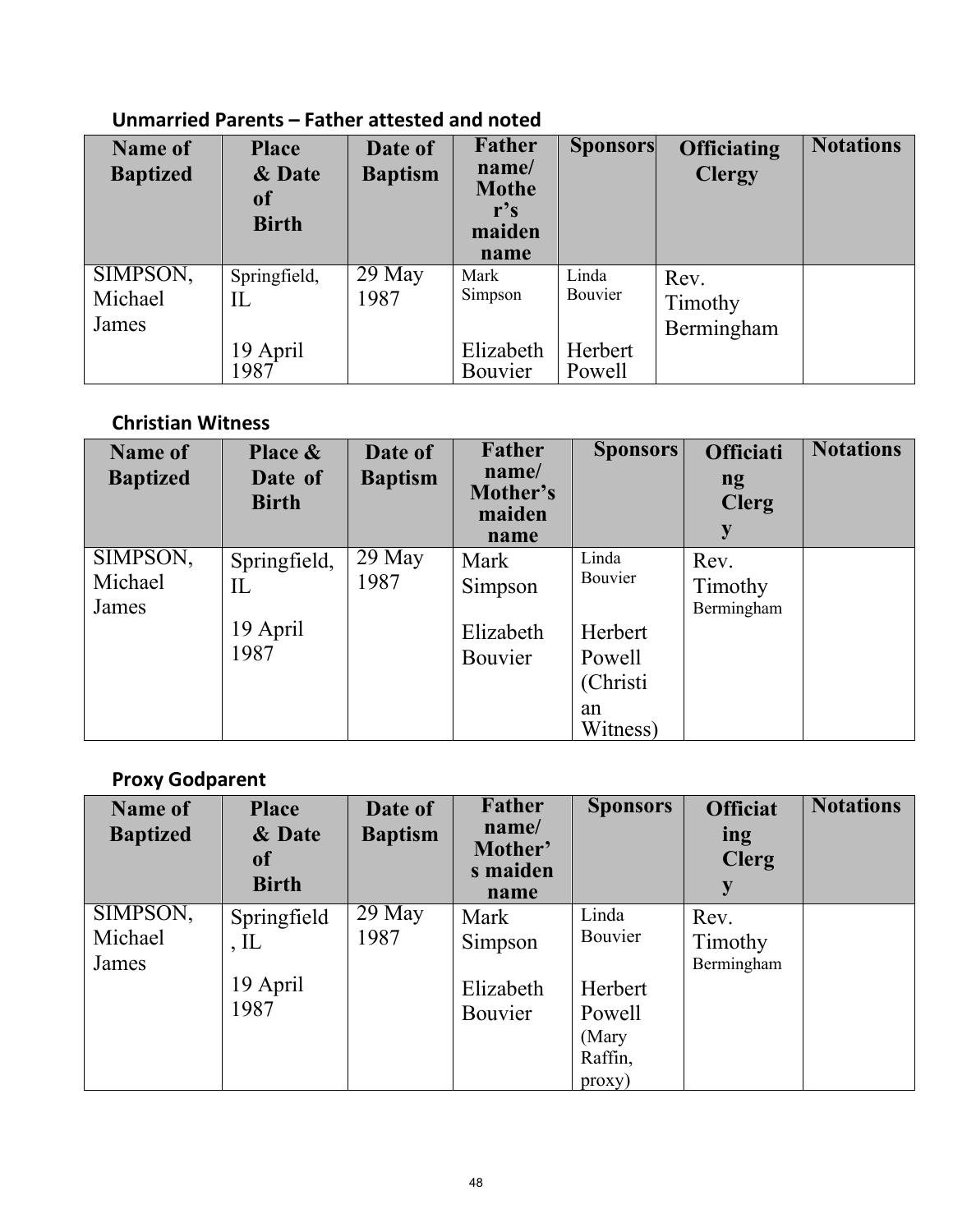# **Bringing Baptized Child into the Church**

| Name of<br><b>Baptized</b>   | Place &<br>Date of<br><b>Birth</b>     | Date of<br><b>Baptism</b> | Father<br>name/<br>Mother's<br>maiden<br>name  | <b>Officiating</b><br><b>Clergy</b> | <b>Notations</b>                                                                                                                               |
|------------------------------|----------------------------------------|---------------------------|------------------------------------------------|-------------------------------------|------------------------------------------------------------------------------------------------------------------------------------------------|
| SIMPSON,<br>Michael<br>James | Springfield,<br>IL<br>19 April<br>1987 | 29 May<br>1987            | Mark<br>Simpson<br>Elizabeth<br><b>Bouvier</b> | Rev. Timothy<br>Bermingham          | Rites furnished<br>for child<br>baptized<br>29 May<br>1978 by mother<br>at home,<br>Wilmer, GA,<br>per mother's<br>testimony, 12<br>June 1978. |

# **Baptism of an Unbaptized Adult**

| Name of<br><b>Baptized</b> | <b>Place</b><br>$\boldsymbol{\&}$<br><b>of</b><br>Date<br><b>Birth</b> | Date of<br><b>Baptism</b> | Father<br>name/<br>Mother's<br>maiden                 | <b>Sponsors</b>                                       | <b>Officiating</b><br><b>Clergy</b> | <b>Notations</b>                                                                                |
|----------------------------|------------------------------------------------------------------------|---------------------------|-------------------------------------------------------|-------------------------------------------------------|-------------------------------------|-------------------------------------------------------------------------------------------------|
| BROCKMAN, Phoenix,<br>Kent | AZ<br>$12 \text{ Aug}$<br>1963                                         | $16$ Oct<br>1991          | name<br>Charles<br><b>Brockman</b><br>Sarah<br>Fickle | Stepha<br>nie<br><b>Bells</b><br>Montgom<br>ery Burns | Rev. Timothy<br>Bermingham          | Baptized,<br>confirme<br>d, and<br>received<br>First<br>Communi<br><sub>on</sub><br>16 Oct 1991 |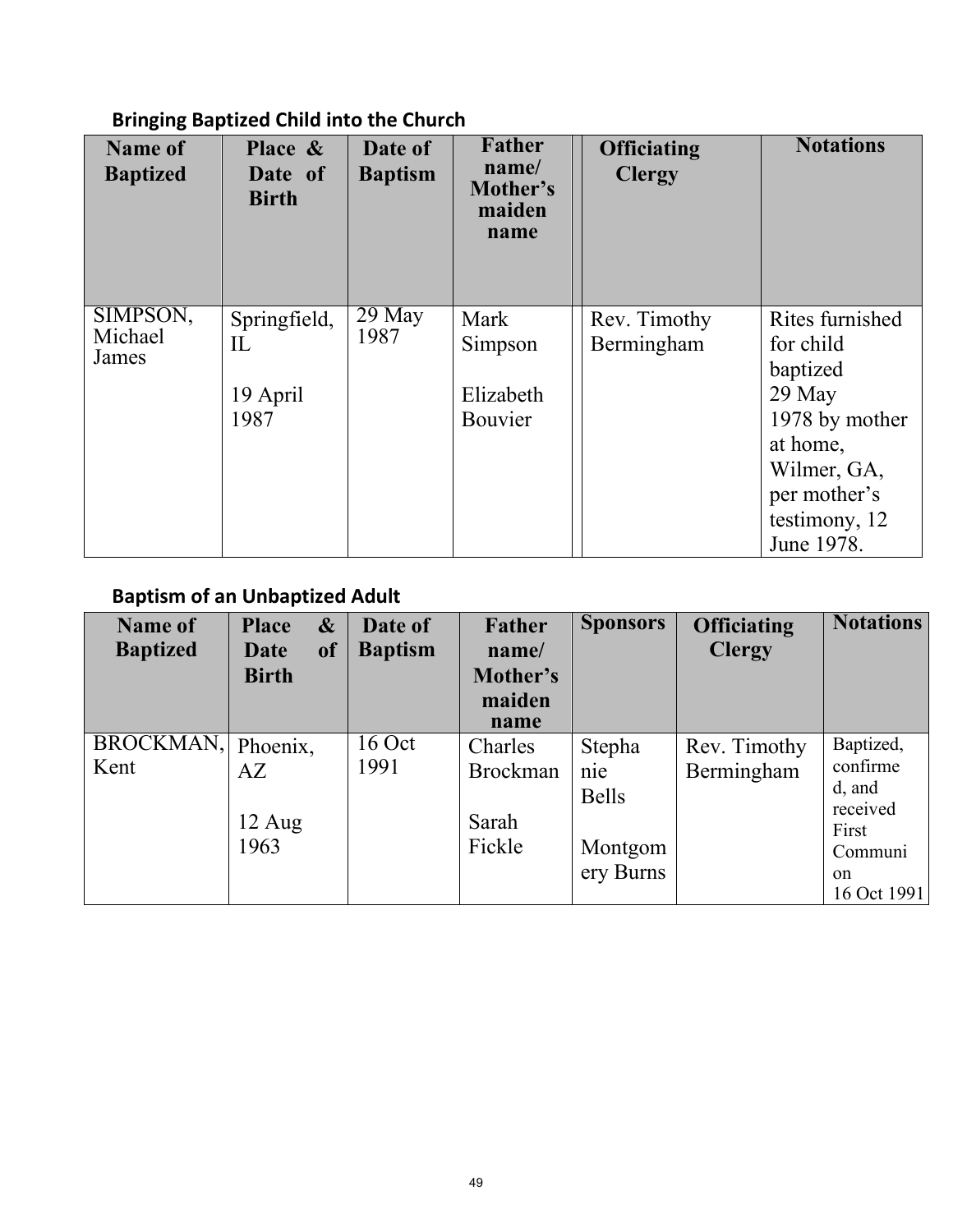# **Reception into Full Communion**

| Name of<br><b>Baptized</b>   | $\boldsymbol{\&}$<br><b>Place</b><br><b>Date</b><br><b>of</b><br><b>Birth</b> | Date of<br><b>Baptism</b>                        | <b>Father</b><br>name/<br><b>Mother</b><br>$\mathbf{S}$<br>maiden<br>name | <b>Sponsors</b>                       | <b>Officiati</b><br>ng<br><b>Clergy</b> | <b>Notations</b>                                                                                                                                                                                                                                                      |
|------------------------------|-------------------------------------------------------------------------------|--------------------------------------------------|---------------------------------------------------------------------------|---------------------------------------|-----------------------------------------|-----------------------------------------------------------------------------------------------------------------------------------------------------------------------------------------------------------------------------------------------------------------------|
| SIMPSON,<br>Michael<br>James | Springfield,<br>IL<br>19 April<br>1987                                        | Profession<br>of Faith,<br><b>18 Nov</b><br>2009 | Mark<br>Simpson<br>Elizabeth<br>Bouvier                                   | Linda<br>Bouvier<br>Herbert<br>Powell | Rev.<br>Timothy<br>Bermingham           | Received<br>into Full<br>Communi<br>on, 18<br>Nov 2009;<br>baptized 29<br>May<br>1987, First<br>Presbyteri<br>an<br>Church,<br>Dallas,<br>TX;<br>Married<br>Janice<br>Nimkovic<br>h, 14<br>June 2007,<br>First<br><b>Baptist</b><br>Church,<br>San<br>Antonio,<br>TX. |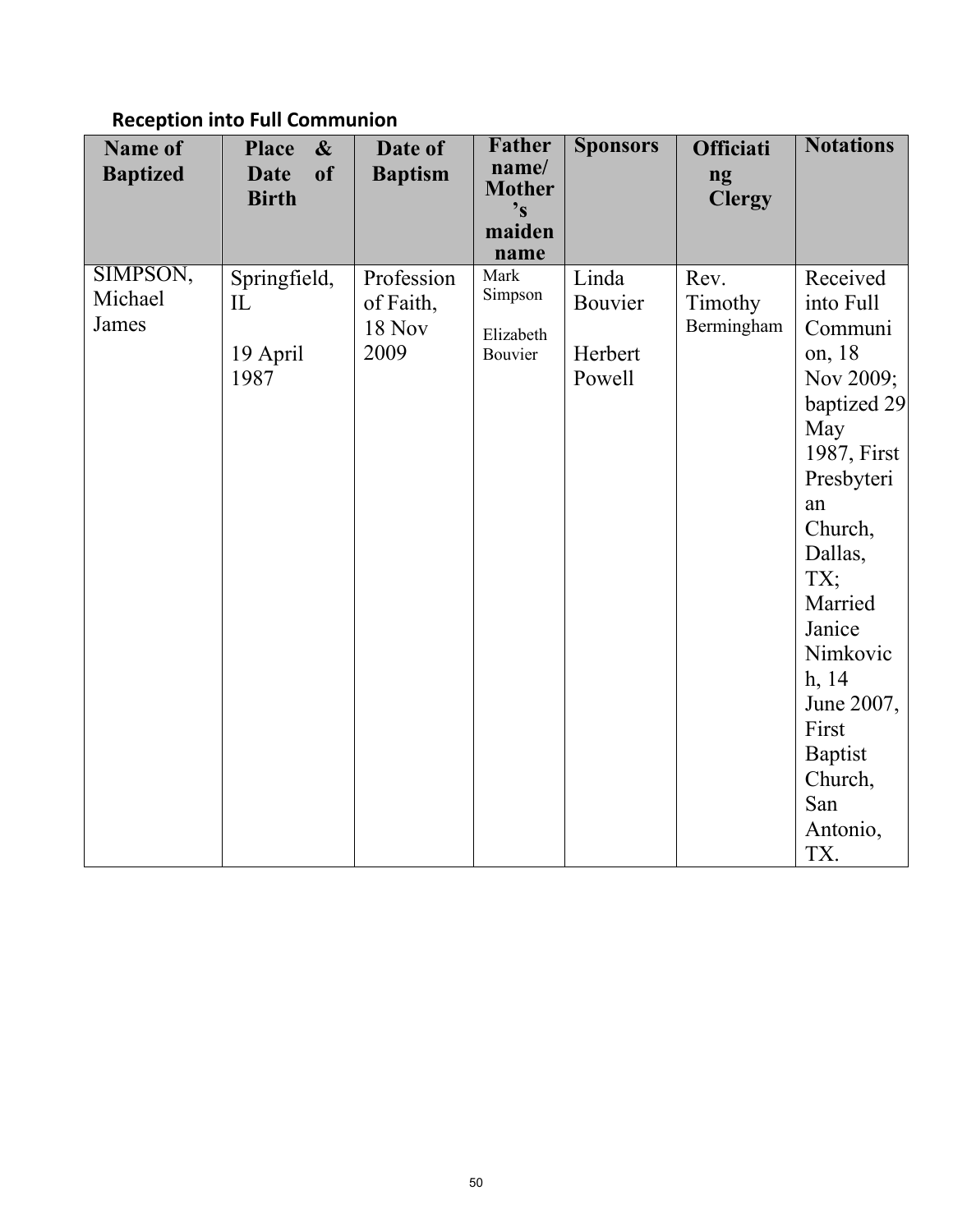# **Ascription to Eastern Catholic Church**

| <b>Name of</b><br><b>Baptized</b> | <b>Place</b><br>& Date<br>of<br><b>Birth</b> | Date of<br><b>Baptism</b> | Father<br>name/<br>Mother's<br>maiden<br>name |                             | <b>Sponsors Officiating</b><br><b>Clergy</b> | <b>Notations</b>                  |
|-----------------------------------|----------------------------------------------|---------------------------|-----------------------------------------------|-----------------------------|----------------------------------------------|-----------------------------------|
| SIMPSON,<br>Michael<br>James      | Springfield<br>$\Pi$<br>19 April             | 29 May<br>1987            | Mark<br>Simpson<br>Elizabeth                  | Linda<br>Bouvier<br>Herbert | Rev.<br>Timothy<br>Bermingham                | Ascribed<br><b>as</b><br>Maronite |
|                                   | 1987                                         |                           | Bouvier                                       | Powell                      |                                              |                                   |

# **Testimony of Witness Verifying Reception of Sacrament**

| Name of<br><b>Baptized</b>   | Place &<br>Date of<br><b>Birth</b>     | Date of<br><b>Baptism</b> | <b>Father</b><br>name/<br>Mother's<br>maiden<br>name | <b>Officiating</b><br><b>Clergy</b> | <b>Notations</b>                                                                                       |
|------------------------------|----------------------------------------|---------------------------|------------------------------------------------------|-------------------------------------|--------------------------------------------------------------------------------------------------------|
| SIMPSON,<br>Michael<br>James | Springfield,<br>IL<br>19 April<br>1987 | 29 May<br>1987            | Mark<br>Simpson<br>Elizabeth<br>Bouvier              | Rev. Timothy<br>Bermingham          | Confirmed 16<br>Oct 1999 at St.<br>Mary CC,<br>Houston, TX,<br>attested to by<br>mother and<br>sister. |
|                              |                                        |                           |                                                      |                                     |                                                                                                        |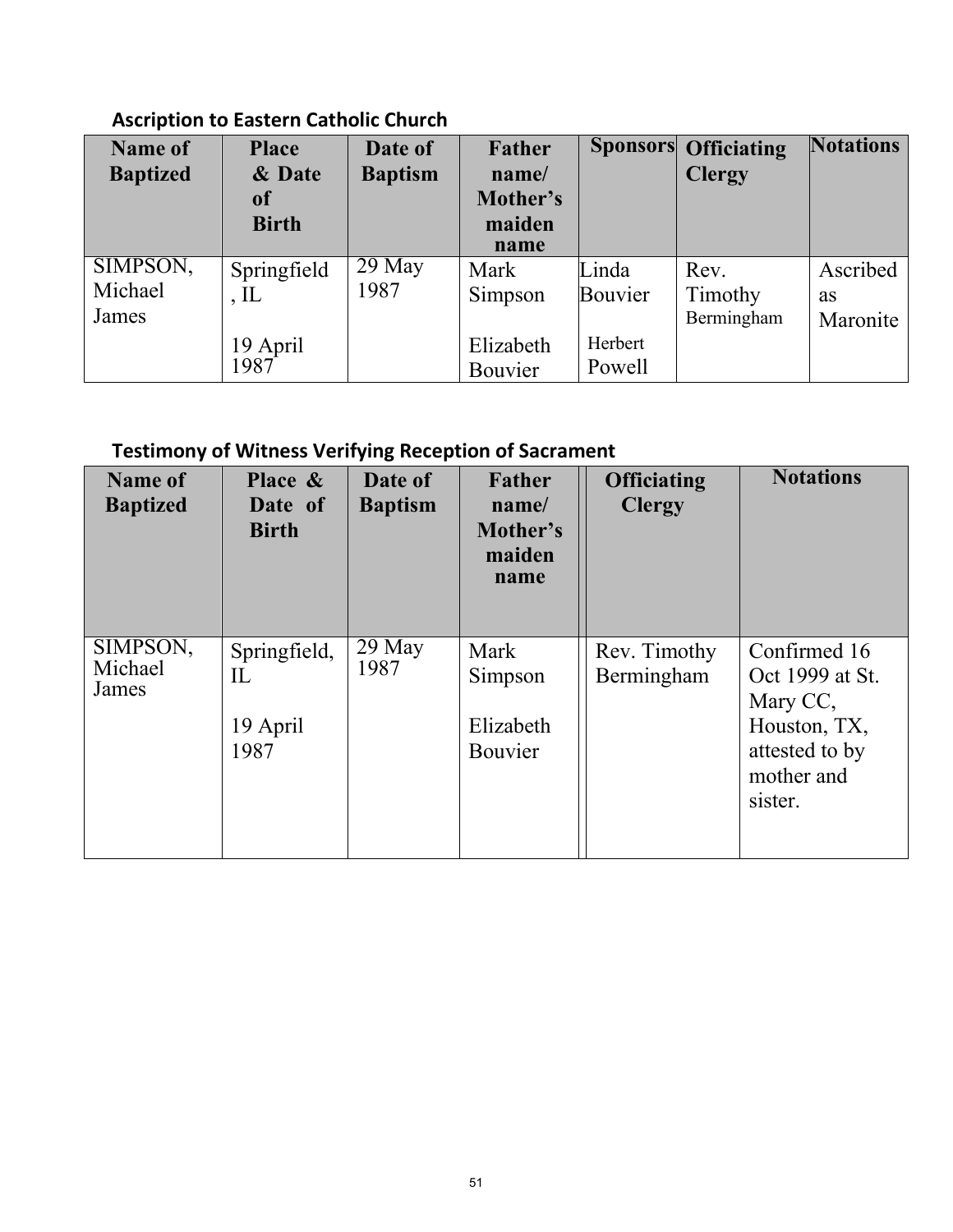# **Notation of Confirmation and Marriage**

| <b>Name of</b><br><b>Baptized</b> | Place &<br>Date of<br><b>Birth</b> | Date of<br><b>Baptism</b> | <b>Father</b><br>name/<br>Mother's<br>maiden<br>name | <b>Sponsors</b> | <b>Officiating</b><br><b>Clergy</b> | <b>Notations</b>                                                                    |
|-----------------------------------|------------------------------------|---------------------------|------------------------------------------------------|-----------------|-------------------------------------|-------------------------------------------------------------------------------------|
| SIMPSON,                          | Springfield,                       | $29$ May                  | Mark                                                 | Linda           | Rev.                                | Confirmed 12                                                                        |
| Michael                           | IL                                 | 1987                      | Simpson                                              | Bouvier         | Timothy                             | June 1999, St.                                                                      |
| James                             |                                    |                           |                                                      |                 | Bermingham                          | Benedict CC,                                                                        |
|                                   | 19 April                           |                           | Elizabeth                                            | Herbert         |                                     | Savannah,                                                                           |
|                                   | 1987                               |                           | Bouvier                                              | Powell          |                                     | GA.                                                                                 |
|                                   |                                    |                           |                                                      |                 |                                     | Married<br>Shannon<br>Kelly 21 May<br>2007,<br>St. Stanislaus<br>CC, Rincon,<br>GA. |

# **Notation of Ordination to Priesthood**

| <b>Name</b>    | <b>Place</b>      | Date of        | <b>Father</b> | <b>Sponso</b>     | <b>Officiatin</b> | <b>Notations</b>    |
|----------------|-------------------|----------------|---------------|-------------------|-------------------|---------------------|
| <b>of</b>      | $\boldsymbol{\&}$ | <b>Baptism</b> | name/         | rs                | g                 |                     |
| <b>Baptize</b> | Date              |                | Mother'       |                   | <b>Clergy</b>     |                     |
| d              | <b>of</b>         |                | s maiden      |                   |                   |                     |
|                | <b>Birth</b>      |                | name          |                   |                   |                     |
| SIMPSON,       | Springfield,      | $29$ May       | Mark          | Linda<br>Bouvier  | Rev.              | Confirmed 12        |
| Michae         | IL                | 1987           | Simpson       |                   | Timothy           | June 1999, St.      |
| 1 James        |                   |                |               | Herbert<br>Powell | Bermingham        | Benedict CC,        |
|                | 19 April          |                | Elizabeth     |                   |                   | Savannah, GA.       |
|                | 1987              |                | Bouvier       |                   |                   | Ordained            |
|                |                   |                |               |                   |                   | transitional        |
|                |                   |                |               |                   |                   | deacon 21 May       |
|                |                   |                |               |                   |                   | 2007, St.           |
|                |                   |                |               |                   |                   | Stanislaus CC,      |
|                |                   |                |               |                   |                   | Rincon, GA.         |
|                |                   |                |               |                   |                   |                     |
|                |                   |                |               |                   |                   | Ordained priest     |
|                |                   |                |               |                   |                   | 29 May 2008,        |
|                |                   |                |               |                   |                   | <b>Holy Trinity</b> |
|                |                   |                |               |                   |                   | Cathedral,          |
|                |                   |                |               |                   |                   | Savannah, GA        |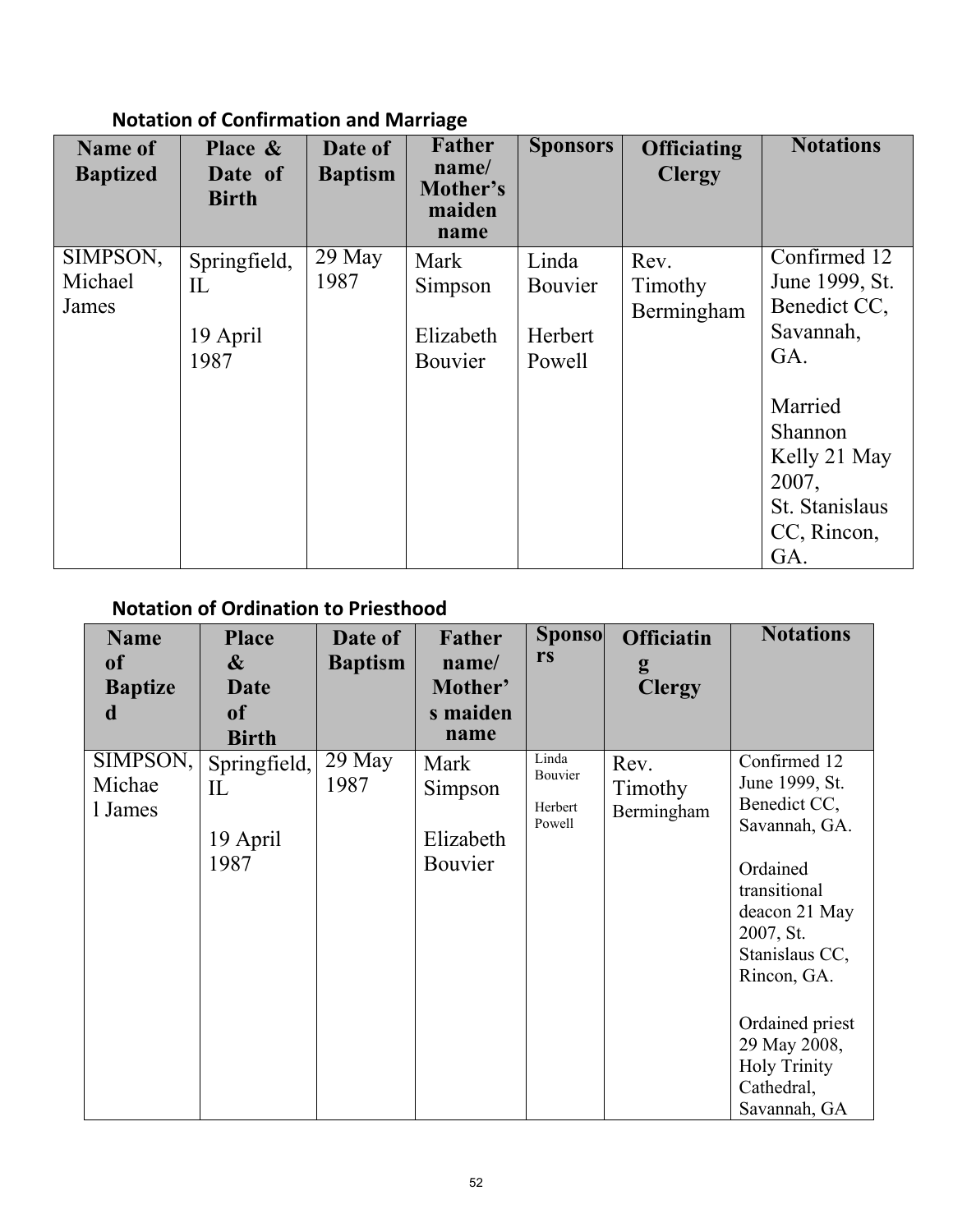| Name of<br><b>Baptized</b>   | Place &<br>Date of<br><b>Birth</b>        | Date of<br><b>Baptism</b> | <b>Father</b><br>name/<br>Mother's<br>maiden<br>name | <b>Sponsors</b>                       | <b>Officiatin</b><br>g Clergy | <b>Notations</b>                                                                                                                                                                                                                                                      |
|------------------------------|-------------------------------------------|---------------------------|------------------------------------------------------|---------------------------------------|-------------------------------|-----------------------------------------------------------------------------------------------------------------------------------------------------------------------------------------------------------------------------------------------------------------------|
| SIMPSON,<br>Michael<br>James | Springfield<br>$,$ IL<br>19 April<br>1987 | 29 May<br>1987            | Mark<br>Simpson<br>Elizabeth<br>Bouvier              | Linda<br>Bouvier<br>Herbert<br>Powell | Rev.<br>Timothy<br>Bermingham | Confirmed 12<br>June 1999, St.<br>Benedict CC,<br>Savannah,<br>GA.<br>Married<br>Janice<br>Kennedy 14<br>June 2007,<br>Christ the<br>King CC,<br>Savannah,<br>GA.<br>Ordained<br>permanent<br>deacon 21<br>May<br>2007, Holy<br>Trinity<br>Cathedral,<br>Savannah, GA |

# **Notation of Ordination to Permanent Diaconate**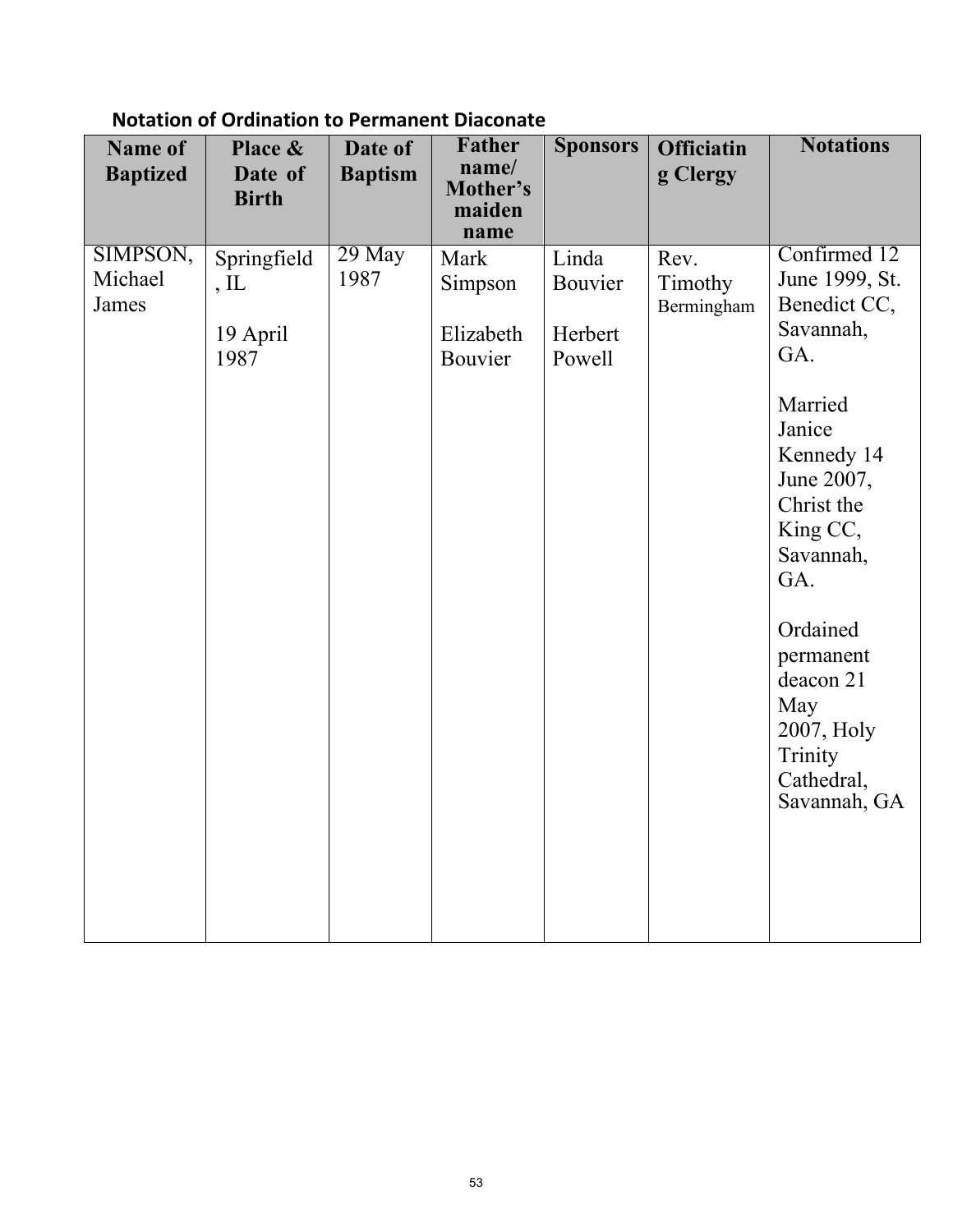# **Notation of Perpetual Vows**

| <b>Name of</b>  | Place &                 | Date of        | <b>Father</b><br>name/ | <b>Sponsors</b> | <b>Officiating</b> | <b>Notations</b>          |
|-----------------|-------------------------|----------------|------------------------|-----------------|--------------------|---------------------------|
| <b>Baptized</b> | Date of<br><b>Birth</b> | <b>Baptism</b> | Mother'                |                 | <b>Clergy</b>      |                           |
|                 |                         |                | $\mathbf S$<br>maiden  |                 |                    |                           |
|                 |                         |                | name                   |                 |                    |                           |
| SIMPSON,        | Springfield,            | $29$ May       | Mark                   | Linda           | Rev.               | Confirmed 12              |
| Michael         | IL                      | 1987           | Simpson                | Bouvier         | Timothy            | June 1999, St.            |
| James           |                         |                | Elizabeth              |                 | Bermingham         | Benedict CC,<br>Savannah, |
|                 | 19 April<br>1987        |                | Bouvier                | Herbert         |                    | GA.                       |
|                 |                         |                |                        | Powell          |                    |                           |
|                 |                         |                |                        |                 |                    | Perpetual                 |
|                 |                         |                |                        |                 |                    | vows, 21 May              |
|                 |                         |                |                        |                 |                    | 2007,                     |
|                 |                         |                |                        |                 |                    | Order of St.              |
|                 |                         |                |                        |                 |                    | Benedict, St.             |
|                 |                         |                |                        |                 |                    | Vincent<br>Archabbey,     |
|                 |                         |                |                        |                 |                    | Latrobe, PA               |
| BARTON,         | Aiken, AR               | 18             | John                   | Jerome          | Rev. John          | Confirmed 13              |
| Sarah           |                         | March          | <b>Barton</b>          | Link            | Thomas             | Dec 2000, St.             |
|                 | 3 Feb 1988              | 1988           |                        |                 |                    | Michael CC,               |
|                 |                         |                | Mary                   | Cheryl          |                    | Erie, PA                  |
|                 |                         |                | Smyth                  | McGuines        |                    |                           |
|                 |                         |                |                        |                 |                    | Perpetual<br>vows, 17 Nov |
|                 |                         |                |                        |                 |                    | 2008,                     |
|                 |                         |                |                        |                 |                    | Dominican                 |
|                 |                         |                |                        |                 |                    | Sisters of St.            |
|                 |                         |                |                        |                 |                    | Cecilia,                  |
|                 |                         |                |                        |                 |                    | Nashville, TN.            |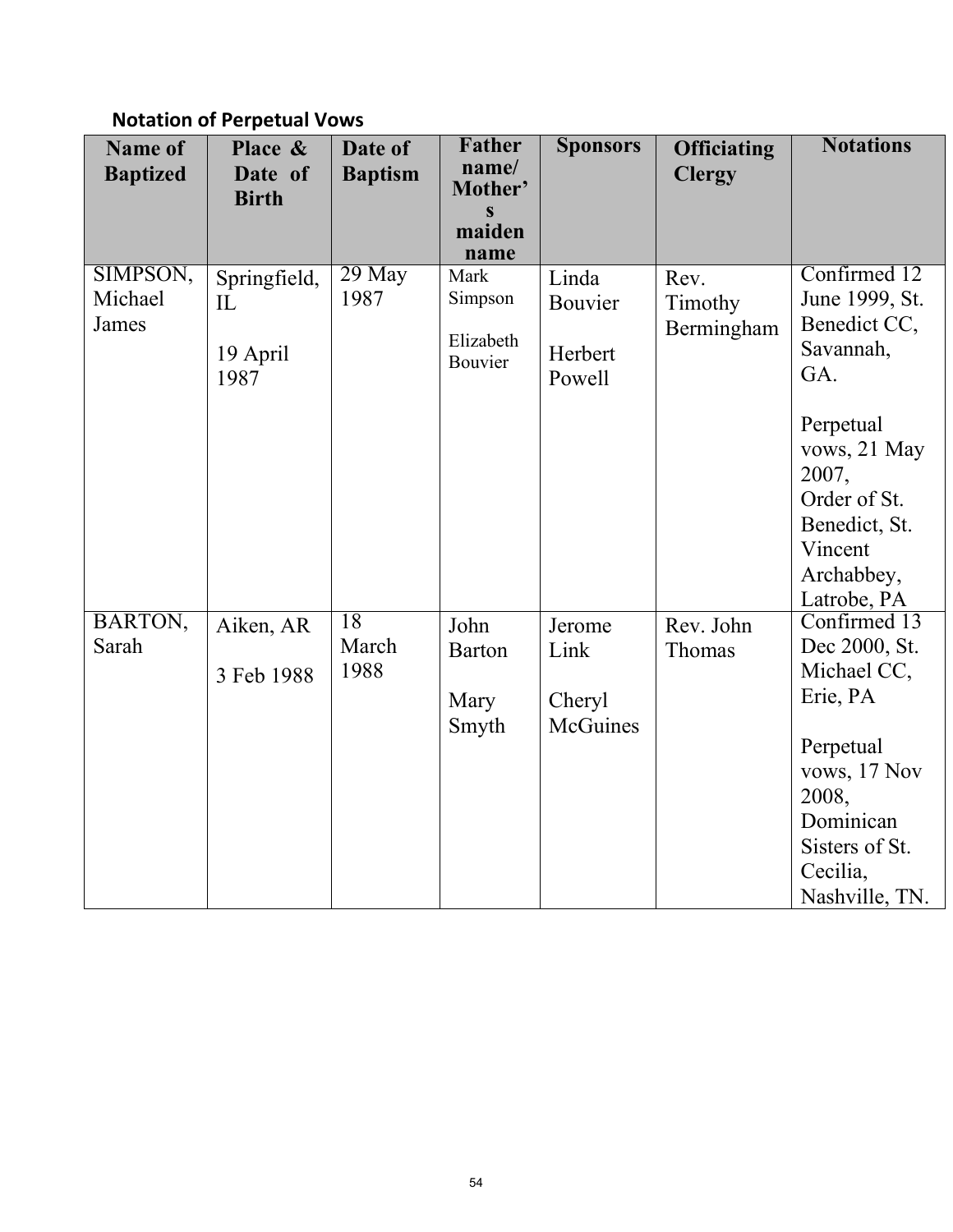# **Notation of Place of Marriage and Site of Record if Different**

| Name of<br><b>Baptized</b>   | <b>Place</b><br>& Date<br><b>of</b><br><b>Birth</b> | Date of<br><b>Baptism</b> | <b>Father</b><br>name/<br>Mother's<br>maiden<br>name |                                       | <b>Sponsors Officiating</b><br><b>Clergy</b> | <b>Notations</b>                                                                                                  |
|------------------------------|-----------------------------------------------------|---------------------------|------------------------------------------------------|---------------------------------------|----------------------------------------------|-------------------------------------------------------------------------------------------------------------------|
| SIMPSON,<br>Michael<br>James | Springfield,<br>$_{\rm IL}$<br>19 April<br>1987     | $29$ May<br>1987          | Mark<br>Simpson<br>Elizabeth<br><b>Bouvier</b>       | Linda<br>Bouvier<br>Herbert<br>Powell | Rev.<br>Timothy<br>Bermingham                | Married Janice<br>Kennedy 14<br>June<br>2007 at Perkins<br>Chapel,<br>Smallville<br>University, KS;<br>records at |
|                              |                                                     |                           |                                                      |                                       |                                              | Christ the King<br>CC, Savannah,<br>GA.                                                                           |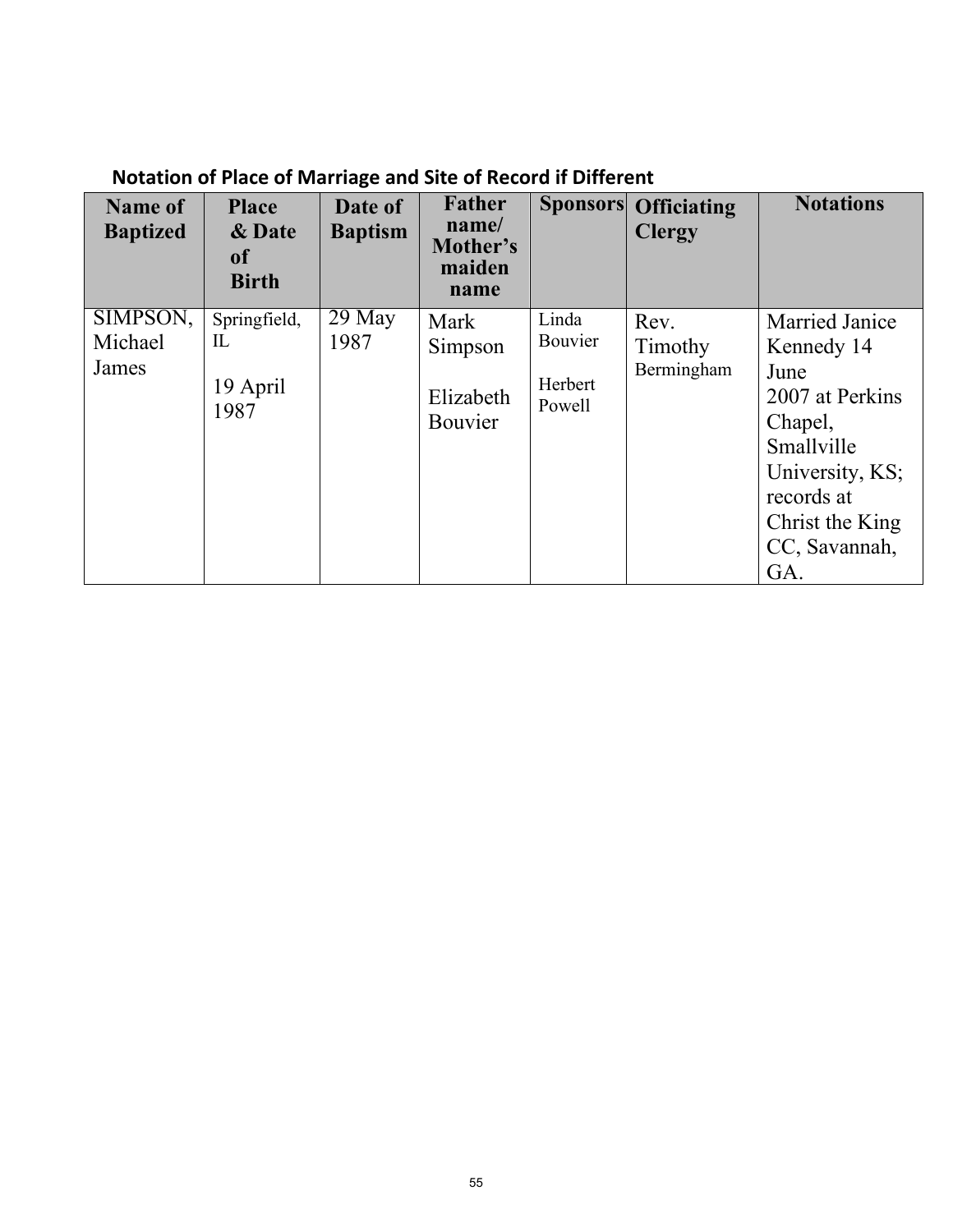# **Notation of Declaration of Nullity (Annulment)**

| Name of<br><b>Baptized</b> | Place &<br>Date of<br><b>Birth</b> | Date of<br><b>Baptism</b> | <b>Father</b><br>name/<br>Mother's<br>maiden<br>name | <b>Sponsors</b> | <b>Officiating</b><br><b>Clergy</b> | <b>Notations</b>                   |
|----------------------------|------------------------------------|---------------------------|------------------------------------------------------|-----------------|-------------------------------------|------------------------------------|
| SIMPSON,<br>Michael        | Springfield                        | $29$ May<br>1987          | Mark                                                 | Linda           | Rev.                                | <b>Married Janice</b>              |
| James                      | $,$ IL                             |                           | Simpson                                              | Bouvier         | Timothy<br>Bermingham               | Kennedy 14<br>June                 |
|                            | 19 April                           |                           | Elizabeth                                            | Herbert         |                                     | 2007, Christ the                   |
|                            | 1987                               |                           | Bouvier                                              | Powell          |                                     | King CC,                           |
|                            |                                    |                           |                                                      |                 |                                     | Savannah, GA.<br>Decl. of Nullity, |
|                            |                                    |                           |                                                      |                 |                                     | Savannah                           |
|                            |                                    |                           |                                                      |                 |                                     | protocol no.                       |
|                            |                                    |                           |                                                      |                 |                                     | $336 -$                            |
|                            |                                    |                           |                                                      |                 |                                     | 24-05, 3 March<br>2010             |

# **Notation of Marriage after Annulment**

| Name of<br><b>Baptized</b>   | <b>Place</b><br>$\boldsymbol{\&}$<br>Date<br><b>of</b><br><b>Birth</b> | Date of<br><b>Baptism</b> | <b>Father</b><br>name/<br>Mother's<br>maiden<br>name | <b>Sponsors</b>                       | <b>Officiating</b><br><b>Clergy</b> | <b>Notations</b>                                                                                                                                                                                                             |
|------------------------------|------------------------------------------------------------------------|---------------------------|------------------------------------------------------|---------------------------------------|-------------------------------------|------------------------------------------------------------------------------------------------------------------------------------------------------------------------------------------------------------------------------|
| SIMPSON,<br>Michael<br>James | Springfield<br>$,$ IL<br>19 April<br>1987                              | $29$ May<br>1987          | Mark<br>Simpson<br>Elizabeth<br>Bouvier              | Linda<br>Bouvier<br>Herbert<br>Powell | Rev.<br>Timothy<br>Bermingham       | Married Janice<br>Kennedy 14 June<br>2007, Christ the<br>King CC, Savannah,<br>GA. Decl. of Nullity,<br>Savannah protocol<br>no. 336-<br>$24-05.$<br><b>Married Anne</b><br>Jones, 1 Jan<br>2011, St. Pius CC,<br>Dallas, TX |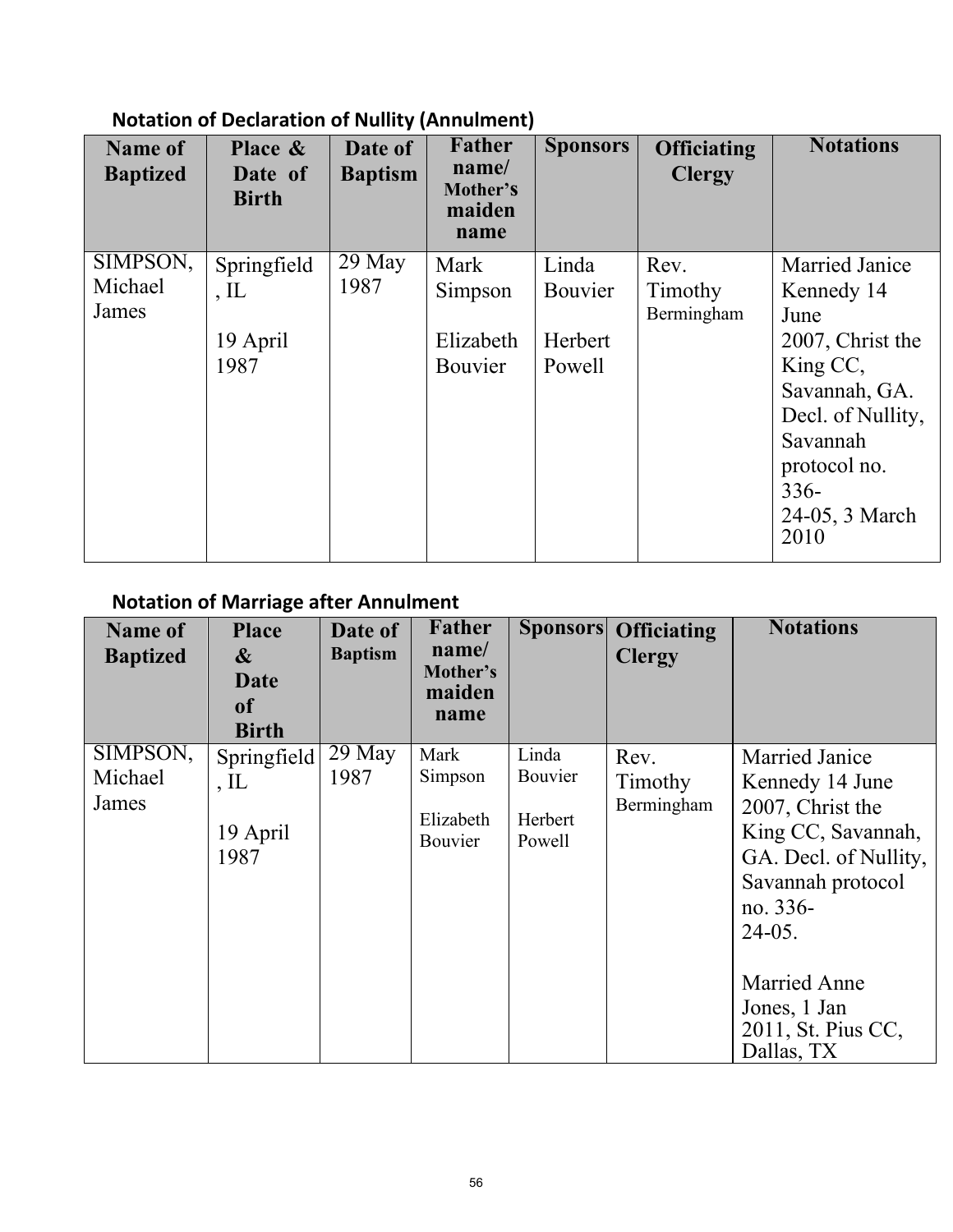**Minor Change – Name correction**

| <b>Name of</b><br><b>Baptized</b> | Place &<br>Date of<br><b>Birth</b> | Date of<br><b>Baptism</b> | <b>Father</b><br>name/<br>Mother's<br>maiden<br>name | <b>Sponsors</b>   | <b>Officiating</b><br><b>Clergy</b> | <b>Notations</b> |
|-----------------------------------|------------------------------------|---------------------------|------------------------------------------------------|-------------------|-------------------------------------|------------------|
| SIMPSON,<br>Michael<br>James      | Springfield,<br>$_{\rm IL}$        | $29$ May<br>1987          | Mark<br>Simpson                                      | Linda<br>Bouvier  | Rev. Timothy<br>Bermingham          |                  |
|                                   | 19 April<br>1987                   |                           | Marge<br>Bouvier<br>Elizabeth                        | Herbert<br>Powell |                                     |                  |

# **Major Change – Termination of original entry - Adoption**

| <b>Name of</b><br><b>Baptized</b> | Place &<br>Date of<br><b>Birth</b> | Date of<br><b>Baptism</b> | <b>Father</b><br>name/<br>Mother's<br>maiden | <b>Sponsors</b> | <b>Officiating</b><br><b>Clergy</b> | <b>Notations</b>  |
|-----------------------------------|------------------------------------|---------------------------|----------------------------------------------|-----------------|-------------------------------------|-------------------|
|                                   |                                    |                           | name                                         |                 |                                     |                   |
| (SIMPSON),                        | Springfield,                       | 29 May                    | (Mark)                                       | Linda           | Rev.                                | Adopted and       |
| Michael                           | IL                                 | 1987                      | Simpson)                                     | Bouvier         | Timothy                             | name              |
| James                             |                                    |                           |                                              |                 | Bermingham                          | changed, 23       |
|                                   | 19 April                           |                           | (Elizabeth                                   | Herbert         |                                     | Mar 1992.         |
| <b>RUTAN</b>                      | 1987                               |                           | Bouvier)                                     | Powell          |                                     | Springfield       |
|                                   |                                    |                           |                                              |                 |                                     | Co., IL, case $#$ |
|                                   |                                    |                           | <b>Burth</b>                                 |                 |                                     | $328-S-52$        |
|                                   |                                    |                           | Rutan                                        |                 |                                     |                   |
|                                   |                                    |                           |                                              |                 |                                     |                   |
|                                   |                                    |                           | Tanya                                        |                 |                                     |                   |
|                                   |                                    |                           | Smith                                        |                 |                                     |                   |
|                                   |                                    |                           |                                              |                 |                                     |                   |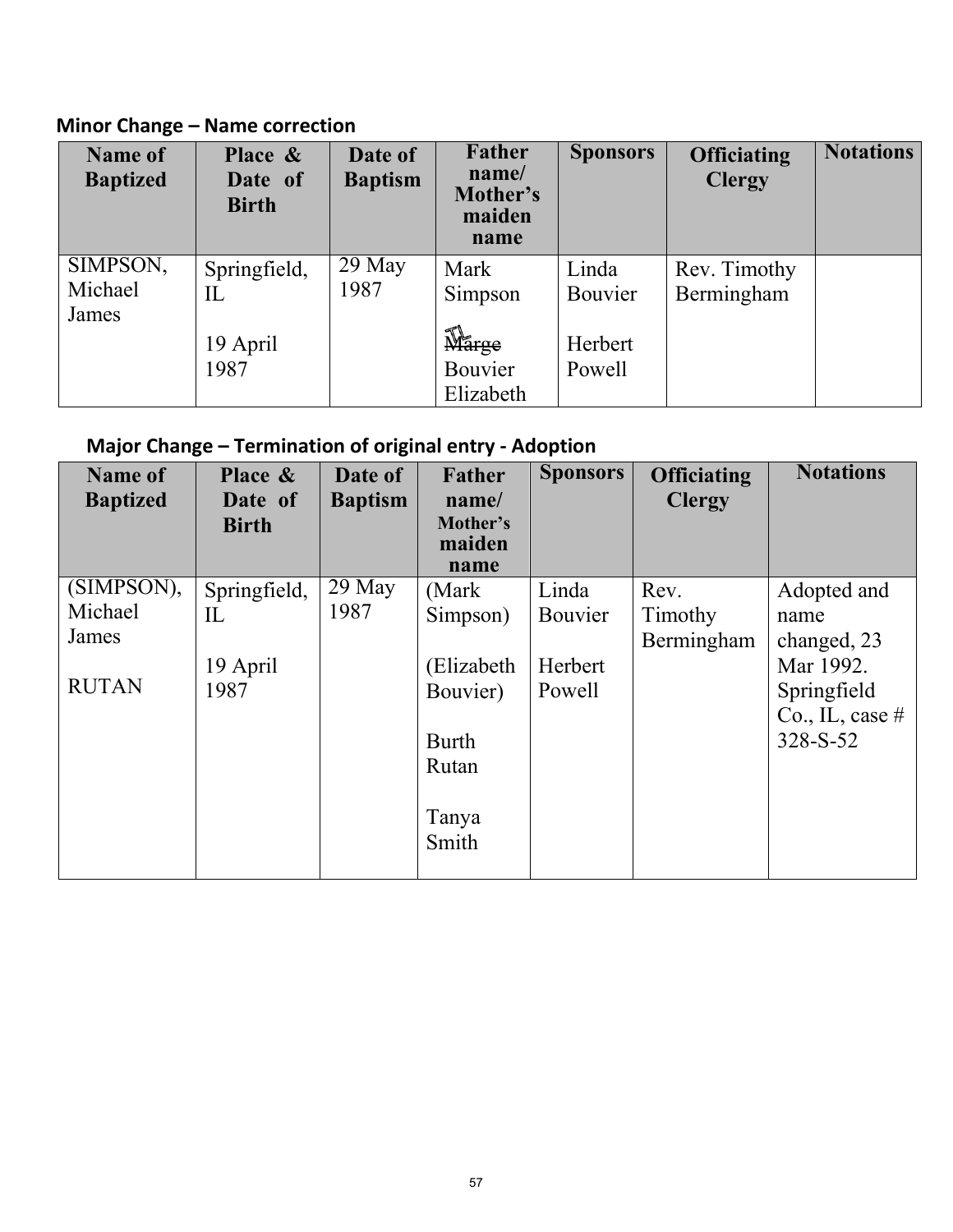# **Major Change – Replacement of original entry – Adoption**

| <b>Name of</b><br><b>Baptized</b> | Place &<br>Date of<br><b>Birth</b>     | Date of<br><b>Baptism</b>   | <b>Father</b><br>name/<br>Mother's<br>maiden<br>name | <b>Sponsors</b> | <b>Officiating</b><br><b>Clergy</b> | <b>Notations</b>                                     |
|-----------------------------------|----------------------------------------|-----------------------------|------------------------------------------------------|-----------------|-------------------------------------|------------------------------------------------------|
| RUTAN,<br>Michael<br>James        | Springfield,<br>IL<br>19 April<br>1987 | $\overline{29}$ May<br>1987 | <b>Burt Rutan</b><br>Tanya<br>Smith                  |                 | Rev. Timothy<br>Bermingham          | Original record<br>at (SIMPSON)<br>RUTAN, page<br>20 |

# **Additional Space Required for Notations**

| <b>Name of</b><br><b>Baptized</b> | Place &<br>Date of<br><b>Birth</b> | Date of<br><b>Baptism</b> | <b>Father</b><br>name/<br>Mother'<br>s maiden<br>name | <b>Sponsors</b> | <b>Officiating</b><br><b>Clergy</b> | <b>Notations</b>                                                                       |
|-----------------------------------|------------------------------------|---------------------------|-------------------------------------------------------|-----------------|-------------------------------------|----------------------------------------------------------------------------------------|
| SIMPSON,<br>Michael               | Springfield                        | 29 May<br>1987            | Mark                                                  | Linda           | Rev.                                | Confirmed 12<br>June 1999, St.                                                         |
| James                             | $,$ IL                             |                           | Simpson                                               | Bouvier         | Timothy<br>Bermingham               | Benedict CC,                                                                           |
|                                   | 19 April                           |                           | Elizabeth                                             | Herbert         |                                     | Savannah,                                                                              |
|                                   | 1987                               |                           | Bouvier                                               | Powell          |                                     | GA.                                                                                    |
|                                   |                                    |                           |                                                       |                 |                                     | Ordained<br>transitional<br>deacon 21<br>May<br>2007, St.<br>Stanislaus<br>CC, Rincon, |
|                                   |                                    |                           |                                                       |                 |                                     | GA. (see pg.<br>31)                                                                    |